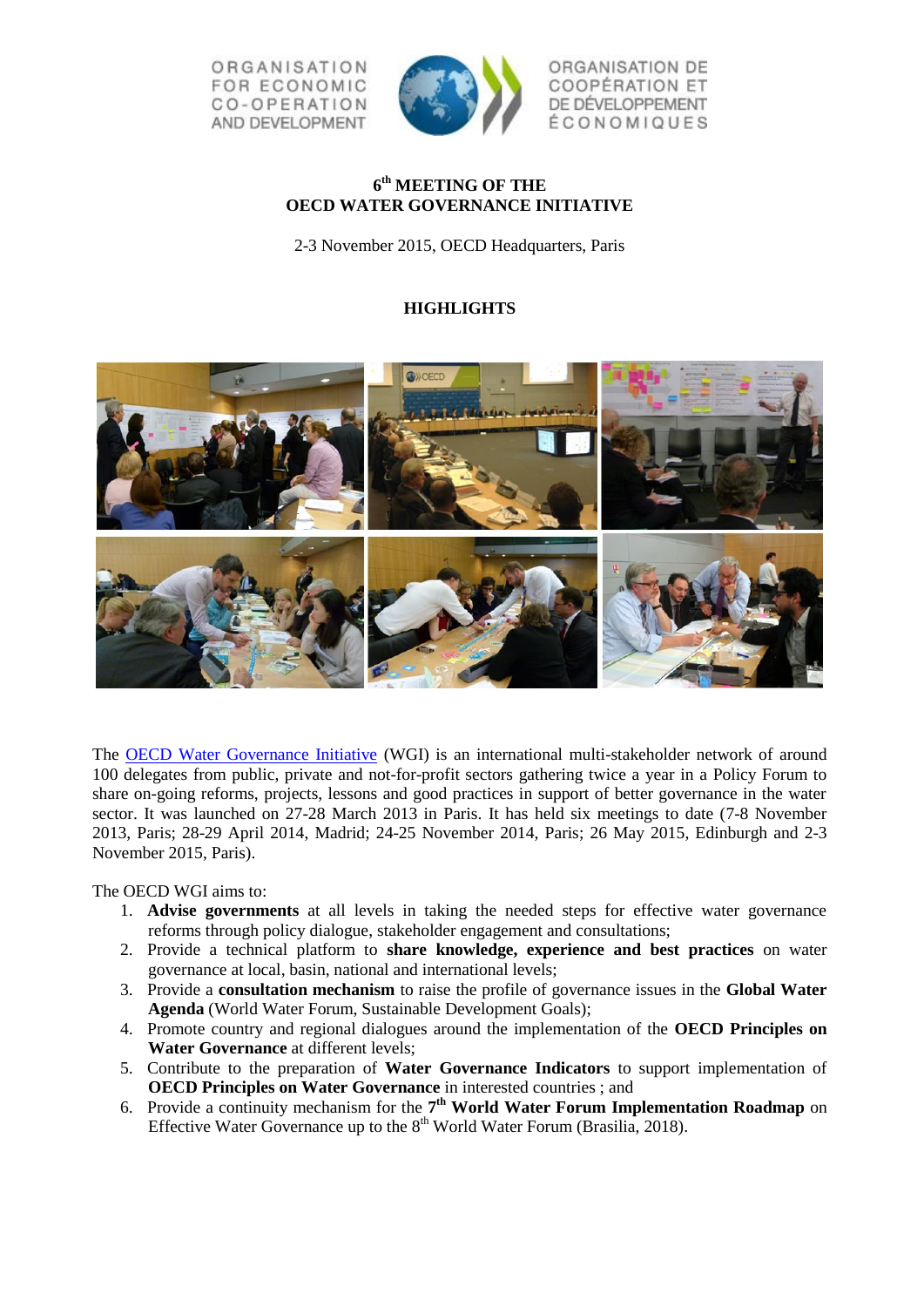# **TABLE OF CONTENTS**

| Knowledge-sharing on recent/ongoing water governance research or publications 17  |  |
|-----------------------------------------------------------------------------------|--|
|                                                                                   |  |
| A book "Une victoire face aux multinationales: ma bataille pour l'eau de Paris"17 |  |
|                                                                                   |  |
|                                                                                   |  |
|                                                                                   |  |
|                                                                                   |  |
|                                                                                   |  |
|                                                                                   |  |
|                                                                                   |  |
|                                                                                   |  |
|                                                                                   |  |
|                                                                                   |  |
|                                                                                   |  |
|                                                                                   |  |
|                                                                                   |  |
|                                                                                   |  |
|                                                                                   |  |
|                                                                                   |  |
|                                                                                   |  |
|                                                                                   |  |
| Brainstorming in working groups on the strategic programme and deliverables 27    |  |
|                                                                                   |  |
|                                                                                   |  |
|                                                                                   |  |
| CALENDAR OF 2016 WATER AND GOVERNANCE-RELATED EVENTS33                            |  |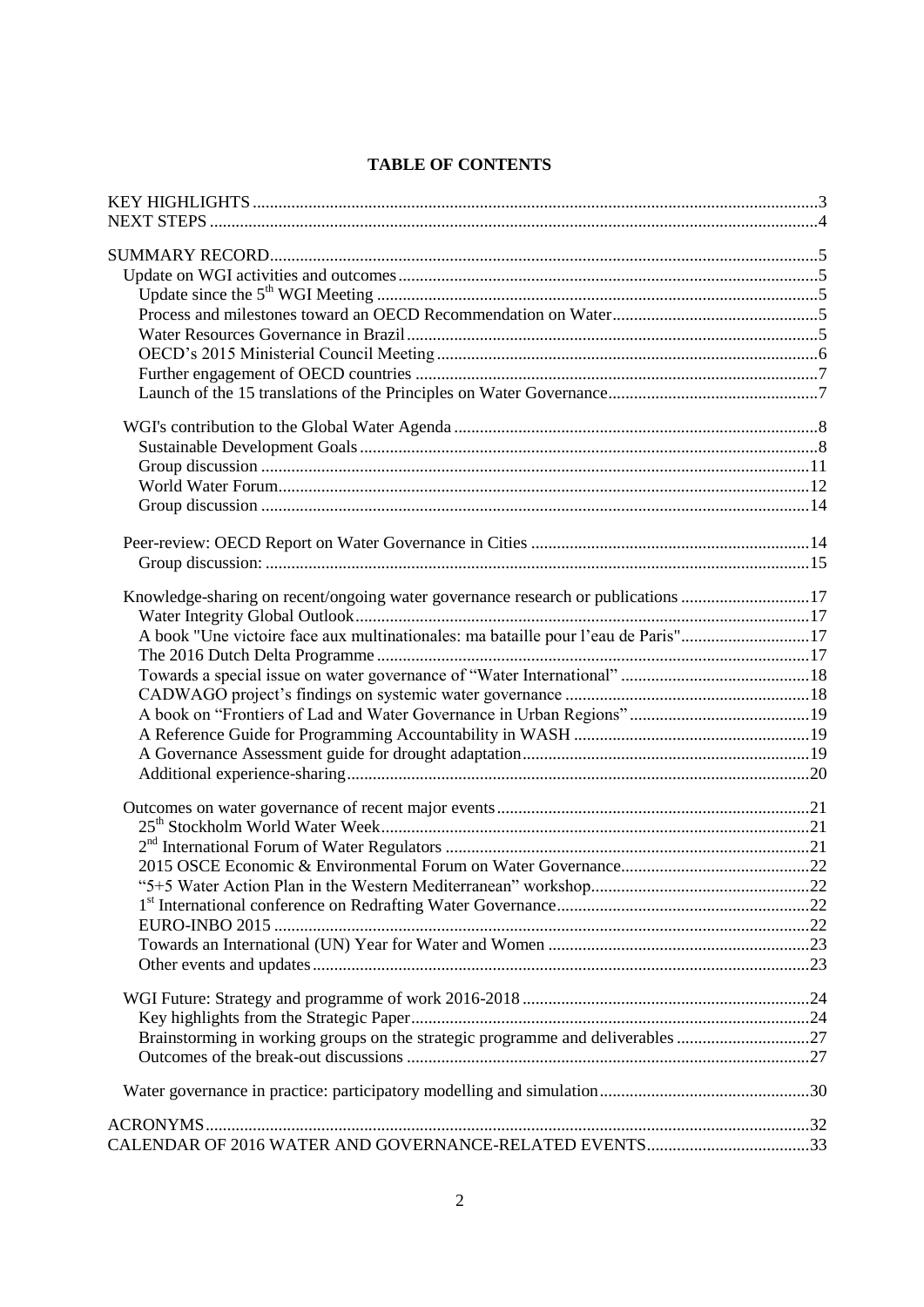## <span id="page-2-0"></span>**KEY HIGHLIGHTS**

1. The  $6<sup>th</sup>$  WGI meeting was held at OECD Headquarters, Paris, and gathered more than 100 members and 15 observers (click [here](http://www.oecd.org/gov/regional-policy/6-WGI-meeting-participants.pdf) to see the list of participants). In all, 21 countries were represented as well major stakeholder groups and organisations within and outside the water sector.

2. The 6<sup>th</sup> meeting of the WGI had the following objectives (click [here](http://www.oecd.org/regional/regional-policy/Agenda-WGI-6-meeting.pdf) to see the agenda of the meeting):

- Follow-up on the adoption of **OECD Principles on Water Governance** on 3-4 June 2015
- Contribute to the **Global Agenda**, in particular SDGs and World Water Forum
- Peer-review analytical work on **Water Governance in Cities**
- **Share knowledge** on latest water governance research and developments
- Put water governance in practice through **participatory modelling and simulation** exercises
- 3. Delegates **WELCOMED** the key achievements of the WGI since the  $5<sup>th</sup>$  meeting:
	- The backing of the [OECD Principles on Water Governance](http://www.oecd.org/governance/oecd-principles-on-water-governance.htm) by the 34 Ministers of OECD Countries during the 3-4 June OECD Ministerial Council Meeting, and their translation into 15 languages thanks to the contribution of many WGI members. A set of new languages will be available by mid-2016;
	- The online launch of the [Inventory](http://www.oecd.org/gov/regional-policy/Inventory_Indicators.pdf) of water governance-related indicators and measurement frameworks, building on inputs from several WGI members, as a stepping stone on the road to developing a set of water governance indicators. The Inventory will be updated on a regular basis, with new information and suggestions from WGI members;
	- The draft **Strategic Paper** prepared by the Secretariat and the Steering Committee that builds on the results of the [Satisfaction Survey](http://www.oecd.org/gov/regional-policy/WGI-Survey-synthesis.pdf) to shape the way forward for 2016-18. It suggests to focus the work of WGI on the overarching objective of contributing to the implementation of the OECD Principles on Water Governance, with two sets of core activities:
		- o Collecting and scaling up **good practices** that can help foster peer-to-peer dialogue within and across cities, basins and countries facing the similar types of challenges; and
		- o Contribute to the development of **water governance indicators** that can be used as a selfassessment tool for greater bench-learning among interested cities, basins and countries.
	- The **innovative format** of the brainstorming discussion in breakout groups structured around action-oriented discussions, policy labs and simulations. It meant to respond to the call from WGI members for smaller and livelier discussions. Similarly, the participatory and simulation workshop facilitated by IRSTEA was an enriching experience to dig deeper into the role of stakeholders in water management and policies at different scales.

4. Delegates **DISCUSSED** the proposals to focus on implementation and action during the next phase of the WGI, stressing in particular that:

- The future activities of WGI should make the most of **members' comparative advantages** and expertise to create win-win synergies with their own programme of work;
- The work on best practices and indicators should be supported by a **pro-active communication**  and outreach strategy as a collective responsibility of all WGI members. It should include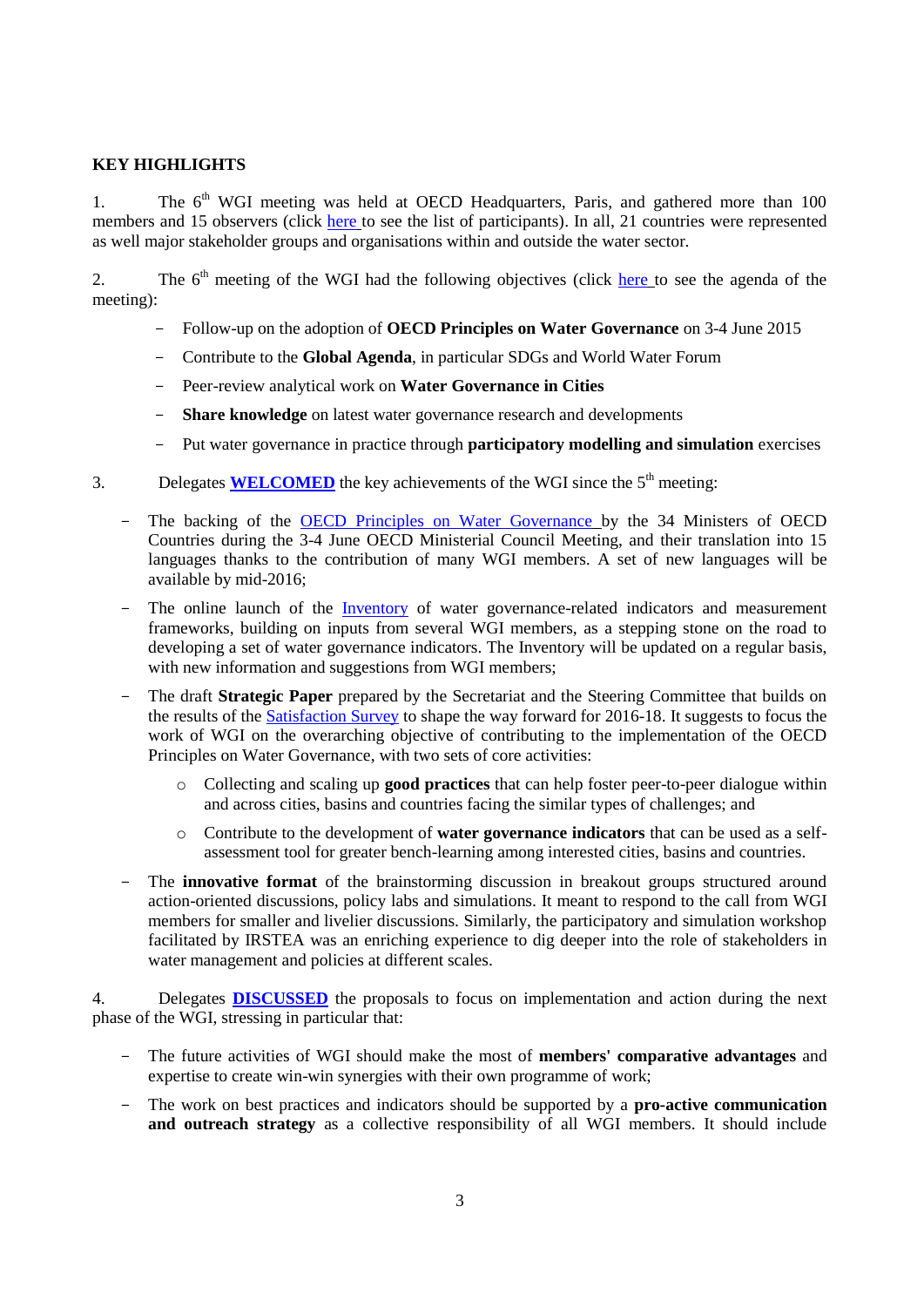**tailored consultations** with various stakeholder groups and in different regions to raise awareness on the Principles on Water Governance and map the role each can play in implementing them;

- The programme of work should continue to link to the **global water agenda**, in particular the Sustainable Development Goal process through inputs to the monitoring process with the water governance indicators; and the World Water Forum to maintain continuity of governance discussions between the  $7<sup>th</sup>$  and  $8<sup>th</sup>$  forum (Brasilia, 2018);
- The planned activities will require **in-kind and financial resources**; setting-up a WGI-wide fundraising strategy is needed to broaden the range of champion countries and institutions.
- 5. Delegates **SHARED** experiences, views and knowledge on:
	- Recent **research and publications** on water governance, including the forthcoming Water [Integrity Global Outlook](http://programme.worldwaterweek.org/event/4430) that calls for addressing corruption to ensure the sustainability of the water sector; the book ["Une victoire face aux multinationales: ma bataille pour l'eau de Paris"](http://www.lespetitsmatins.fr/collections/une-victoire-contre-les-multinationales-ma-bataille-pour-leau-de-paris/) on the lessons learnt from shifting water and sanitation services back to public management in Paris; the [2016 Dutch Delta Programme](http://english.deltacommissaris.nl/delta-programme/contents/delta-programme-2016) that changes the Dutch paradigm from reactive to proactive flood management strategies; a proposed special issue of ["Water International"](http://www.iwra.org/index.php?page=155) on governance to be jointly carried out by IWRA and the WGI on the OECD Principles on Water Governance; the Open University's [CADWAGO project](http://www.cadwago.net/) on social learning in water governance; the Utrecht University's book on the ["Frontier of land and water governance"](http://www.amazon.com/Frontiers-Governance-Regions-Routledge-Special/dp/1138911151) that calls for tailored solutions to address the challenge of spatial planning and water management; SIWI's [Reference Guide](http://watergovernance.org/resources/accountability-in-wash-a-reference-guide-for-programming/) to strengthen accountability in WASH projects; the DROP project's [Governance Assessment Guide](https://www.google.fr/url?sa=t&rct=j&q=&esrc=s&source=web&cd=1&ved=0ahUKEwjEuKjwr67JAhWC0RoKHcmqAE0QFggmMAA&url=https%3A%2F%2Fwww.utwente.nl%2F.system%2Fdl%2Fec~AQLL2xEADpM2AwM6CwA8DdkCOohG%2FDROP_Governance_Assesment_Guide_web.pdf%3Fwhs-download%3DDROP_Governance_Assesment_Guide_web.pdf&usg=AFQjCNEnjgfgZjPM5sFiyT2VbUbQKyWfaA&sig2=-xi59RJEvhGxF2DdXnZ9xQ&cad=rja) that provides an evaluation of restrictive governance conditions to effective water management; Aqua Publica Europea's publication ["Water and Climate: European Public Water Operators'](http://www.aquapublica.eu/IMG/pdf/water_and_climate-en-19-10-2015.pdf)  [commitment to water resources protection"](http://www.aquapublica.eu/IMG/pdf/water_and_climate-en-19-10-2015.pdf) on best practices for water resources protection; and GWP-Med's report on [Water Governance in Palestine: Sector Reform to include Private Sector](http://www.gwp.org/Global/GWP-Med%20Files/Governance-Microsite/Resources/GovFin_Palestine%20Dialogue_Final%20Report.pdf)  [Participation.](http://www.gwp.org/Global/GWP-Med%20Files/Governance-Microsite/Resources/GovFin_Palestine%20Dialogue_Final%20Report.pdf)
	- Recent and up-coming **events on water**: the  $25<sup>th</sup>$  [World Water Week](http://www.worldwaterweek.org/) (22-28 August [2](http://www.iwa-network.org/iwrf)015); the  $2<sup>nd</sup>$ [International Water Regulators Forum](http://www.iwa-network.org/iwrf) (7-8 September, London); the  $23^{\overline{rd}}$  Economic and [Environmental Forum](http://www.osce.org/event/23rd_eef_2015) (14-16 September, Prague); the ["5+5 Water Strategy Action Plan"](http://www.emwis.org/thematicdirs/events/2014/02/5-5-water-strategy-western-mediterranean.-1sr-workshop) workshop (10 September, Madrid); the  $1<sup>st</sup>$  international conference on [Redrafting Water Governance](http://elainegregorio.wix.com/h2ogovernance) (8-9) October, Lisbon); [EURO-INBO's meeting](http://www.inbo-news.org/inbo/agenda/article/europe-inbo-2015) (23-24 October, Thessalonica); and the proposed 2017 International Year on Water and Women.

## <span id="page-3-0"></span>**NEXT STEPS**

- **January 2016** : Finalisation of the Strategic paper after consultation with OECD Members countries and comments by the Regional Development Policy Committee;
- **February 2016**: Renewal of membership to WGI, with agreed-upon and tailored contributions to the activities; and call for applications to the Steering Committee;
- **March-July 2016**: Working group activities on indicators and best practices, including milestone meetings or workshops, dates tbc;
- $\checkmark$  23-24 June 2016:  $7<sup>th</sup>$  WGI Meeting, The Hague, Netherlands.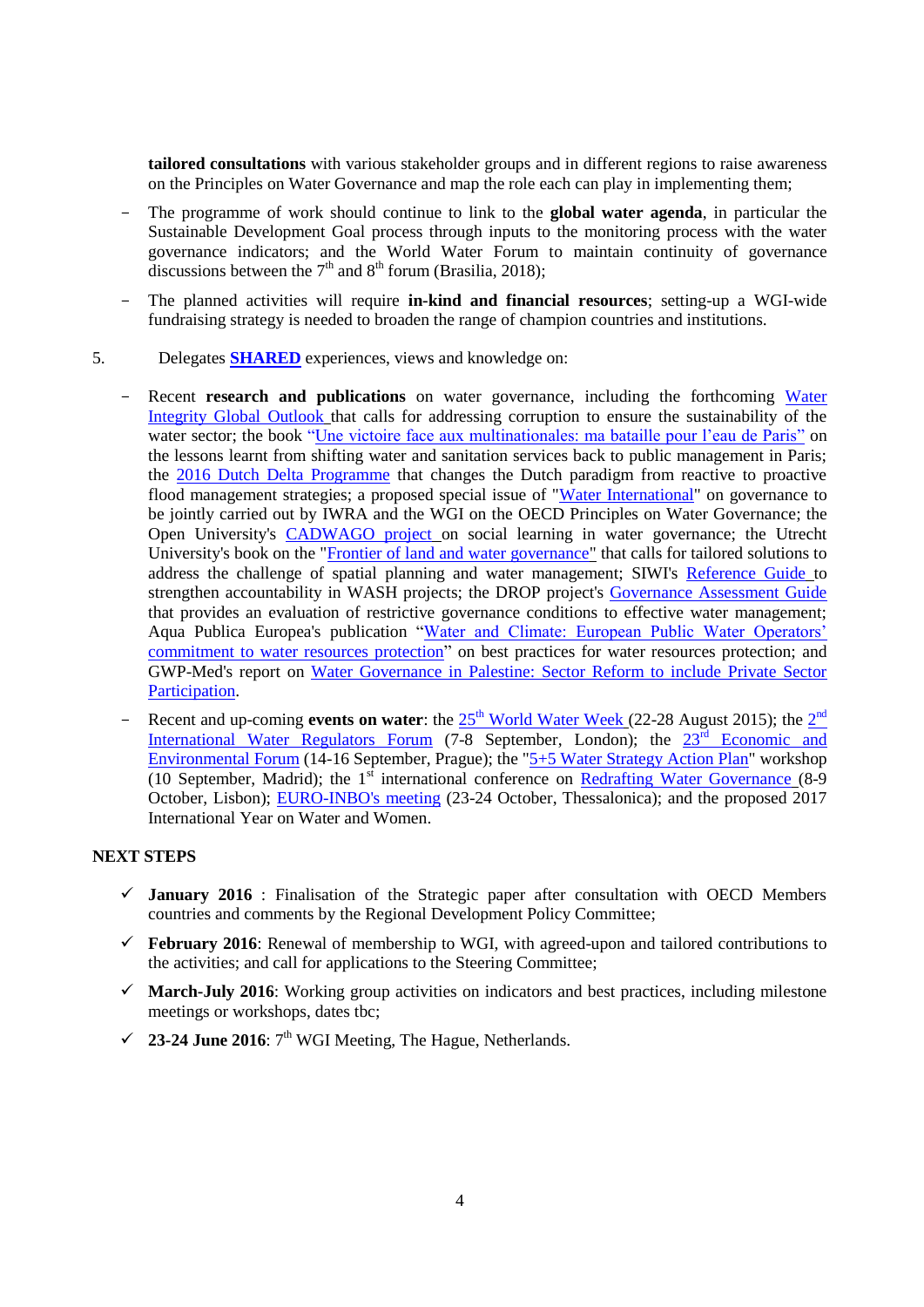## <span id="page-4-0"></span>**SUMMARY RECORD**

## <span id="page-4-1"></span>*Update on WGI activities and outcomes*

## <span id="page-4-2"></span>*Update since the 5th WGI Meeting*

- 6. The Chair welcomed delegates and provided updates since the  $5<sup>th</sup>$  WGI meeting (26 May 2015):
	- The [OECD Principles on Water Governance](http://www.oecd.org/governance/oecd-principles-on-water-governance.htm) were backed by the 34 Ministers of OECD countries during the 2015 OECD Ministerial Council Meeting of 3-4 June 2015.
	- The [Inventory](http://www.oecd.org/gov/regional-policy/Inventory_Indicators.pdf) of water governance indicators and measurement frameworks was up-dated, building on WGI members' comments, and is available online.
	- A draft Strategic Paper on the past achievements and ways forward for the WGI in 2016-2018 was circulated to all members in October for comments. It also builds on a one-day brainstorming retreat of the Steering Committee, hosted by SUEZ on 7 September in Paris.
	- The Scoping Note on water governance indicators was updated to include written comments received before and after the  $5<sup>th</sup>$  WGI meeting.
	- An informal gathering of 25 WGI members was held during the Stockholm World Water Week on 23 August.

### <span id="page-4-3"></span>*Process and milestones toward an OECD Recommendation on Water*

7. The Chair updated delegates on progress related to the OECD Council Recommendation on Water under preparation. This horizontal undertaking seeks to update OECD's guidance on water, including the Principles on water governance, and to abrogate four of the six existing water-related Recommendations. A first round of consultations took place in October-November with member states across a range of OECD committees. A revised draft will be issued in January 2016 for a second round of comments by committees. WGI members will be invited to comment on the text around March-April 2016.

#### <span id="page-4-4"></span>*Water Resources Governance in Brazil*

8. Joaquim Oliveira-Martins launched the OECD report ["Water Resources Governance in Brazil"](http://www.oecd.org/governance/regional-policy/water-resources-governance-in-brazil-9789264238121-en.htm), which had been peer-reviewed during the  $4<sup>th</sup>$  [WGI Meeting](http://www.oecd.org/gov/regional-policy/OECD-WGI-4th-Meeting-Highlights.pdf) on 24-25 November 2014. It also benefited from the expertise and opinion of a team of experts and international peer-reviewers: Peter Gammeltoft (European Commission), Francisco Nunes Correia (Portugal), Marie Brisley (South Africa), Emmanuel Branche (EDF), Sharon Bailey (Canada), and Robert Speed (Australia). The report assesses the performance of Brazil's water governance and suggests policy recommendations for strengthening the coordination across levels of government and for setting up water allocation regimes that can better cope with future risks. The report also focuses on the National Water Management Pact as a tool to enhance integration between federal and state water resources systems. It argues that remarkable progress in water management has been made since the 1990s, but extra steps need to be taken to reap intended economic, social and environmental benefits. Challenges remain, particularly in terms of horizontal and vertical coordination, river basin governance, planning, pricing and multiple uses of water. The OECD recommended in particular raising the profile of water in the broader economic and political agenda of the country, especially given the national security issues around energy, so that water becomes a real factor for sustainable growth.

9. The report is the result of an 18-month policy dialogue with the Brazilian National Water Agency (ANA). More than 100 stakeholders took part in the extensive consultations carried out throughout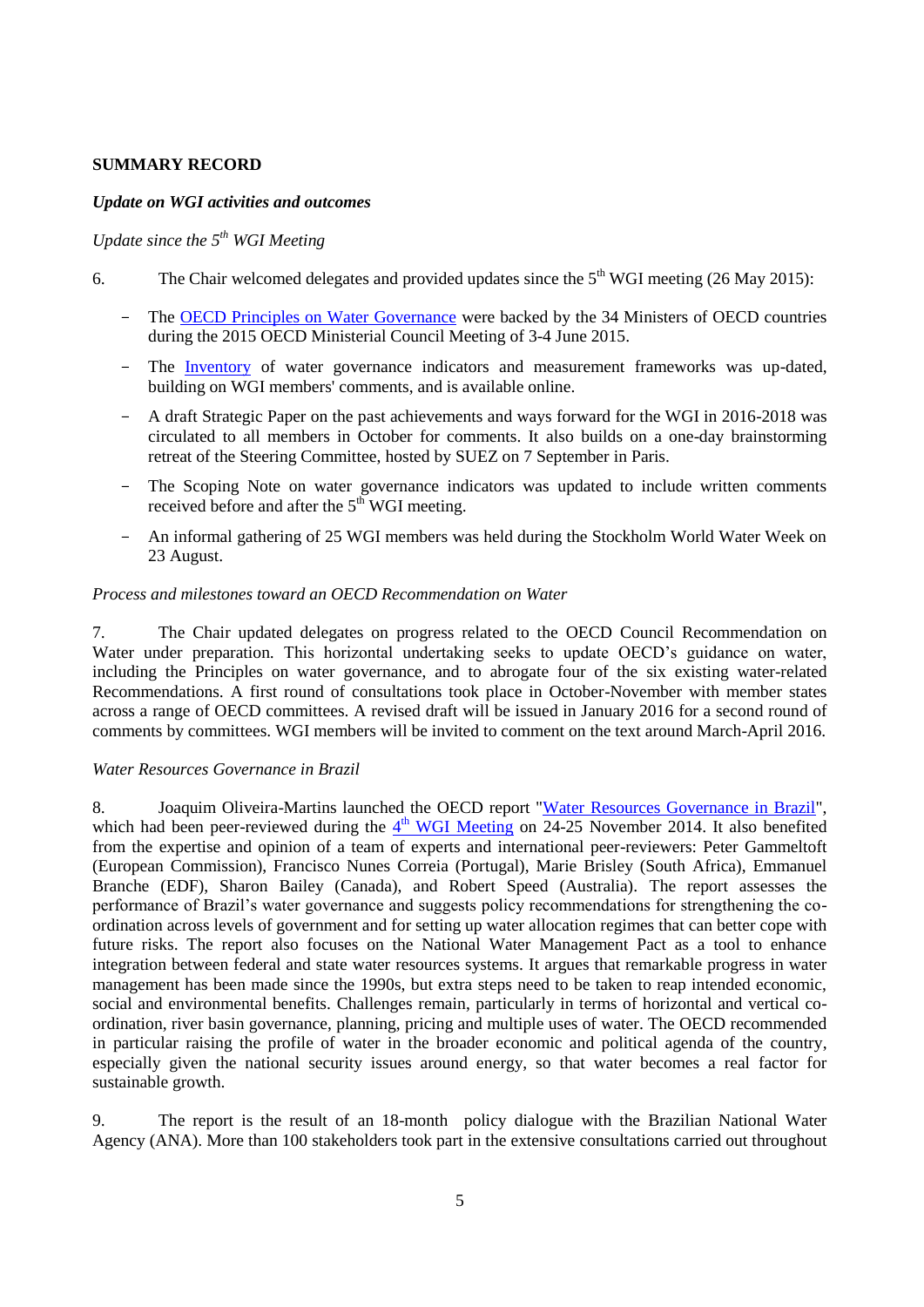the project. The report includes case studies on three states, Rondônia in the Amazon region, Paraíba in the semi-arid Northeast, and Rio de Janeiro in the Southeast, showing the diversity of situations in the country. It also includes cases on the São Francisco and São Marcos basins illustrating how water is allocated in practice, including potential barriers to reform and opportunities for more robust regimes. The report was launched on 2 September 2015 in Brasilia, in the presence of the Deputy Minister for Environment, Ministry of Foreign Affairs, national secretaries from the ministries of energy, planning, national integration, cities, and agriculture, as well as stakeholders from public, private and non-profit sectors. The National Water Agency set up a multi-stakeholder taskforce, in close co-operation with water-related ministries, to follow-up with implementation of the policy recommendations. In addition, Brazil signed a new agreement with OECD to carry-out a second policy dialogue to support the implementation of these recommendations, zooming in particularly on how to set and govern economic instruments for water resources management.

10. Joao Lotufo, Director General of Brazil's National Water Agency shared some remarks to explain that the OECD policy recommendations will be used to review the legal framework in Brazil. Difficulties in terms of integration between actors and levels of government are prominent, given the double jurisdiction over water at state and federal levels, which calls for new arrangements to be set up at problem-shed. Currently, Brazil is facing its worst drought in 90 years, directly affecting the metropolitan area of Sao Paulo, while the South of the country suffers from floods. This crisis has highlighted weaknesses in the Brazilian system, particularly regarding emergency-driven decisions. ANA has consolidated its institutional role to bring continuity, integration and mobilisation by building consensus and fostering implementation. Brazil called upon the OECD to carry out this policy dialogue because of its technical expertise and its ability to bring international experience. The OECD also brings an external and neutral opinion allowing to discuss conflicting issues in a non-politicised manner, and to get greater consideration from all parties involved. The iterative and consensus-building nature of the policy dialogue has shaken the business model of Brazil. The conclusions from the report will be a reference to reinforce the water resources management framework in years to come. The new policy dialogue will focus on water charges, already used in some basins in the country, and institutional water governance, particularly related to resources allocation in sanitation and hydraulics infrastructure to increase water security. Findings from this new study will be used as inputs for discussion at the  $8<sup>th</sup>$  World Water Forum (Brasilia, 2018).

#### <span id="page-5-0"></span>*OECD's 2015 Ministerial Council Meeting*

11. Noé van Hulst, Ambassador of the Netherlands to the OECD, presented the outcomes of the OECD 2015 Ministerial Council Meeting (MCM), which was chaired by the Netherlands, under the theme ["Unlocking Investment for Sustainable Growth and Jobs"](http://www.oecd.org/mcm/). It marked the first time in MCM history that water was on the agenda for discussion, as part of a session ["Investing for a Low-Carbon Economy –](http://www.oecd.org/mcm/documents/ministerial-meeting-2015-investing-for-a-low-carbon-economy.htm) [Saving Resources, Greening Investment"](http://www.oecd.org/mcm/documents/ministerial-meeting-2015-investing-for-a-low-carbon-economy.htm), chaired by Melanie Schultz, Dutch Minister for Infrastructure and the Environment. Indeed, water is one of the main challenges through which climate change unfolds, as climate change is expected to increase the frequency and impact of water-related disasters worldwide. If no concerted action is taken, it will come at a great cost to society at last, with the cost of inaction estimated globally to rise to around USD 500 billion annually. Preventing such risks to reduce future costs is at the heart of the Netherlands' adaptive water policy. In the [MCM statement,](http://www.oecd.org/mcm/documents/unlocking-investment-for-sustainable-growth-and-jobs-chair-summary.htm) Ministers agreed that "[...] *managing water in a sustainable, integrated and inclusive way is necessary for sustainable development and to strengthen climate adaptation efforts* […]" and "*welcomed the OECD Principles on Water Governance*". This statement recognises the WGI contribution, without which the discussion on water could not have taken place at the MCM. The statement also gave a clear mandate to further work on important water issues. As a follow-up, the Netherlands will actively participate in the development of the Council Recommendation on Water to make it ambitious to tackle future water challenges, and urged the OECD to be ambitious in this regard and to go beyond the consolidation of existing materials.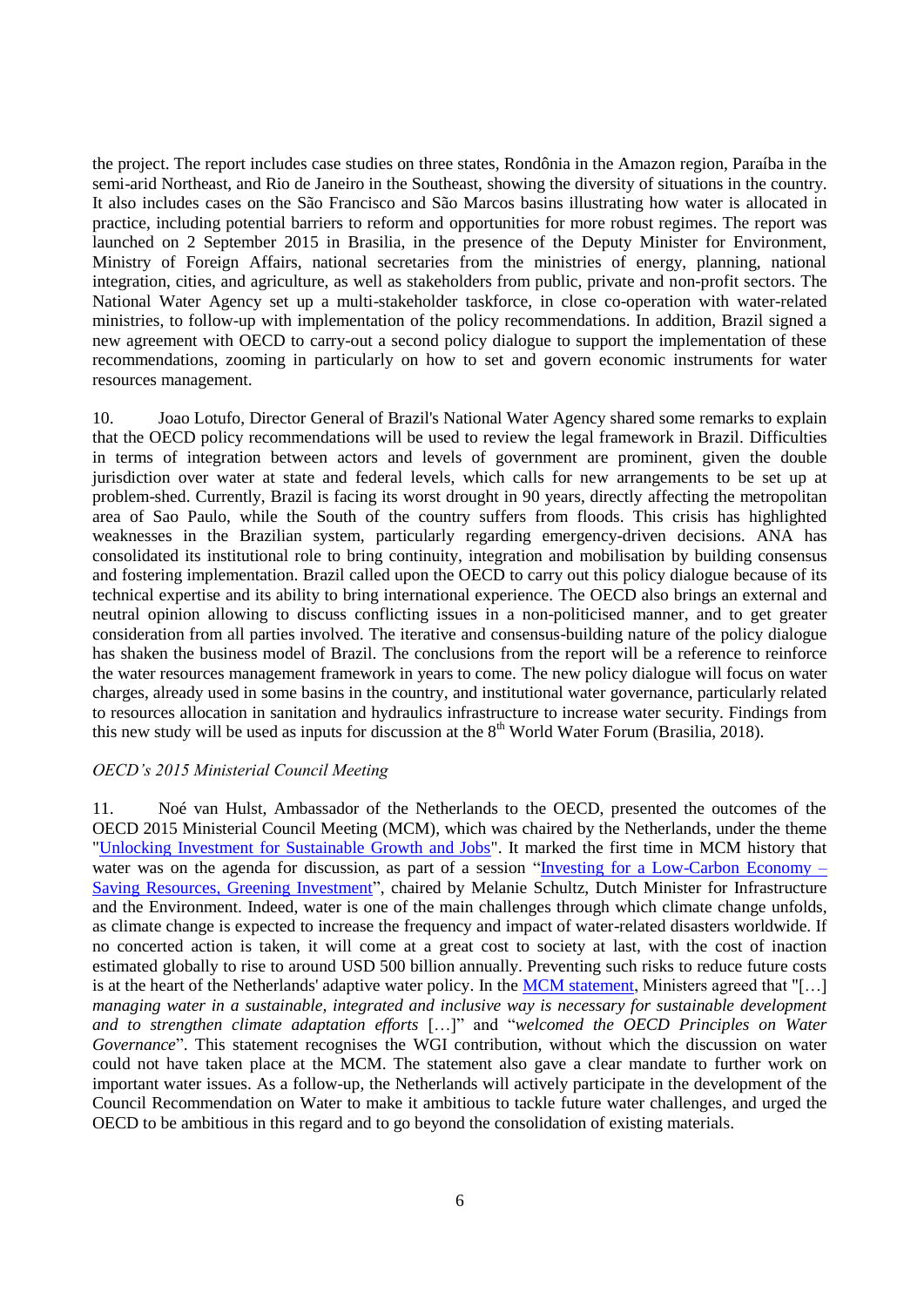#### <span id="page-6-0"></span>*Further engagement of OECD countries*

12. José Ignacio Wert, Ambassador of Spain to the OECD, reiterated Spain's full-fledge support to the WGI and in particular its contribution to strengthen water governance in Latin America and the Caribbean. Spain has supported the WGI since its creation in March 2013, both financially and through the involvement of the Spanish representatives in the network. Spain believes in the added value of fostering discussions between policymakers and practitioners and is highly satisfied with up-to-date achievements, particularly regarding the bottom-up, extensive and inclusive work to develop the OECD Principles on Water Governance. In addition, Spain is committed to support the full and effective implementation of the [human right to drinking water and sanitation](http://www.un.org/waterforlifedecade/human_right_to_water.shtml) recognised by the UN in 2010. The current political momentum with the SDGs, including a dedicated Goal on water and several water-related goals, is a unique opportunity to progress in managing the risk of shortages, insecurity of supply, drought and floods as well as the lack of quality. Good governance will play an instrumental role in ensuring water security for the broader economic and development agenda, but also in adapting to climate change. From a political perspective, Spain is supportive of cross-border co-operation as a means to resolve conflicts due to shared water use, even more so since it became a member of the UN [Security Council.](http://www.un.org/en/sc/) Furthermore, the OECD Principles on Water Governance are useful to help Spain do better with less, and are applicable to other countries with similar challenges. These Principles will be helpful to meet the challenge of scarcity, floods and droughts, pollution and environmental degradation through more resilient institutions and governance frameworks as they acknowledge the importance of hydrologic water basin planning, participation of users, legal stability, physical infrastructure and information as well as technological development and innovation. Spain is determined to provide a bridge between WGI and Latin America, through the activities of its co-operation and development agency (AECID) in particular while contributing to the regional consultations on the Principles, and in-depth dialogue and consultation on the development of water governance indicators.

13. Rebekah Riley, Deputy Permanent Representative of New Zealand, shared that New Zealand's current programme of water reform highlights how important effective governance is at national and local level in ensuring the sustainable management of freshwater resources. This is why the country continues to support the work of WGI in providing policy guidance and fostering experience-sharing, in order to help governments build water policies on a foundation of solid knowledge about what has proven to be effective and successful around the world. Freshwater is managed at the regional level in New Zealand, with responsibilities devolved to regional councils, the boundaries of which are based on water catchments. The central government plans to make the country more productive and sustainable by putting in place and supporting a system that requires regional councils and local communities to set water quality and quantity limits reflecting the communities' values and priorities. Indeed, collaboration has been a key theme of New Zealand's water reform. The Land and Water Forum, an independent stakeholder-led collaborative group, was asked in 2009 to advise the government on better ways forward for freshwater management. It created the foundation for regional councils to identify what communities want for their water bodies and to make decisions about the trade-offs necessary to meet these objectives. As a result, many councils set up collaborative stakeholder groups, often at catchment level, to offer a mechanism for communities to provide inputs on freshwater decision-making processes. In addition, several mechanisms arose for indigenous groups to be involved in water management, from advisory to decision-making roles. The central government also fosters exchanges among regional councils to share their experience and expertise on particularly challenging areas, as well as lessons learnt from success and failure.

#### <span id="page-6-1"></span>*Launch of the 15 translations of the Principles on Water Governance*

14. Rolf Alter, Director for Public Governance and Territorial Development, congratulated members of the WGI for their achievements over the past two years and a half. The WGI delivered all expected outcomes and met the expectations. It has also converted itself into a crucial platform for mutual learning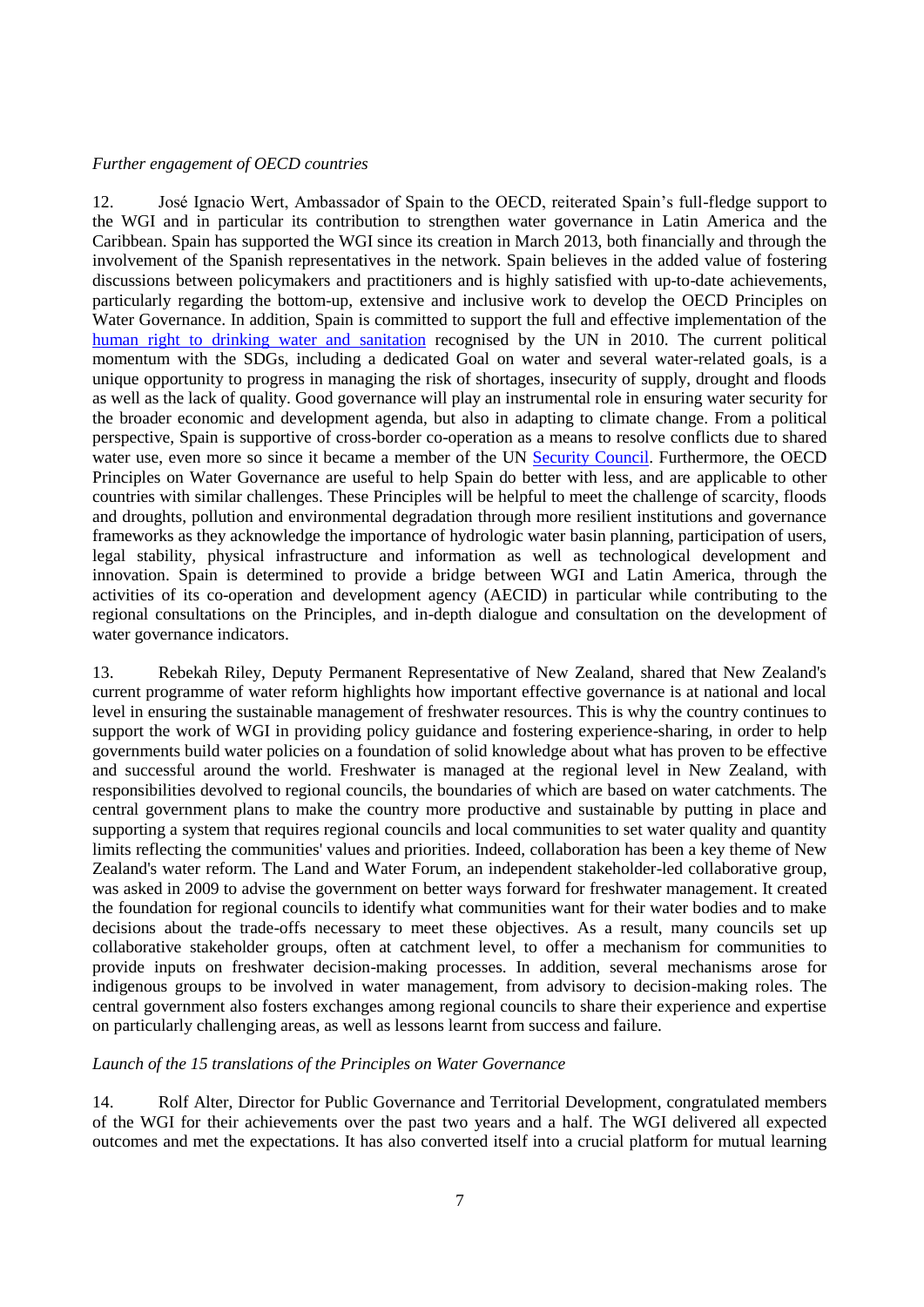and experience-sharing as well as for best practices identification and upscaling. The WGI is now starting a new chapter and has an ambitious and promising agenda for 2016-18: the preparation of both a database on water governance and a set of water governance indicators will provide invaluable pieces of advice for interested members and non-members. Rolf Alter highlighted the exemplary bottom-up and multistakeholder contribution of the WGI to the preparation of the Principles, which were adopted and backed by OECD Ministers in June 2015. It is a strong testimony of the role that stakeholders play alongside policymakers to shape better policies for better lives. The Principles are now available in 15 languages, which is a record in terms of OECD publications translations. It is a great asset to ensure their broad dissemination globally, make them accessible to different communities and get new stakeholders on board. This is part of the WGI's effort to be as inclusive as possible for the Principles to gain further traction. They are already being used in several countries and by diverse stakeholders. These experiences can serve as a reference of what the must-have and must-do are to get water governance right. The WGI is now set to support implementation and action, and the development of a Best Practice Database on Water Governance and water governance indicators will help to have impact. In this endeavour, the close partnership of the WGI with OECD member states will be critical to build consensus and acceptance. Greater co-operation with the delegates of the RDPC will also be highly beneficial for such interactions and will imply twoways experience-sharing while developing the database and the indicators on water governance. The work of the WGI is also expected to be a valuable contribution to the OECD's broader agenda on inclusive growth, which should not be limited to greater income and equality, but also devote particular attention to access to public services such as drinking water and sanitation.

### <span id="page-7-0"></span>*WGI's contribution to the Global Water Agenda*

### <span id="page-7-1"></span>*Sustainable Development Goals*

15. The Chair introduced the discussion recalling that a new [Development Agenda](http://www.un.org/sustainabledevelopment/sustainable-development-goals/) was adopted at the UN Sustainable Development Summit on 25-27 September in New York City. It sets out 17 goals related to key issues of prosperity, dignity, people, justice, partnerships and the planet. Water is acknowledged in the new Agenda in a full-fledge goal n°6, as well as horizontally in relation to poverty (goal n°1), well-being and health (goal n°3), gender equality (goal n°5), resilience in cities (goal n°11), sustainable consumption (goal n°12), and ecosystem protection (goal n°15). Governance issues are also reflected in terms of accountability and inclusiveness (goal n°16) and partnerships (goal n°17). He expressed that the WGI stands ready to contribute to these efforts and to foster experience sharing that can help scale up good practices from local, basin and national levels.

## *Outcomes of the UN Sustainable Development Summit 2015*

16. István Mikola, Minister of State for Security Policy and International Collaboration of Hungary presented the outcomes of the [UN Sustainable Development Summit.](http://www.un.org/sustainabledevelopment/summit/) Hungary co-chaired the [Open](https://sustainabledevelopment.un.org/owg.html)  [Working Group](https://sustainabledevelopment.un.org/owg.html) on the SDGs. Heads of states and governments came together in New York City and made a very important decision that not only defines the cornerstones of the next 15 years' global development policy but also seeks to secure the future of generations to come. Undoubtedly, water is at the core of sustainable development and is critical for socio-economic development, healthy ecosystems and human survival. The state ministers mentioned that Hungary has played an essential role in having a dedicated goal on water, in particular with the **Statement** of the [2013 Budapest Water Summit.](http://www.budapestwatersummit.hu/) The targets of Goal n°6 reflect almost perfectly the ones suggested in the Budapest Statement, namely improving sanitation and hygiene services, reducing pollution and increasing the re-use of untreated wastewater, integrated

<sup>&</sup>lt;sup>1</sup> Written comments received from Turkey on the draft version of these highlights pointed out that the Budapest Water Statement was not approved by consensus.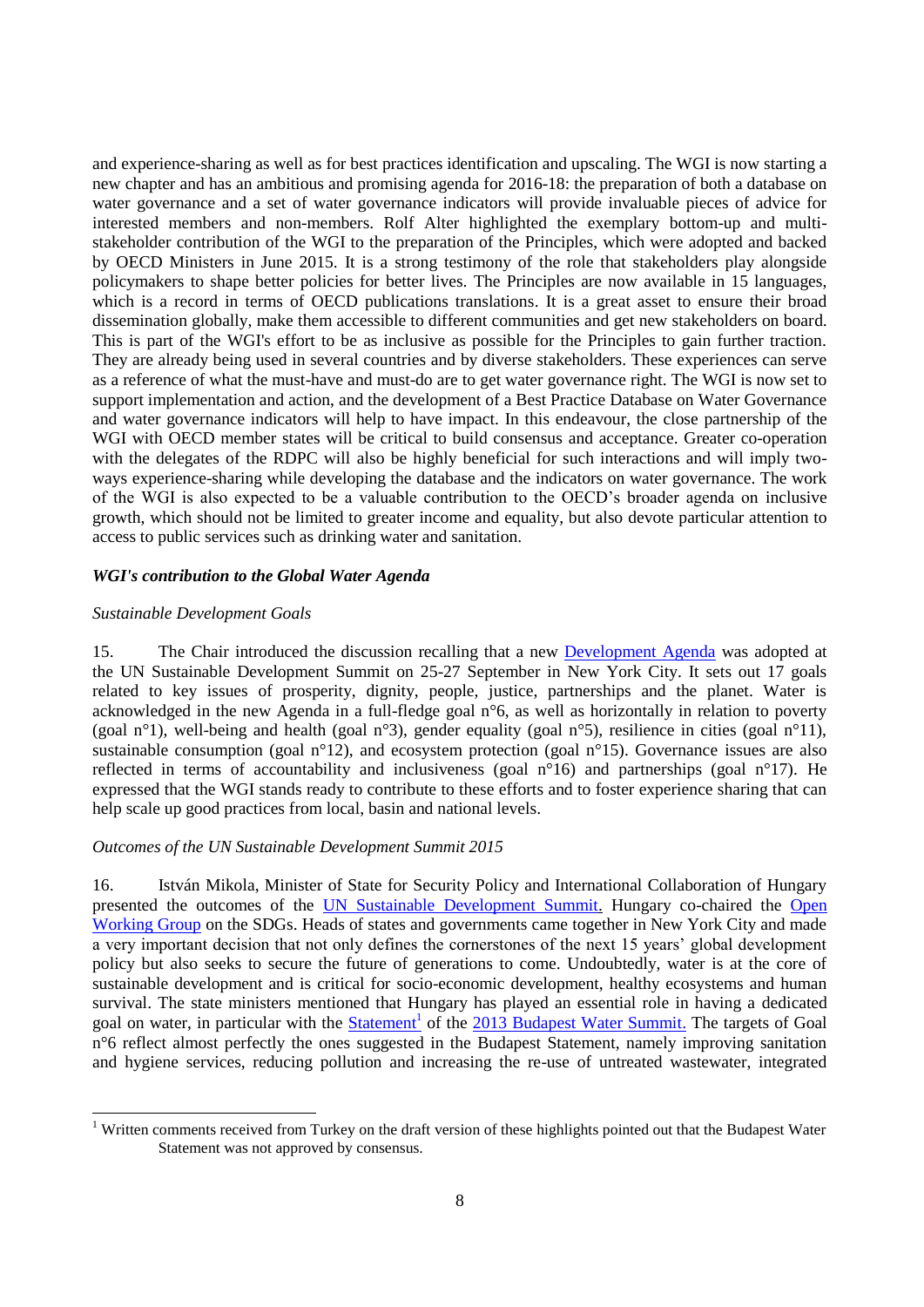water resources management and the protection of our environment. The Minister then conveyed three main messages:

- Most of the impacts of climate change are expressed through the water cycle: increased floods and droughts, challenges to food and energy production, groundwater resources, difficulties in maintaining ecosystem sustainability, infrastructure development and water dependant manufacturing, etc. Climate variability feeds uncertainty that will also contribute to increased risk. In order to double food production in 25 years, irrigated agriculture needs to increase. Given that 80% of water use is agricultural, it will be a major challenge to meet irrigation needs that are required for food security. As humanity needs to increase the resilience of its systems, more storage capacity will very likely be needed for hydropower. Thus, the role of water in climate change adaptation strategies and mitigation needs to be specifically and urgently addressed.
- Besides climate change, the nexus between water, food and energy also needs to be emphasised and related-challenges need to be addressed. It requires consistently integrating and co-ordinating the interaction and interdependencies among these areas. A new way of thinking is called for. Water, energy and food systems should be planned in an integrated way: legal frameworks, institutional arrangements, support instruments and improved allocation of funds among sectors need to be closely scrutinised worldwide. Science and multidisciplinary research need to help better understand how water, energy, food and climate impact each other, which requires investment in education. Evolving scientific knowledge must inform decision-makers in an interactive process of adaptive management.
- Global regular monitoring and reporting are critical elements of the implementation process. Yet, there is no responsible international institution set up for the overview of the implementation process of the water SDG. Hungary supports the creation of an Intergovernmental Panel on Water and Sanitation to fill this void, involving all UN Member States along with relevant stakeholders. This mechanism could be the responsibility of the UN, either directly under the General Assembly or under the [ECOSOC](http://www.un.org/en/ecosoc/) (Economic and Social Committee) that would report regularly on the state of progress supported by UN-Water as Secretariat. The critical nature of water conditions any future sustainable development agenda and requires a robust intergovernmental process to monitor, review and assess progress. An appropriate mechanism should be put in place to that effect as soon as possible.

#### *Toward an SDG Monitoring and Indicator Framework*

17. Fiona Gore, representing the [Joint Monitoring Programme on Water and Sanitation](http://www.wssinfo.org/) and the [UN-](http://www.unwater.org/publications/glaas/en/)[Water GLAAS initiative,](http://www.unwater.org/publications/glaas/en/) shared some perspectives on these two initiatives. The Joint Monitoring Programme was set-up to monitor the [MDGs,](http://www.un.org/millenniumgoals/) and calls for continuity while moving on to the SDGs. For all its limitations, the water and sanitation monitoring matrix of the MDGs has proven useful. The indicators for monitoring the MDGs had some key gaps, and a detailed consultation worldwide with WASH stakeholders and experts identified new critical areas. There was a clear recognition that the water and sanitation indicators missed out on important aspects of service levels, such as water quality and wastewater management. As a result of this consultation, the Joint Monitoring Programme is proposing to use the existing water and sanitation ladders of the MDGs monitoring framework, and add a higher level of services that brings in aspects of management. The Joint Monitoring Programme is also proposing to go further to include institutional WASH such as in schools, work places and healthcare facilities. Another critical element is hygiene, which was lacking in the MDG framework, and remains underestimated in the current proposed indicator framework.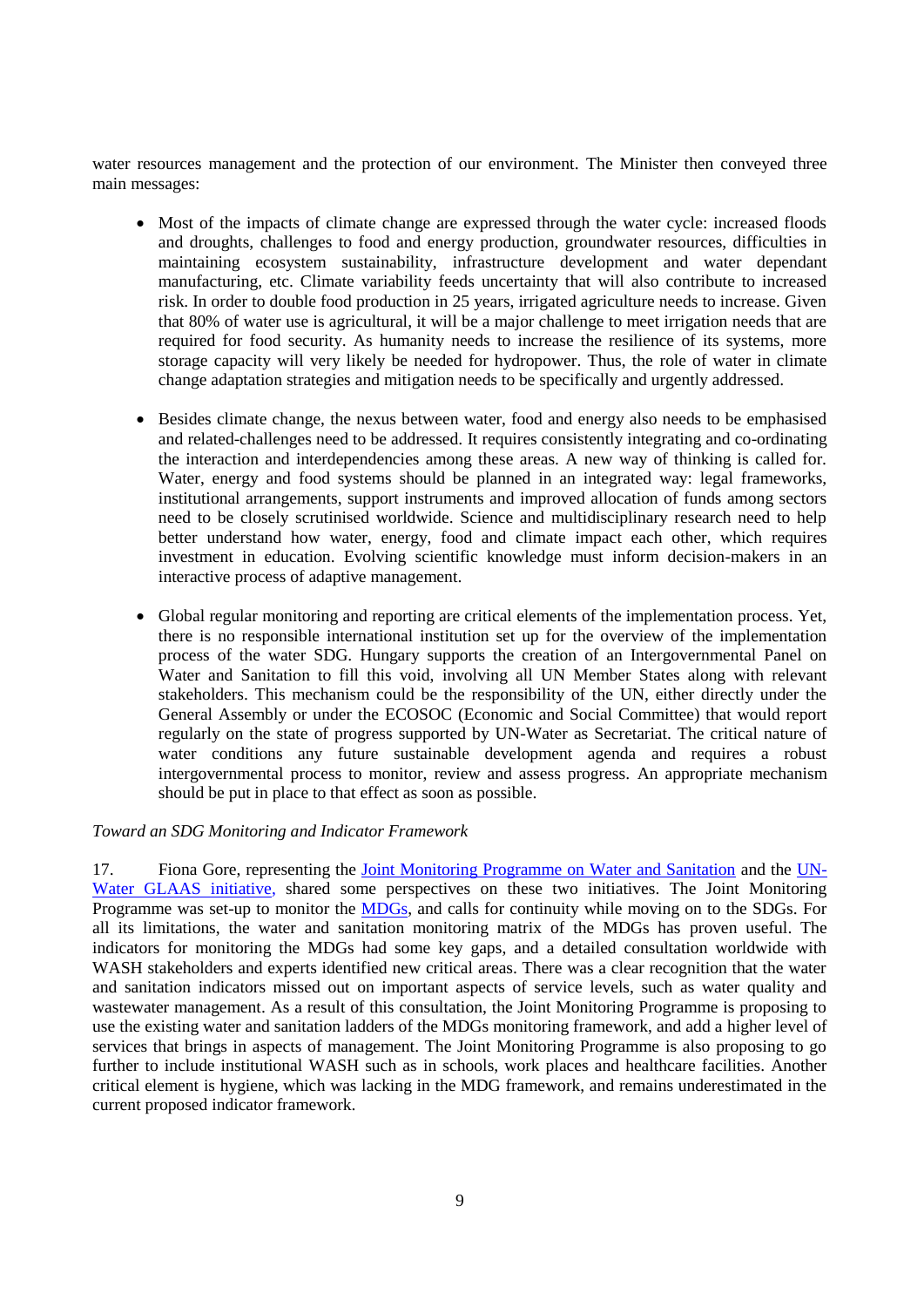18. The GLAAS initiative collects data on the inputs to the sector (e.g. financing, human resources) and the enabling environment (monitoring analysis, governance). Ninety-four countries participated in the latest GLAAS assessment, along with 23 external agents that looked at donors' priorities, and countries' needs and gaps. The GLAAS objective is to support country-led processes, looking at institutions and key stakeholders that are involved in delivering WASH services, and to identify the drivers and bottlenecks of progress. The indicator framework for the SDGs is under development, and two indicators have been suggested and selected per target. The OECD is contributing to developing indicators for the means of implementation (i.e. targets 6a and 6b) regarding ODA flows on water and sanitation. The GLAAS initiative has also recently launched the ["TrackFin"](http://www.who.int/water_sanitation_health/glaas/en/) project that looks at financing related to sanitation, hygiene and drinking water, and which was piloted in Brazil, Morocco and Ghana. The first phase of scaling up is under way in several African countries. The GLAAS initiative strives to harvest national data, to avoid duplications, and to limit the reporting burden on countries related to the SDGs. A number of GLAAS products were published online, namely a global report on ["UN-Water Global Analysis and](http://www.unwater.org/publications/publications-detail/en/c/204405/)  [Assessment of Sanitation and Drinking-Water"](http://www.unwater.org/publications/publications-detail/en/c/204405/), [regional reports, highlights](http://www.who.int/water_sanitation_health/glaas/2014/en/) for donors to focus on targets and priorities; and [country highlights](http://www.who.int/water_sanitation_health/glaas/2014/country-highlights/en/) summarising GLAAS primary data collection on four key areas (i.e. human resources, financing, governance, monitoring). Furthermore, the World Health Organisation is committed to supporting countries in capacity building at country level, and strengthening the underlying sources of data that serve for monitoring at national, regional and global levels.

#### *Progress towards OECD Water Governance Indicators*

19. Aziza Akhmouch, Head of the Water Governance Programme of the OECD, updated delegates on the progress achieved since the  $5<sup>th</sup>$  meeting regarding the scoping note on water governance indicators. A revised version was produced to reflect the comments received from WGI members, while adjusting the framework and the timeline to keep it realistic and allow sufficient time for consensus-building. The scoping note proposes to work with WGI and OECD bodies that have experience in measuring governance, in order to support the implementation of the Principles. There is a wide range of options to use the Principles: as a tool for dialogue, as a check-list of what should be done; to provide a common frame of reference for stakeholders to assess their own system. She noted that while progress was made in measuring the *outcomes* of water policies (i.e. water quality, quantity, etc.), challenges remained to measure the performance of *governance* because issues of process are complex. The development of water governance indicators should be undertaken with a view to improve the overall water policy cycle, as governance is foremost a means to an end. In order to formulate water policies and strategies based on these Principles, indicators are needed to measure the effectiveness of current systems and identify the adjustments needed. A preliminary step consisted in taking stock of what exists with an [Inventory](http://www.oecd.org/gov/regional-policy/Inventory_Indicators.pdf) of 62 indicators and measurement frameworks, also building on the contribution of WGI members. This undertaking showed that there is no systemic evaluation framework that provides the comprehensive approach of all 12 Principles. The Scoping note raises 12 questions as a basis to kick-off the work in 2016. A working group of the WGI will be dedicated to indicators, and work according to a three-steps approach: i) in the short term, the WGI and OECD bodies will develop indicators on whether framework conditions are in place or not vis-a-vis the 12 Principles (e.g. traffic light system); ii) in the mid-term, the indicators should measure progress in water governance, which implies having a baseline and the ability to see whether institutions have been strengthened to better contribute to the intended goals; iii) in the long term, the indicators should foster impact assessment regarding the extent to which water governance structures deliver the expected outcomes of water policies. The Regional Development Policy Committee has carried out similar work in other governance-related areas, such as on the impact of [metropolitan bodies on](http://www.oecd.org/regional/regional-policy/the-metropolitan-century-9789264228733-en.htm)  [productivity.](http://www.oecd.org/regional/regional-policy/the-metropolitan-century-9789264228733-en.htm) The process for developing the indicators includes the preparation of a working paper to be discussed within WGI and OECD Committees. Ultimately, it should lead to a first snapshot of how Principles have been implemented at various levels in selected voluntary countries, to be presented at the 8<sup>th</sup> World Water Forum (2018, Brasilia).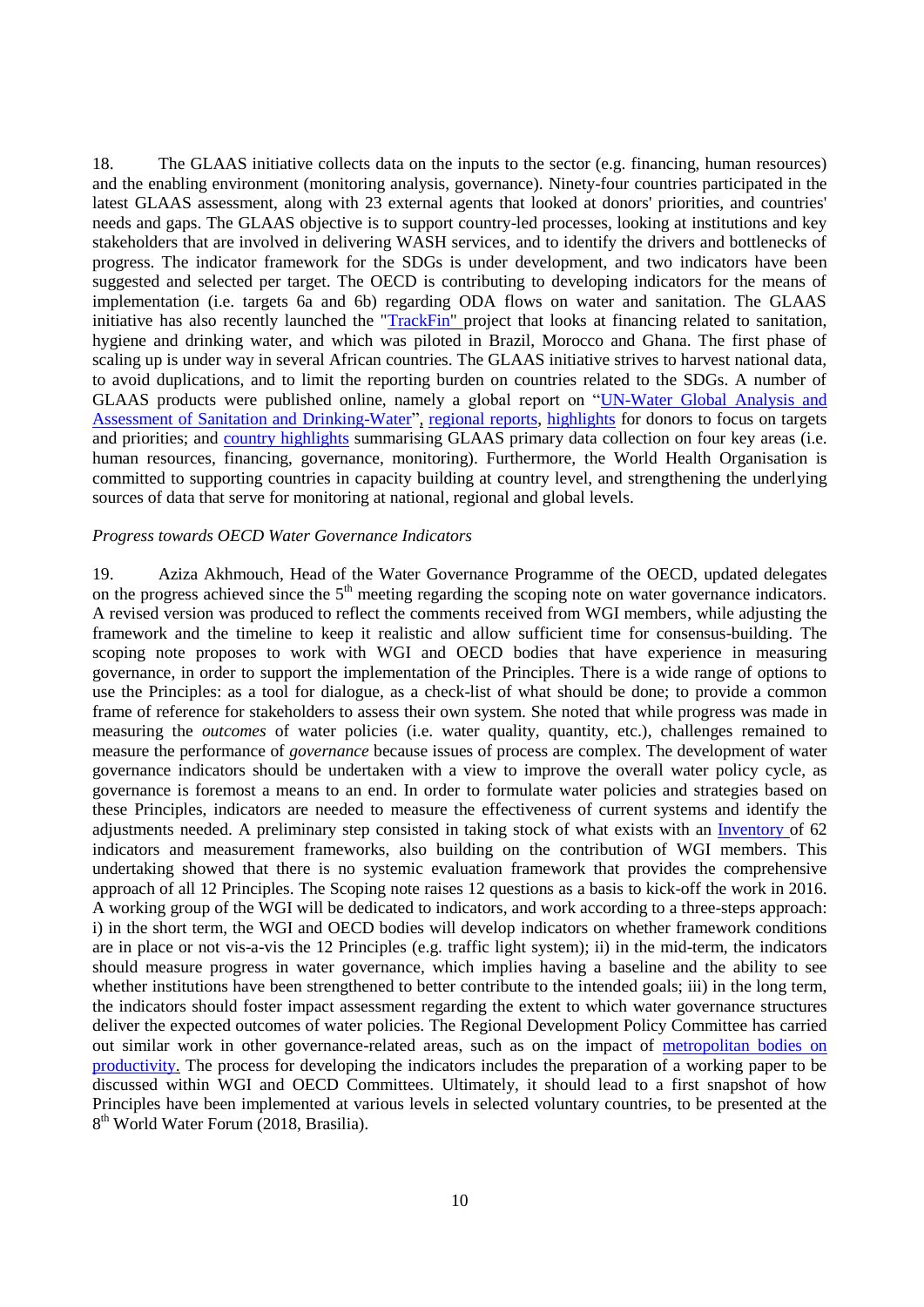### *Which Global governance mechanism(s) for water-related SDGs?*

20. Gérard Payen, member of [UNSGAB,](https://sustainabledevelopment.un.org/topics/water/unsgab) informed delegates that UNSGAB will be terminated at the end of 2015. The adoption of a standalone SDG on water signals a new era: water is increasingly visible in political agendas; and the SDG sets a new and ambitious global water policy with an integrated vision, that is expected to trigger action on the ground. However, there are some governance obstacles. At national level, water policies should be reviewed to adapt the SDGs' targets, and tools are necessary to regularly monitor progress. The work of WGI on water governance indicators will thus be instrumental in supporting the achievement of these targets. At global level, international institutions should ensure that governments remain committed to implementing the new water policy they agreed upon. However, current global institutions either consider only some water challenges, or only some regions of the world. There is a need for a new global water architecture at the political level, which raises some questions: how will progress towards the targets be reviewed by governments in the future? Will there be any global dialogue will all stakeholders? How will the ambition and the integrated vision be maintained in the future? Furthermore, political and water challenges are likely to evolve in the coming 15 years, and new decisions will be needed. How will governments make these decisions when they do not meet regularly to discuss the challenges? Such discussions also raise questions regarding UN-Water and its ability to support the implementation of the water Goal. Is a new intergovernmental political arena needed to review the progress on water-related targets? Should UN member states meet regularly? What can be done to more closely link UN-Water agencies with UN member states? Should a UN scientific and practice body be created to support the implementation of the water-related SDGs? These questions were at the core of UNSGAB's last meeting, which [final recommendations](https://sustainabledevelopment.un.org/content/documents/8701unsgab-journey-web.pdf) were presented to the UN Secretary General and governments at the end of November 2015, to tackle these challenges.

### <span id="page-10-0"></span>*Group discussion*

21. The WBCSD underlined that the business community has been a stakeholder in the process of developing the new Development Agenda. However, the UN Summit seemed centred on UN member states and agencies, while not addressing the agricultural and industrial actors, who are already contributing to the targets' achievement. To drive change effectively, the UN should find innovative mechanisms to bring stakeholders in the decision-making process.

22. The OECD is committed to engage all stakeholders in the implementation of the Principles: umbrella organisations of stakeholders will be consulted in 2016 to identify how they can contribute to putting the Principles into action. Similar consultations will take place regarding water governance indicators to provide pilot-testing and reality checks. This is in line with the WGI message that governance is not only about governments.

23. Sorbonne University emphasised the importance of having indicators to foster good practices. Forthcoming water governance indicators should look at other indicator frameworks developed by OECD related to areas of public procurement and the impact of institutions. In addition, such indicators should not neglect sanitation services, which cannot be isolated from the improvement of water services.

24. The Butterfly Effect was satisfied that NGOs actively participated in the UN process to develop the SDGs, and called for solutions to keep such multi-stakeholder engagement ongoing.

25. UNECE underlined that UN agencies are making a co-ordinated effort to map and inform countries on inter-linkages across SDG targets, and a [UN-Water metadata document](http://www.unwater.org/publications/publications-detail/en/c/296330/) on the water-related Goal and targets is available. In addition, a number of frameworks can contribute to implementing the SDGs. In particular, the [UNECE Convention on transboundary watercourses](http://www.unece.org/env/water/text/text.html) and the [Protocol on](http://www.unece.org/env/water/pwh_text/text_protocol.html) Water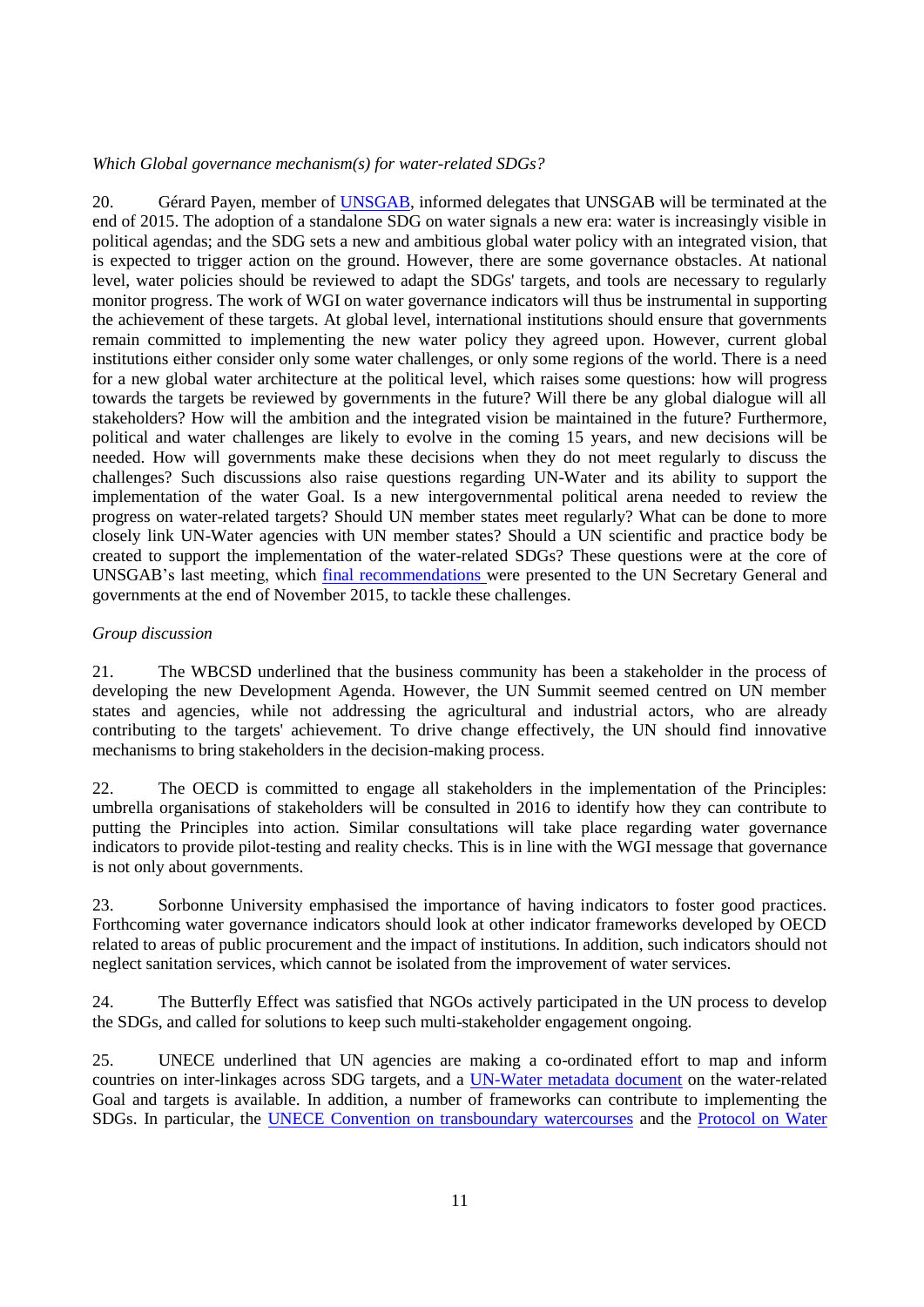[and Health](http://www.unece.org/env/water/pwh_text/text_protocol.html) have several tools that could be useful (e.g. score cards on equitable access to health and water supply and sanitation).

26. SIWI pointed out that monitoring the progress of the SDGs will be a greater challenge than implementing the SDGs. Developing robust monitoring systems require long-term investments.

27. Action Against Hunger recommended to hold more discussions on the monitoring process, and suggested that events such as the World Water Forum could be an arena to do so.

28. Fiona Gore concluded with some insights from recent discussions on the SDG indicator framework. Indicators for targets 6.1 and 6.2 (safely manage water and sanitation) are agreed upon, except for hygiene. Indicators for targets 6.3 (wastewater management and water quality), 6.6 (wetlands) and 6a (ODA flows) were also approved. At the time of the  $6<sup>th</sup>$  WGI meeting, the experts pointed out that further discussions were needed on indicators for targets 6.4 (water-use efficiency), 6.5 (IWRM) and 6b (local participation).<sup>2</sup>

29. Gérard Payen agreed that multi-stakeholder dialogues on the SDGs should be fostered at global levels. The water community should follow the example of the food security community who set up a political committee during the last food crisis, which was formally informed by a scientific panel and a permanent multi-stakeholder representation. Regarding the monitoring framework, it is expected that statisticians will finalise the proposed list of indicators by the end of November 2015, to be formally endorsed in March 2016.

## <span id="page-11-0"></span>*World Water Forum*

Results of the  $7<sup>th</sup>$  World water Forum's Survey

30. Danielle Gaillard Picher from the World Water Council presented the results from the evaluation survey carried out on the  $7<sup>th</sup>$  [World Water Forum.](http://eng.worldwaterforum7.org/main/) It was considered opportune to revisit the previous evaluation, carried out in 2009 following the  $5<sup>th</sup>$  [World Water Forum,](http://www.worldwatercouncil.org/fr/forum/istanbul-2009/) which was conducted to assess and provide recommendations on the effectiveness of multi-stakeholder engagement and collective learning mechanisms offered by the Forum. A new evaluation would, therefore, provide an interesting comparative analysis of the evolution of the Forum's processes over time and also provide the opportunity to seek new views on follow-up mechanisms to support ongoing collective action in between editions of the World Water Forum.

31. Over 5,000 registered Forum participants were invited to take part in the survey in August 2015. The survey covered three parts: the participant, the experience at the  $7<sup>th</sup>$  Forum and the World Water Forum in general. The response rate was 10.8%. Survey results show that, on the one hand, the Forum's main strength is the multi-stakeholder knowledge exchange that enables the creation of better understanding, participatory learning and collective action; and on the other hand, that the Forum's weakness centres on the need for more concrete actions and commitments and for more innovative thinking. Satisfaction ratings are overwhelmingly positive for the Forum in general, the dialogue and learning experience, and the quality of the sessions, but less so for the level of audience participation/interaction.

- On the participants: they were mostly male, as in 2009. A majority of the participants is from NGOs or national governments, similarly to the 2009 results. Youth respondents have doubled

 $2$  Written comments received from Turkey on the draft version of these highlights pointed out that Turkey disagrees with the statement that further discussions were needed, especially on target 6.4.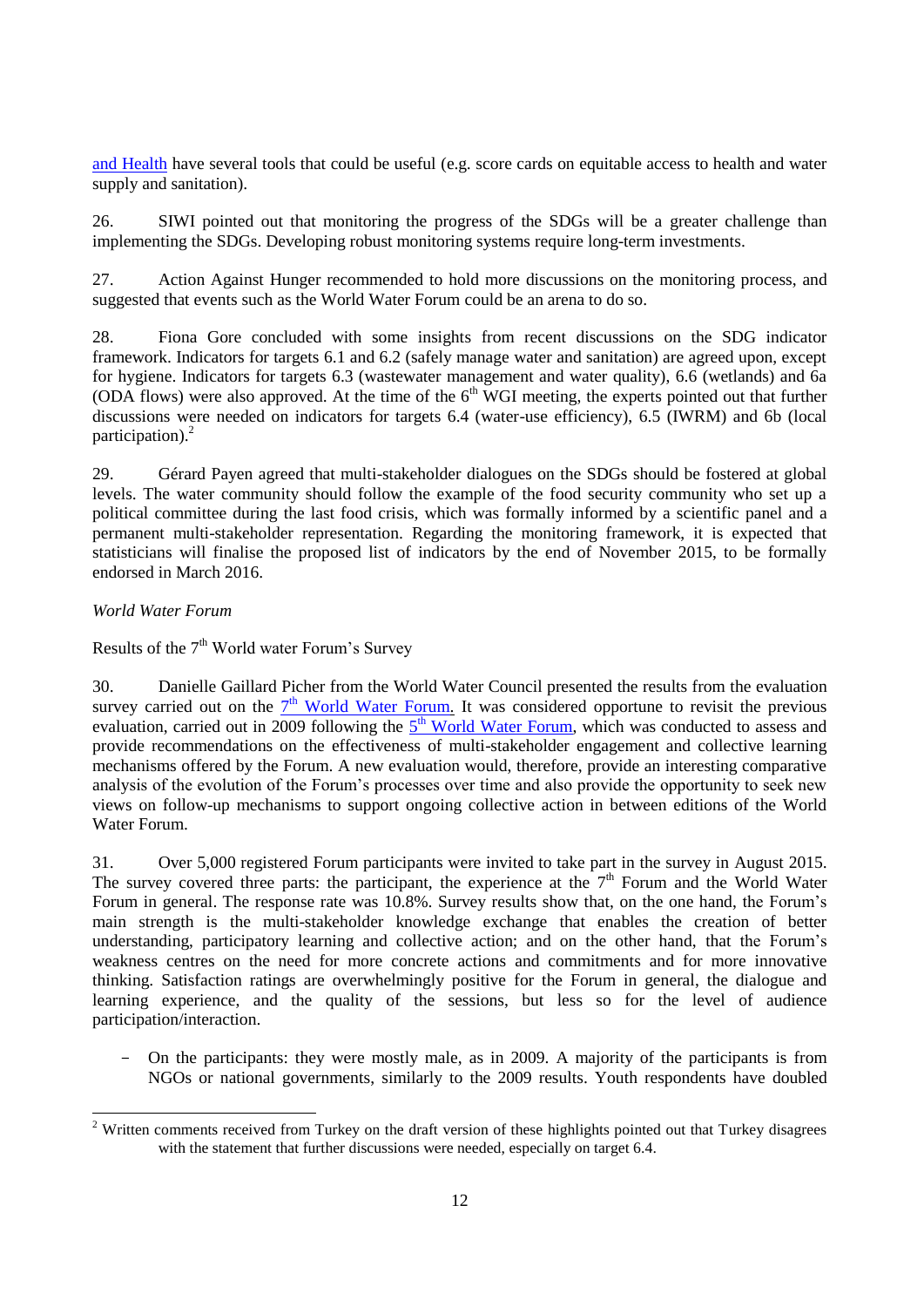since 2009. The respondents' geographical affiliation is mainly from Asia, easily explained by the Forum taking place in Korea.

- On the  $7<sup>th</sup>$  World Water Forum: nearly half of the respondents contributed to the  $7<sup>th</sup>$  Forum's preparatory process, doubling since 2009, with a majority (38%) engaging in the year prior to the Forum, most often as session contributors. Nearly half of the respondents (47%) attended the World Water Forum for the entire week. However, feedback highlights that the Forum should not be in one single venue to avoid dispersion. The thematic sessions gathered most participants and earned the highest level of satisfaction in 2015. Feedback points to strengthening the other processes.
- On the World Water Fora: respondents agreed that all critical water issues are covered during the Fora but perceived the  $7<sup>th</sup>$  Forum had less inherent value and did not fully meet its purpose as compared to the  $5<sup>th</sup>$  Forum, especially on generating political commitment. The  $7<sup>th</sup>$  Forum is perceived as more open and participatory than the  $5<sup>th</sup>$  Forum, although it did not sufficiently reflect a variety of perspectives (e.g. from NGOs, women, non-water sectors, the media, politicians, regional representation, youth).
- Over 91% of respondents felt that there is a need for greater continuity between World Water Fora. The WGI can be considered as an exemplary and successful continuity mechanism. A majority of respondents (59%) also suggest creating stronger linkages between the World Water Fora and other international events and processes.  $61\%$  of respondents find the  $7<sup>th</sup>$  Forum's Implementation Roadmaps very or somewhat useful and 49% thought they will help catalyse collective action.

32. In addition to the survey, interviews with 15 signatories of the [Daegu-Gyeongbuk](http://www.oecd.org/gov/regional-policy/DGIC-7WWF.pdf)  [Implementation Commitment](http://www.oecd.org/gov/regional-policy/DGIC-7WWF.pdf) (DGIC) and desk research were carried out to determine how the World Water Forum compares to other international water events, and how the Implementation Roadmaps relate to the broader post-2015 development agenda. The study revealed that the proposed mechanisms have value and should be pursued, supported, and improved, and demonstrated potential for linking to the Sustainable Development Goals agenda.

33. During the World Water Week in Stockholm, a Memorandum of Understanding (MoU) was signed between the Korea Water Forum, on behalf of the Korean Government, and the World Water Council in regard to Implementation Roadmaps. The MoU sets out proposals on how best to support Implementation Roadmaps, as the key vehicle to monitor, account and report on publicly committed actions between the  $7<sup>th</sup>$  and  $8<sup>th</sup>$  editions of the World Water Forum. It recognises the role of DGIC signatories as key voluntary leaders in the follow up process. It sets up the basis for creating a World Water Partnership, a loose network of past and future World Water Forum host countries whose experience could support the Roadmaps process and influence other associated international processes. It establishes responsibility for the WWC to monitor and report on outcomes of the Roadmaps on a semestrial basis and for Korea to host an annual review meeting to aid in that process.

# *On the road to the 8th World Water Forum*

34. Paulo Salles represented the Organising Committee of the 8<sup>th</sup> World Water Forum and presented the road to Brasilia's  $8<sup>th</sup>$  World Water Forum in 2018. The theme "Sharing Water" echoes the critical issues of sharing water bodies, co-operation, planning, monitoring, and solidarity. It is also in line with the fundamentals of Brazil's water policy: decentralisation, participation and multiple uses of water. The first kick-off meeting will take place in April 2016 (tbc). Preliminary discussions foresee the creation of a virtual platform to support dialogue and exchanges. The emphasis will also be on making the Forum a process, rather than just an event. The Forum will focus on the topic of sustainability as part of the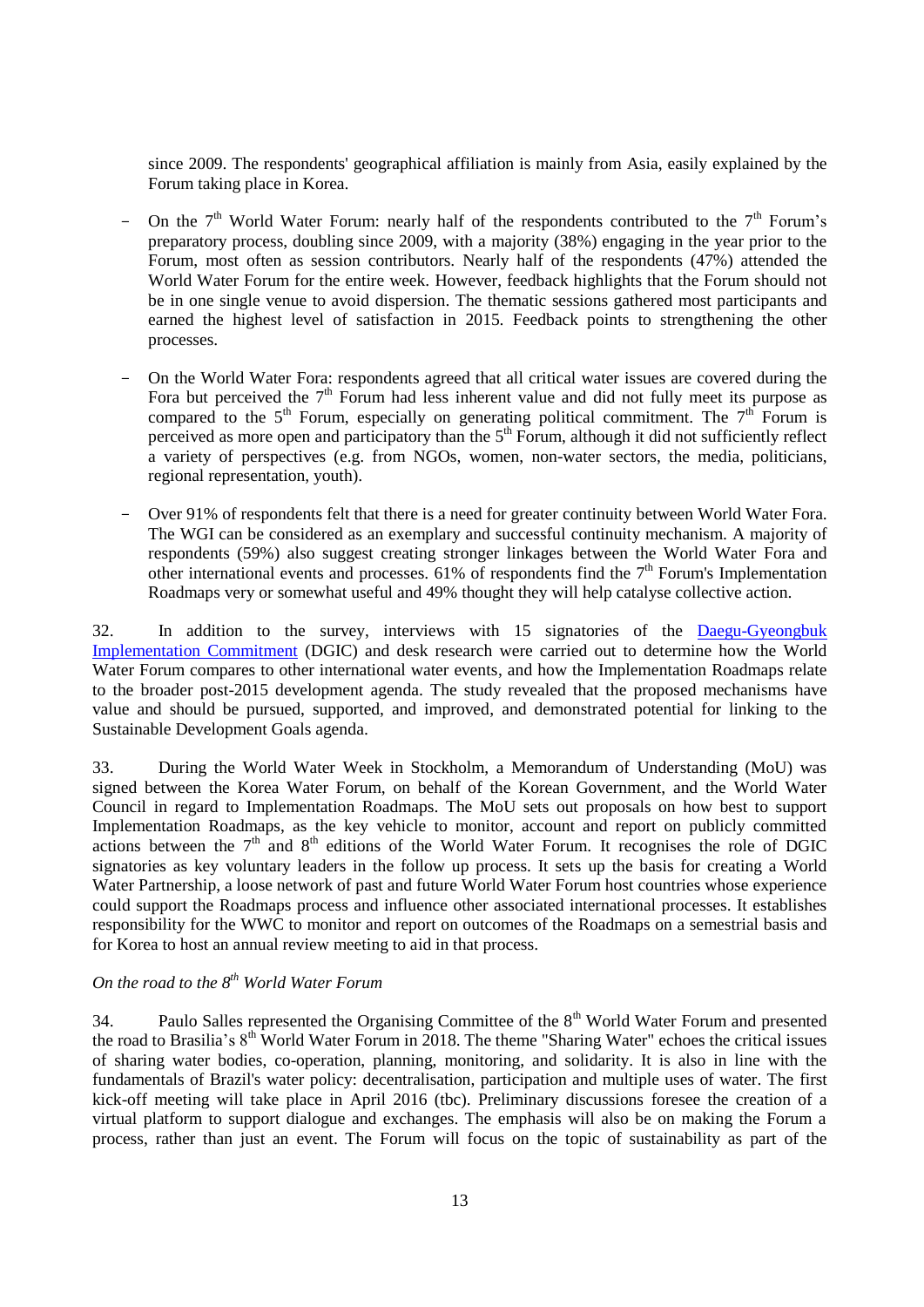different processes (thematic, political, regional, citizen) and conclude with the adoption of a Brasilia Declaration on water sustainability. Brazil will also focus on strengthening the political process of the Forum in the early stages, to discuss critical political aspects of water. The regional process will be emphasised as well, to encourage an inter-regional approach. The Forum agenda will have fewer themes than the  $7<sup>th</sup>$  Forum, but more in-depth discussions and a strong component on the SDGs. Brazil is also committed to make the Citizen Forum an integral part of the Forum, rather than an alternative event. The "Road to Brasilia", an initiative of the Brazilian business group of the World Water Council, will seek in particular to mobilise civil society through non-technical dialogues that will also end in a Declaration.

#### <span id="page-13-0"></span>*Group discussion*

35. CNRS reminded delegates that the  $7<sup>th</sup>$  Forum also organised for the first time a double competition on good water projects, whether related to innovation, governance or regional approaches, which could be reproduced and improved for the  $8<sup>th</sup>$  Forum.

36. The Water Youth Network welcomed the commitment of Brazil to raise the profile of the Citizen Forum. Youth organisations are starting to mobilise, including in Brazil, to participate in the "Road to Brasilia" initiative.

37. The Butterfly Effect praised the  $7<sup>th</sup>$  Forum's approach to involve stakeholders during the preparatory work, such as part of the thematic process. It was pointed out that having the Citizen Forum held in the same venue as the other processes would facilitate exchanges across different actors.

38. K-water reiterated that to support continuity between two Fora, the World Water Council and former host countries created the World Water Partnership with the objective to resolve global water problems by effectively implementing and disseminating the outcomes of each World Water Forum. In addition, the Asian Water Council will be launched in 2016 to seek concrete actions for the water sector in Asia. Therefore, the WGI could build co-operative relationships with both the World Water Partnership and the Asian Water Council to implement and disseminate the Principles on Water Governance.

39. Peter Gammeltoft advised that the next Forum should also look closely at the link between water and climate change, to discuss key issues such as water efficiency and the water-energy-food nexus.

## <span id="page-13-1"></span>*Peer-review: OECD Report on Water Governance in Cities*

40. The OECD Secretariat presented the main findings of the draft OECD report "Water Governance in Cities", which builds on the results of a survey carried out across 48 cities from OECD and non-OECD countries. The report proposes an analytical framework that combines: i) an assessment of key factors affecting urban water governance, making a distinction between factors within and outside the water sector; ii) a mapping of who does what at which level in water policy-making and implementation, regulation, information/monitoring/evaluation and financing across different water functions, from drinking water supply to water security; iii) an appraisal of the main multi-level governance gaps to urban water management; and iv) a set of policy responses based on the "3Ps" (policies, people, places) coordination framework. The report argues that the successful recipe for better governance in cities lies upon the co-ordination across *policies*, to favour inter-sectoral complementarities, while efficiently allocating resources and building capacities; *people*, to raise awareness on current and future water risks, manage conflicts on water allocation and set convergent objectives across policy areas; and *places*, to overcome territorial mismatches and favouring co-operation between cities and their surroundings.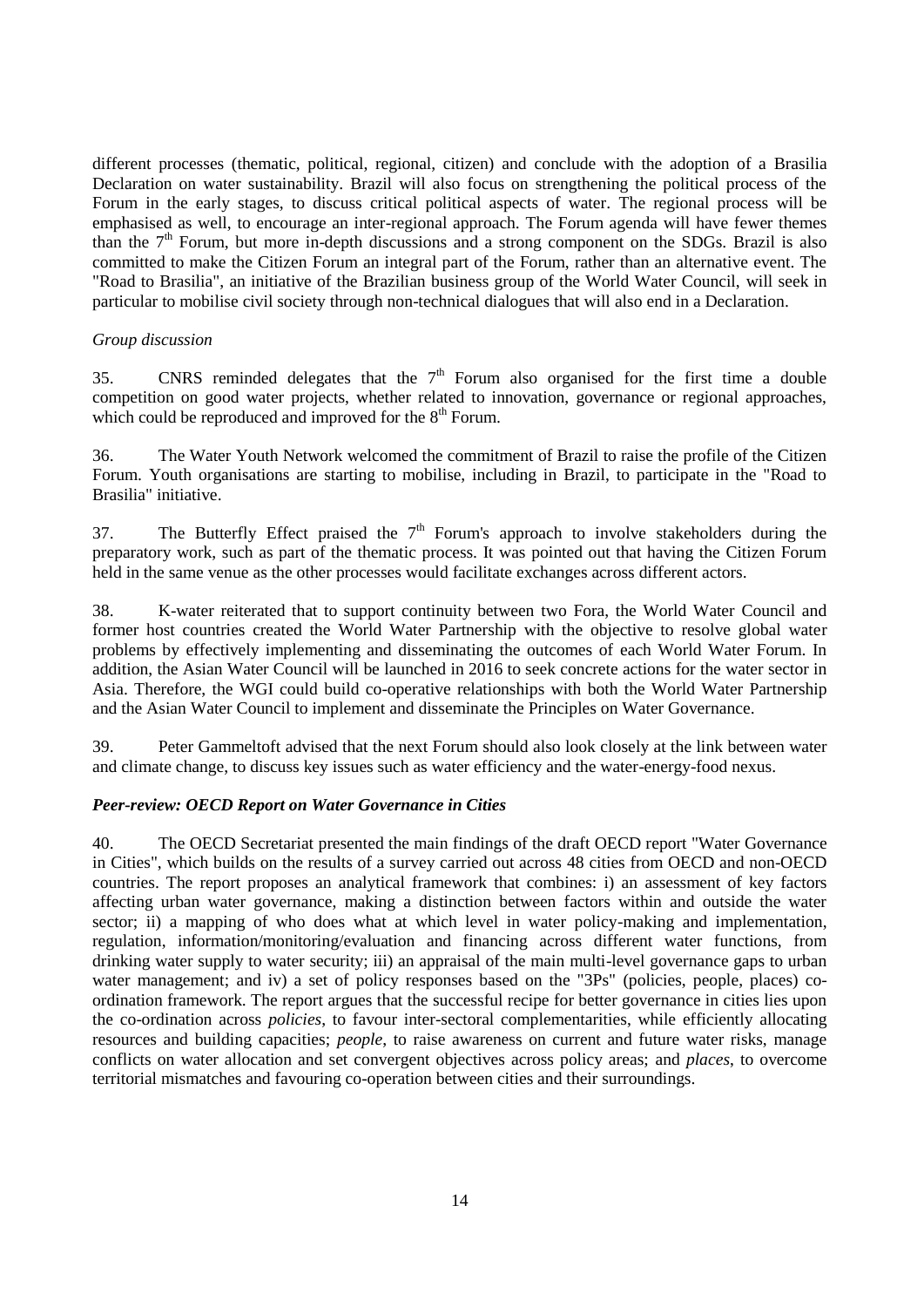## <span id="page-14-0"></span>*Group discussion:*

41. The Netherlands welcomed the report's approach to look at cities jointly with their hinterlands. It was suggested to include the process of city-to-city learning in the report, as an example of mechanism whereby cities can learn from each other's best practices. Networks such as the [C40](http://www.c40.org/) and 100 Resilient [Cities](http://www.100resilientcities.org/) provide good example of such platforms. It was also recommended to add the geographical location of cities in the report as a factor affecting water governance (e.g. delta cities may face different challenges and solutions than mountainous urban areas). The Sustainable Development Goal n°11 could also be added as a reference.

42. Peter Gammeltoft congratulated the Secretariat for highlighting both the complexity and the diversity of urban environments. The report stresses the importance of horizontal co-ordination, policy coherence, financing, and urban-rural co-operation. Three issues are often common to all urban areas: policy integration, financing and water pricing. City mayors play a pivotal role in these areas. Several networks of cities (e.g. [Sustainable Cities Network,](http://www.sustainablecitynetwork.com/) [ICLEI,](http://www.iclei.org/) [H2O,](http://www.netwerch2o.eu/) [City Blueprint\)](http://www.eip-water.eu/City_Blueprints) encourage experiencesharing among cities and can help raise awareness on the benefits of good urban water governance.

43. The Dutch Association of Water Authorities welcomed the draft report for its added value to inform daily practice of dialogue with cities, and for providing incentives to raise the profile of water at national and European levels. Indeed, the EU is preparing an urban agenda in which water is nearly absent. The OECD report could help raise the profile of water in urban policies. Spatial planning in cities calls for innovation and could be linked to the Principle on Water Governance n°8.

44. Scotland underlined that better linking urban and rural areas can yield important benefits. However, it calls for complex modelling system that would bring information from rural hinterlands into urban solutions. It was also recommended to link the report's policy options to the Principles to combine the two guiding frameworks.

45. WWF international pointed out that cities are centres of finance and of innovation to improve water governance.

46. Deltares argued that many cities ask for more resources to manage water because they consider they are better placed than national authorities to deal with water governance. Therefore, the report could further investigate the national-local link related to urban water governance.

47. The UN Water Decade Programme on Communication and Advocacy wondered how the report's conclusions could also be used in non-OECD countries and to support the SDGs' implementation. On vertical integration, many initiatives are carried out by communities in non-OECD countries.

48. The Open University underlined that cities are changing and have new demands for water governance. A project on [Water Sensitive Cities](http://watersensitivecities.org.au/) in Australia questions the notion of cities itself from "Drained cities" to "Water-supply cities" and "Water-sensitive cities".

49. AgroParisTech stressed that to properly address water governance in vulnerable cities, territorial continuity is needed with urban and peri-urban areas. A relevant scale could be the hinterland where water use-based issues can be addressed.

50. Transparency International's experience echoes the OECD's conclusions that obstacles to stakeholder engagement relate to lack of funding, lack of time, and consultation fatigue. Successful examples of cities regarding stakeholder engagement could be highlighted in the report. The list of key words often associated with water management in cities shows governance in a low position, which could be explained by a failure to properly advocate water governance among various stakeholders.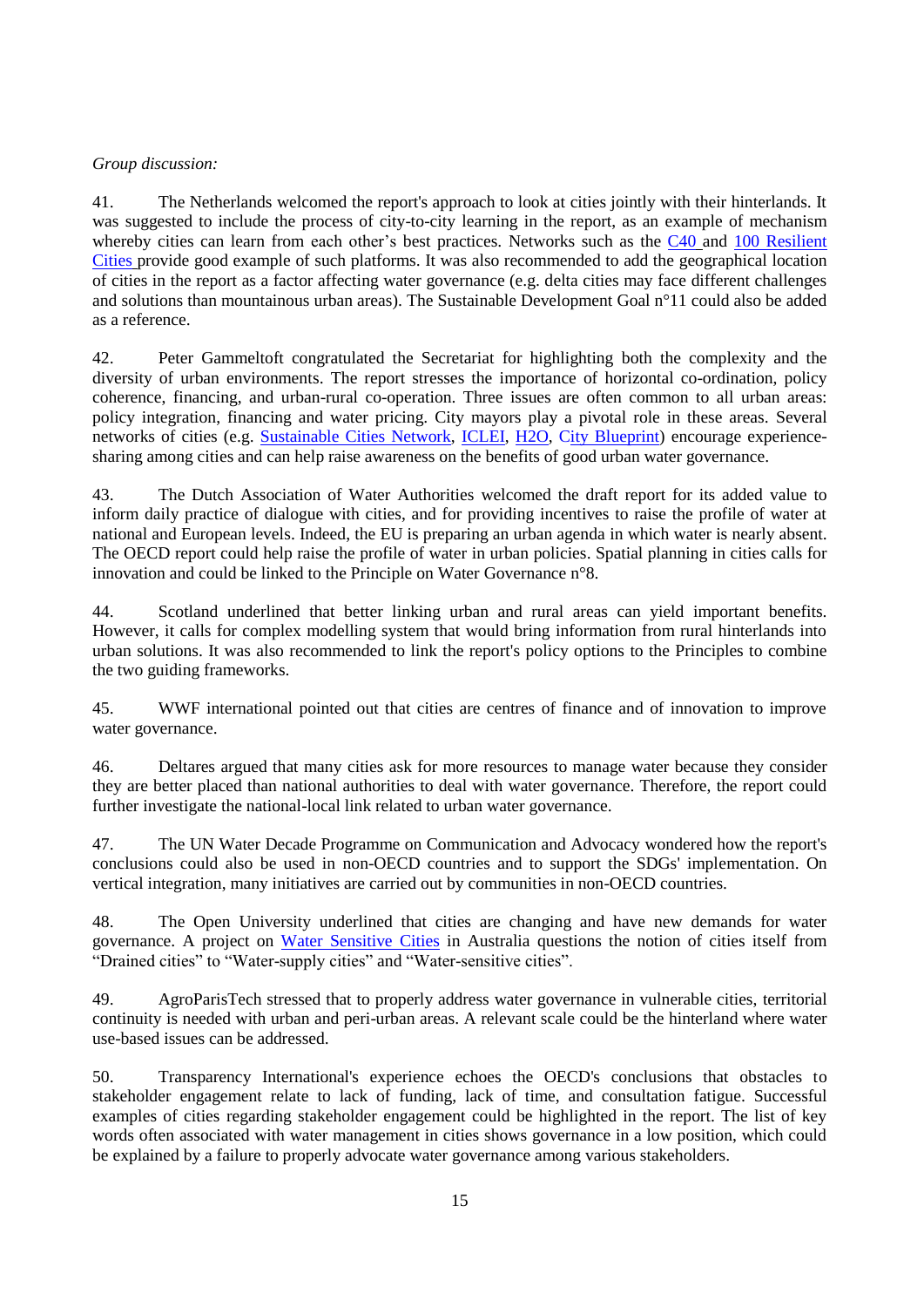51. The Water Youth Network pointed out that ageing infrastructure is an inter-temporal problem, which will be faced by future generations, even if solved in the coming years. It is thus important to increase awareness of future decision-makers' responsibilities, and to investigate the extent to which managerial and governance capacities are transferred from managers and decision makers to youth.

52. SIWI is preparing a paper on water governance in arid and semi-arid African cities. It highlights that people have to go further away to get water, partly because of groundwater over-exploitation, and need to invest in water management and to transport water in different ways. The report could illustrate more lessons learnt from the experience of OECD countries that could be relevant for arid/semi-arid countries, linking to economic growth and social development. The report's conclusions could mention that cities should become more autonomous to raise and invest their own revenues. Transparency, integrity and participation would then be critical to monitor such revenues.

53. Utrecht University advised to make a distinction between land use and spatial planning, because the former relates to property rights and land owners perspectives, while the latter relates to strategic plans.

54. Murcia Water Agency congratulated the OECD Water Governance team for the report. He emphasised that tariff regulation is a major governance problem at the local/regional level, with each municipality setting up its own tariffs. This leads to inequalities and unfair prices. An idea could be to develop governance recommendations to ensure that the criteria to set up the water tariff would lead to a clearer, more comparable and more rational system. It was emphasised that this would not limit the municipal capacity in water regulation but would instead improve transparency and public participation.

55. The OECD Secretariat shared some final remarks. The report should be considered as a benchlearning exercise across metropolitan, urban and rural areas. City networks like [ICLEI](http://www.iclei.org/) and [H2O](http://www.netwerch2o.eu/) have been looped in the project to provide insights. Best practices on innovative governance at city level will be further investigated. National-local co-ordination and transfer of responsibilities to cities should not prevent policy alignment with the national level. Also, national governments have a role to play in empowering sub-national actors when needed. The draft report adopts a territorial approach based on the functional urban areas applied to the water sector. Good practice of city-to-city learning can be found in the green growth field where the OECD is testing a ["knowledge sharing platform"](http://www.oecd.org/gov/regional-policy/knowledge-sharing-for-urban-green-growth-in-dynamic-asia.htm) with developing countries. A co-operation programme is currently being pilot-tested with cities in Thailand, the Philippines, and Vietnam. The issue of decentralisation should not be confused with autonomy, but related to partnership. The more competences are devolved to lower levels of government, the more arrangements are needed to co-ordinate and align policies. The list of key terms associated to water management shows "infrastructure" at the top, which can be explained by cities' concern about ageing infrastructures in a context of economic crisis and fiscal consolidation. This is overshadowing more structural, institutional reforms that are needed to cope with water-related challenges. Finally, the report deliberately focuses mainly on cities from OECD countries to show that developed economies also face serious water issues. Its conclusions are relevant for developing countries as well. More concretely, the launch of the report will be followed by the setting-up of an online database where city profiles will be publicly available.

56. The Chair concluded that cities are becoming increasingly autonomous, which should ideally be coupled with greater partnerships and check and balances across levels of government and stakeholders. However, cities with growing water demand, ageing infrastructure and decreasing water availability are under great pressure. Looking ahead, solutions will have to be innovative to tackle such challenges, looking for instance at circular economy.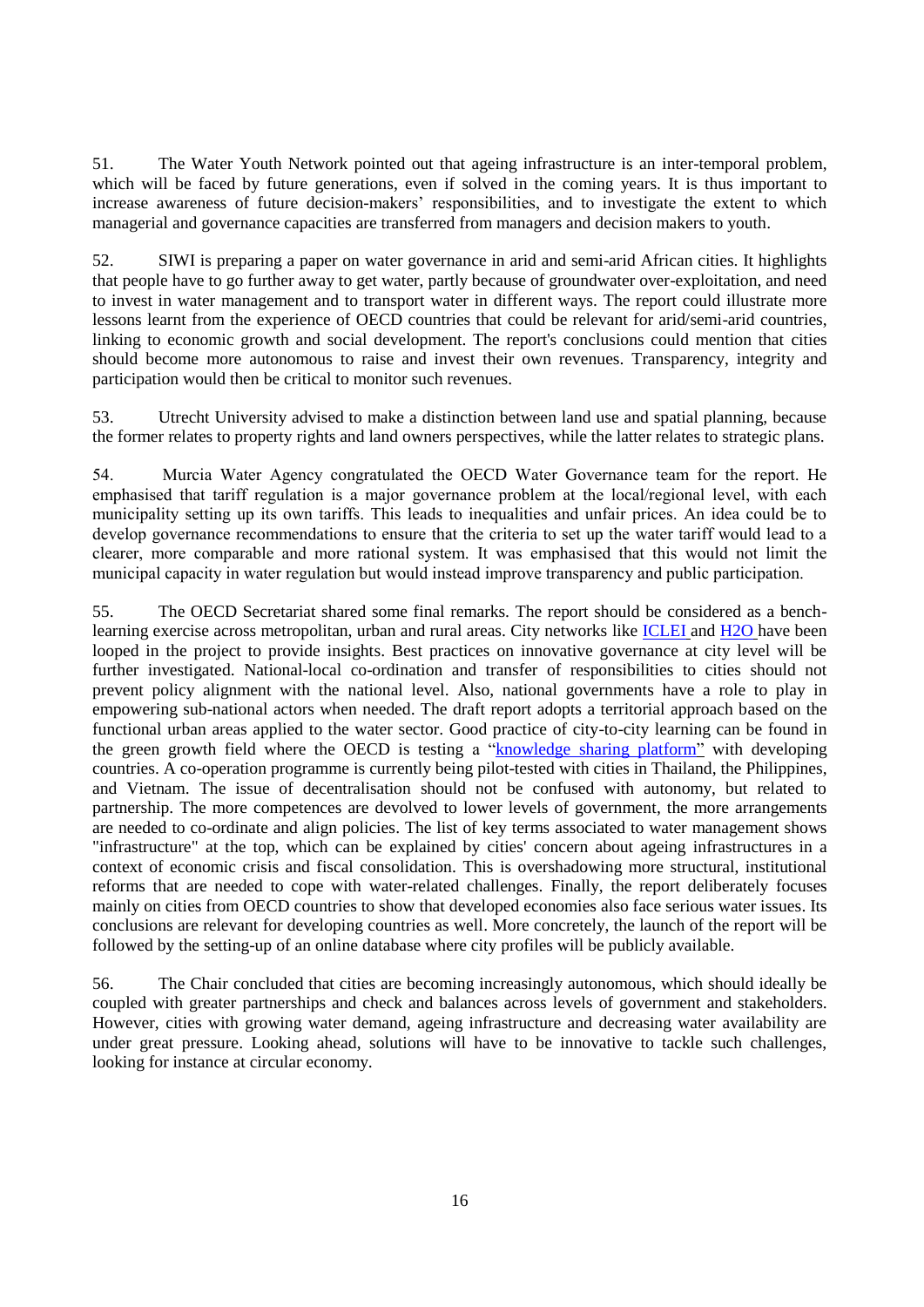## <span id="page-16-0"></span>*Knowledge-sharing on recent/ongoing water governance research or publications*

#### <span id="page-16-1"></span>*Water Integrity Global Outlook*

57. WIN provided an update on the forthcoming [Water Integrity Global Outlook](http://programme.worldwaterweek.org/event/4430)<sup>3</sup>, a joint undertaking of WIN, SIWI, GWP, IWMI and TI. The publication provides some projections on integrity, in particular in the post-2015 era, and makes strong links with the work of WGI. In particular, the OECD Secretary General was asked to write the preface. The Outlook builds on sound literature review and policy recommendations were discussed with various actors, such as WaterAid and the World Bank. It will aim to spur dialogue at country and local levels, and with the private sector on integrity issues. Two key messages from the Outlook can be highlighted: i) evaluating integrity provides an indication of the "health" of the water sector; ii) the sustainability of the water sector requires addressing corruption, which should be tackled collectively with the broad range of stakeholders. Overall, more research is needed on the financial and economic costs of corruption in the water sector, as well as performance of integrity measures, and institutions like SIWI, IWMI and OECD are well-placed to conduct further investigation, such as through case studies and surveys. The Outlook is expected to be launched early 2016, and will be presented at international conferences and the next WGI meeting.

## <span id="page-16-2"></span>*A book "Une victoire face aux multinationales: ma bataille pour l'eau de Paris"*

58. Anne Le Strat, former President of Eau de Paris, presented key highlights from a recentlylaunched book ["Une victoire face aux multinationales: ma bataille pour l'eau de Paris"](http://www.lespetitsmatins.fr/collections/une-victoire-contre-les-multinationales-ma-bataille-pour-leau-de-paris/). The book addresses the process of "remunicipalising" the water and sanitation service provision in Paris. From 1985 to 2001, service provision in Paris was delegated to private operators. The decision was made to shift service provision to a public management model with the creation of a public operator, Eau de Paris. Paris followed objectives of economic, social, environmental and democratic sustainability. The public operator was officially created in 2008. A contract was signed between the operator and the city of Paris, which retains organisational powers, to set out clear objectives of performance and serve as an evaluation tool. The public provider operates according to a long-term investment policy, an innovative social policy targeting the poor, and an environmental protection policy (with targeted actions at catchment level). Eau de Paris has also fostered close relations with customers and civil society through a municipal Water Citizen Observatory that fosters dialogue on key water issues. She argued that Paris has become an example of a city where water is more than a technical issue, but has been integrating citizens' expectations. While Paris' experience might look specific, a similar process could take place in other cities, building on key aspects such as sound service evaluation, data sharing and transparency, oversight by the municipal authority, financial balance and investments, innovation, etc. Strong political will is also critical. Since the shift, the private sector has kept a role in water service provision in the form of infrastructure development and technological innovations.

## <span id="page-16-3"></span>*The 2016 Dutch Delta Programme*

 $\overline{a}$ 

59. The Netherlands presented the recently-adopted [2016 Dutch Delta Programme](http://english.deltacommissaris.nl/delta-programme/contents/delta-programme-2016) organised around three pillars: water security, freshwater availability and spatial adaptation. On the latter, the Delta Programme aims to better integrate water and spatial planning strategies, and to encourage policy makers to design policies that protect vital infrastructure in case of flooding (e.g. hospitals, gas pipelines, etc.). Using a risk-based approach, the Netherlands has designed new standards for flood protection, which consist of a probability of 1 in 100 000 for every inhabitant in the country. When economic activity is concentrated, the probability is even lower. Dutch authorities are also dedicated to securing more freshwater availability, given that 20% of the economic activity depends on it. It will for instance consist in

<sup>&</sup>lt;sup>3</sup> For an overview of the report, see:  $\frac{http://exploredoc.com/doc/4133180/water-integrity-global-outlook}{}$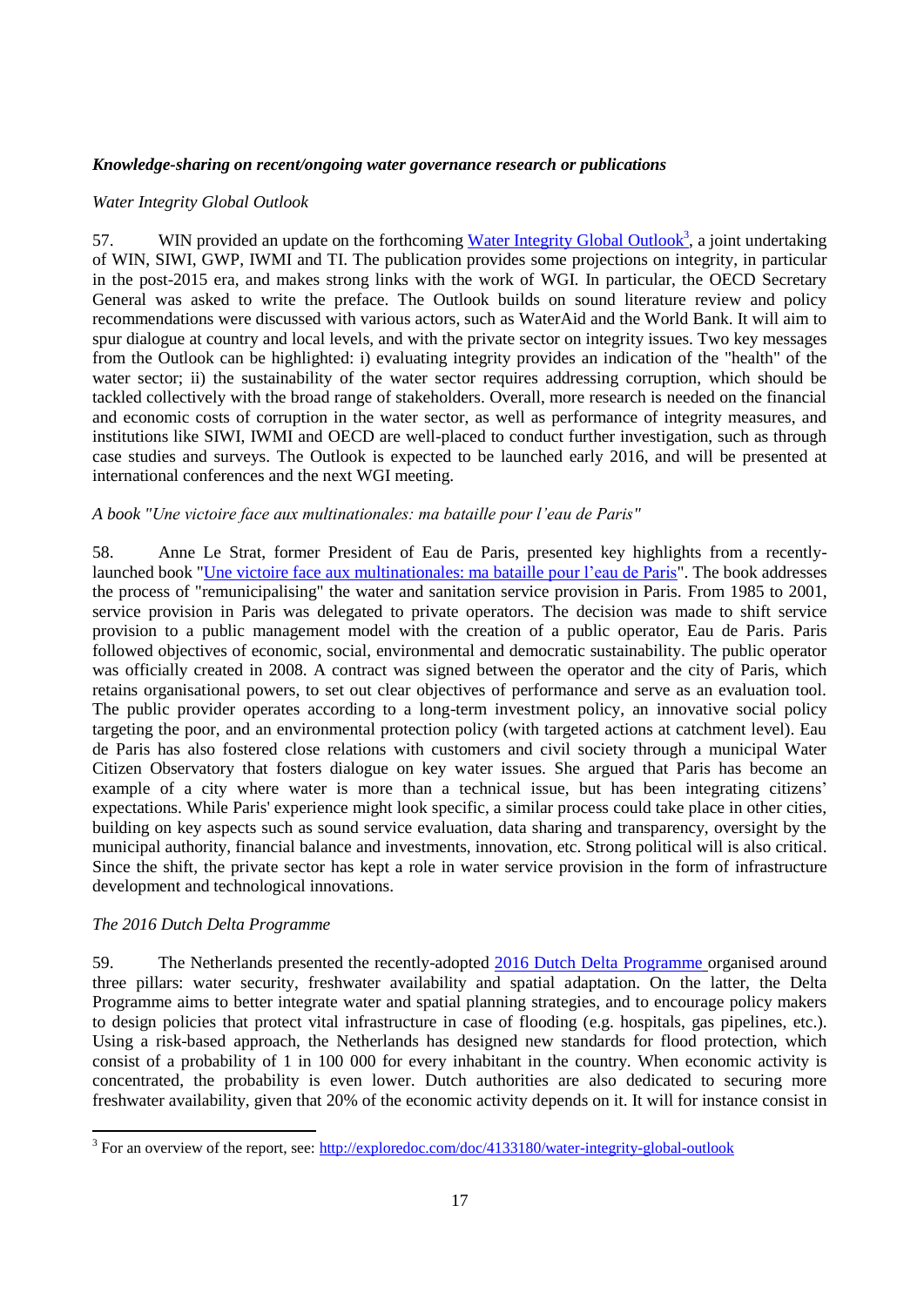more transparency in order for investors to take informed decisions. The new Delta Programme will focus on implementing proposed measures for each of the three pillars, and will be supported by a dedicated budget. Indeed, a Delta Fund of around EUR 1.2 billion per year until 2028 supports the activities of the Delta Programme, independently from political changes. It is made of national and local taxes. The Delta Act, which underlies the Delta Programme, requires yearly updates, with clear timetables and expenditure planning. It also nominates a Delta Commissioner who co-ordinates the various stakeholders involved. The Delta Programme marks a change in Dutch paradigm, from a reactive to a proactive strategy regarding flood management.

#### <span id="page-17-0"></span>*Towards a special issue on water governance of "Water International"*

60. The IWRA proposes to publish a special issue of its journal ["Water International"](http://www.iwra.org/index.php?page=155) on water governance, in co-operation with the WGI. There is growing literature on water governance and it would be timely to dedicate a special issue, while making the most of the knowledge-base of the WGI. It would provide an opportunity to mobilise the WGI's scientific members, and to give the WGI an internationally peer-reviewed voice. "Water International" is the official peer-review journal of IWRA, published by Taylor & Francis, and is considered as the leading scientific publication on water resources management and policy. Seven editions are published every year, in addition to special issues co-ordinated with major international organisations such as UNESCO-IHP. A joint special issue with the WGI would consist of a compendium of 10 to 14 articles that would be submitted to rigorous and independent scientific process. IWRA and the Secretariat would work together to prepare an outline that would be validated by an editorial committee. The Chief Editor of "Water International" sets out publishing requirements for the issue to be international, interdisciplinary and covering a relevant water topic. The target audience mirrors the composition of the WGI, i.e. policy-makers, public authorities, and researchers. An Editorial Committee, composed of 4-5 scholars from WGI, could examine and select the papers before the peerreview process. The special issue could be tentatively published during the second half of 2016. Typically, issues are complemented after the launch by policy briefs targeting different audiences, as well as by debates and discussions on the topic. Moving forward, WGI members are invited to share manifestation of interest to publish in the special issue. A working group could also be created to support the process, jointly between IWRA and WGI secretariat.

#### <span id="page-17-1"></span>*CADWAGO project's findings on systemic water governance*

61. The UK Open University presented the findings of the [CADWAGO project](http://www.cadwago.net/) on systemic water governance (Climate Adaptation and Water Governance). The project was funded by Volkswagen Stiftung and Riksbankens, as part of the Global Change Initiative. The project aims to shed light on the link between changes in practices and changes in understanding, which are critical for water governance. It identifies factors that influence these changes over time: stake holding; institutions and policies, and epistemologies. The project digs deeper into the latter factor to investigate how people think about water, with what purpose, and in what framework. It suggests a systemic enquiry for water governance in England and Wales, building on the second phase of the EU Water Framework Directive to reconsider how catchments are connected to river basins. In 2011, the Open University was asked by Defra to help develop a systemic collective inquiry on how to reconnect catchments into the Water Framework Directive, jointly with a core group of stakeholders from major water bodies and government departments. The discussion highlighted that drinking water supply is not a major issue in England as compared to the good ecological status of water bodies. The project also fostered co-ordination between stakeholders at national and local levels. As a consequence, some national agencies have started to invest in skills and practices to rethink their water governance practices. The project concluded with two main messages on systemic approaches to complexity in water governance: i) policy-makers need to act to increase diversity in complex situations and should worked based on various choices rather than an unique approach; ii) only through collaboration can policy-makers get through complex situations.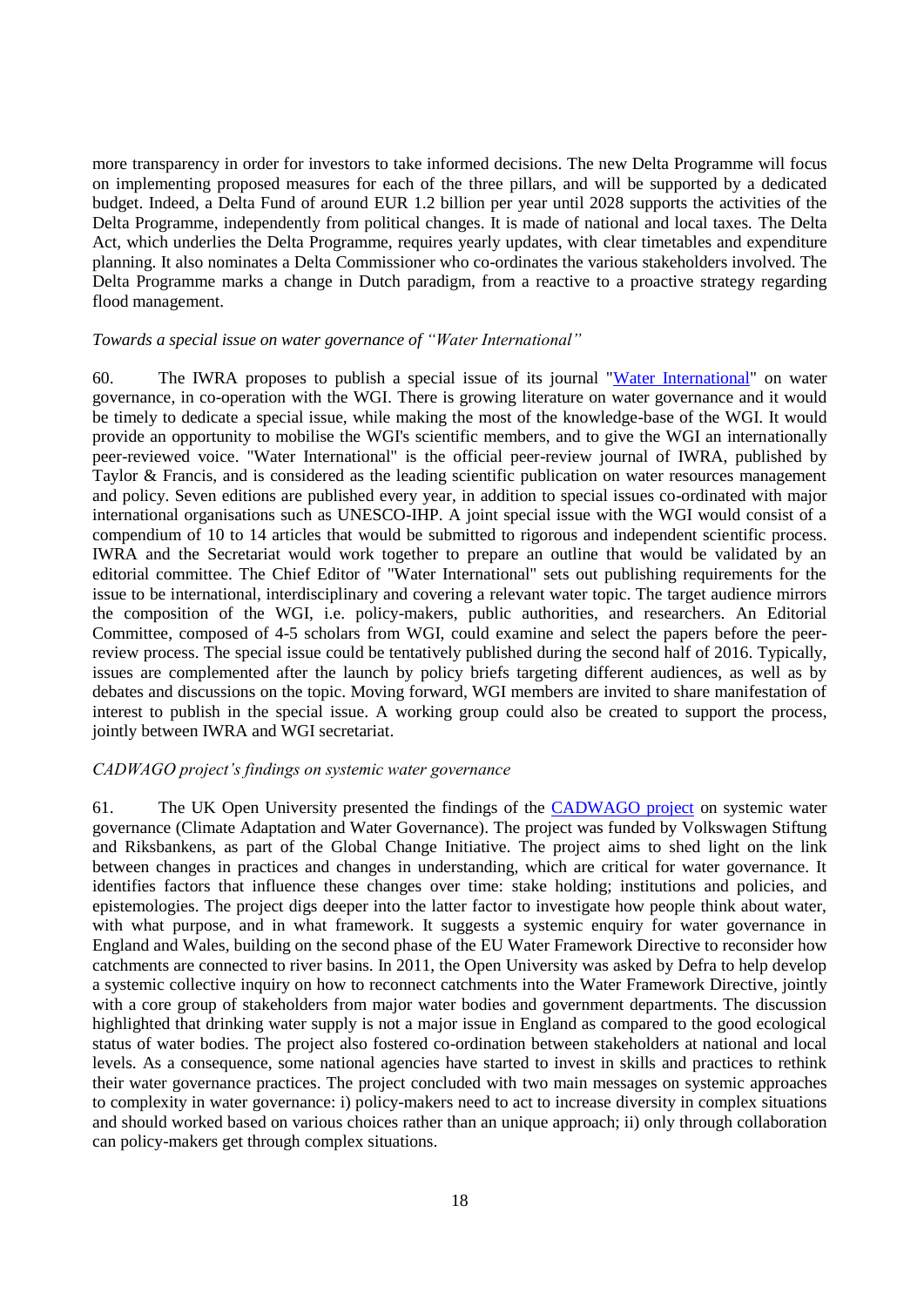### <span id="page-18-0"></span>*A book on "Frontiers of Lad and Water Governance in Urban Regions"*

62. The Utrecht University presented its recent book on the ["Frontier of land and water governance"](http://www.amazon.com/Frontiers-Governance-Regions-Routledge-Special/dp/1138911151). The intensification and expansion of land and water use in urban areas call for rethinking the relation between spatial planning and water management. The two areas used to be separated but a new governance era is emerging that brings them closer. The book purposely refers to the term "frontier" rather than "boundary", and proposes an analytical framework to look at the different governance challenges related to the frontier between spatial planning and water management. Three types of socially-constructed physical frontiers are identified: i) vertical, related to groundwater management issues; ii) horizontal, related to urban river fronts and dynamics; and iii) fluid, related to flood risks and property right conflicts. Case studies in the book revealed that governance challenges and social confrontations are different from one type of frontier to another, and require different answers. Rethinking water governance along these frontiers can help design tailored solutions, particularly when spatial planning and water management overlap.

#### <span id="page-18-1"></span>*A Reference Guide for Programming Accountability in WASH*

63. SIWI introduced a [Reference Guide on programming accountability](http://watergovernance.org/resources/accountability-in-wash-a-reference-guide-for-programming/) in WASH. It was developed as part of a dialogue with UNDP and UNICEF to strengthen the sustainability of their investments in the WASH sector. Recent reports, such as prepared by the auditors of the European Commission, showed that accountability and good governance at large are key to secure long-term sustainability in investments. Two publications on ["Accountability in WASH: Explaining the Concept"](http://www.unicef.org/wash/files/Accountability_in_WASH_Explaining_the_Concept.pdf) and collecting practical experience on how to improve accountability were thus prepared, including with country cases in Burkina Faso, Guinea-Bissau, Madagascar, and Algeria, to support policy analysis on how to strengthen accountability across the water and sanitation service value chain. Accountability is about relationships and is a way to formalise or regulate how different types of stakeholders (policy-makers, regulators, service providers and consumers) relate to each other. The publications also address the informal water supply sector, which falls out of the regulated system. SIWI's Reference Guide provides nine different examples on how to improve accountability in various contexts. It breaks down accountability into aspects of responsibility, answerability, and enforceability. The Reference Guide also includes action sheets for community-based monitoring, participatory budgeting, citizens' report cards, etc. These include lessons learnt and provide practical guidance on how to work on accountability.

#### <span id="page-18-2"></span>*A Governance Assessment guide for drought adaptation*

64. The water authority of Vechtstromen introduced the [Governance Assessment Guide](https://www.google.fr/url?sa=t&rct=j&q=&esrc=s&source=web&cd=1&ved=0ahUKEwjEuKjwr67JAhWC0RoKHcmqAE0QFggmMAA&url=https%3A%2F%2Fwww.utwente.nl%2F.system%2Fdl%2Fec~AQLL2xEADpM2AwM6CwA8DdkCOohG%2FDROP_Governance_Assesment_Guide_web.pdf%3Fwhs-download%3DDROP_Governance_Assesment_Guide_web.pdf&usg=AFQjCNEnjgfgZjPM5sFiyT2VbUbQKyWfaA&sig2=-xi59RJEvhGxF2DdXnZ9xQ&cad=rja) for drought adaptation prepared under the [DROP project,](http://www.dropproject.eu/) which was financed by the European Regional Development Funding. The Dutch water authority of Vechstromen was the lead partner, along with other practitioners and scientists. The project covered six regions in North West Europe dealing with drought adaptation. The Governance Assessment Tool builds on the research from the DROP project and is not specific to drought contexts but can be applied to various water governance practices. It has been applied by five knowledge partners from the countries involved in the DROP project, as well as in several countries including Canada, Iran, Vietnam, Turkey, Romania, and Mexico. The Tool echoes the Principles on Water Governance by referring to efficiency, trust and engagement. It takes the form of a matrix with assessment questions around five dimensions of governance: i) levels and skills; ii) actors and networks; iii) perceptions of the problems and goals ambitions; iv) strategies and instruments; and v) responsibilities and resources for implementation. The assessment of these dimensions is based on criteria of extent, coherence, flexibility and intensity. The Assessment Tool does not intend to be normative, but to assess whether current governance conditions are supportive or restrictive to effective water management. It aims to provide insights for practitioners and create effective action perspectives on the ground, and it can be applied at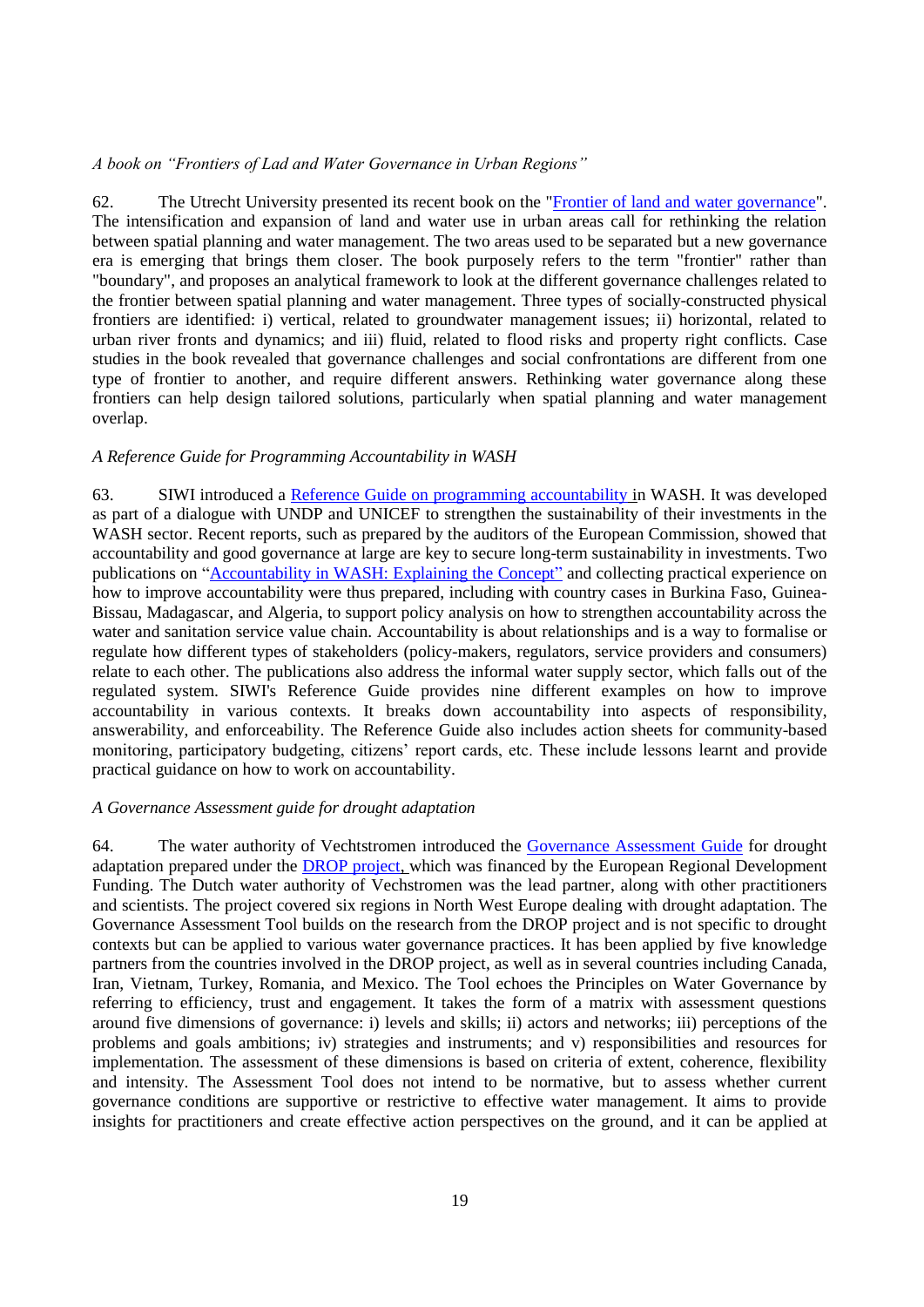various levels (national, regional, local). It is expected to lead to a publication on the governance of drought resilience in 2016.

### <span id="page-19-0"></span>*Additional experience-sharing*

65. ASTEE shared with delegates an update on current institutional reforms in France that have an impact in the water sector. New laws enforced in 2015 will progressively strengthen the role of local authorities. Metropolitan areas and smaller local authorities will be given greater responsibilities. The reform will set a minimal size for organising authorities for public services. In the water sector, it is expected that this reform will bring the total number of organising authorities from 24 000 to less than 2000 by 2020. Inter-municipal bodies will also have greater prerogatives related to territorial development, integrated management of rivers, and flood protection, in coherence with the level of water service management. The governance frameworks of these public bodies should be strengthened to deal with these new responsibilities. Recent changes were also brought to France's basin governance framework: multistakeholder representation within basin committees was reformed to give a greater voice to associations and NGOs, and to local authorities. The reform is also expected to foster greater benchmark between public authorities regarding water services. The Ministers of Ecology and the Interior have jointly commissioned a study on the price of water by a dedicated working group that includes an OECD expert.

66. Aqua Publica Europea has recently released a publication ["Water and Climate: European Public](http://www.aquapublica.eu/IMG/pdf/water_and_climate-en-19-10-2015.pdf)  [Water Operators' commitment to water resources protection"](http://www.aquapublica.eu/IMG/pdf/water_and_climate-en-19-10-2015.pdf) with best practices from its members on the protection of water resources. It presents a variety of experiences, ranging from reducing agricultural pollution, to detecting water linkages.

67. FP2E (the Federation of French water companies) made the point that the debate between private or public management of water services should give way to a discussion on the public governance of public services, in terms of securing the needed capacities to reach intended objectives. Private sector participation in water management has taken various forms, from the delegation of public services, to companies with mixed economies. Future discussions should address the issue of investment needs for managing infrastructure, a field where the private sector has greatly invested in France, up to EUR 900 million per year, and on technological innovations.

68. CNRS shared the conclusion of a recent research across several European countries on the evolution of urban water governance. It showed that there are three possible policy options to address current challenges: i) upscaling water management to shift responsibilities to upper levels, such as at the regional scale like in Portugal and Great Britain, or river basin scale like in Germany and the Netherlands; ii) downscaling water management in the form of neighbourhood management with high level of stakeholder engagement, which can take place simultaneously to up-scaling; and iii) technological sophistication of water management through new technologies, such as Singapore or Barcelona with desalination or wastewater reuse.

69. The National University of Public Service of Hungary announced that it will create an International Water Governance Centre, to carry research on two key topics: i) the effectiveness of transboundary water management in Europe, and ii) a comparison of Federal water governance regimes (e.g. in the United States, Australia, Brazil, etc.).

70. GWP-Med shared a new report on ["Water Governance in Palestine:](http://www.gwp.org/Global/GWP-Med%20Files/Governance-Microsite/Resources/Governance%20and%20Financing_Palestine_Final%20Report.pdf) Sector Reform to include [Private Sector Participation"](http://www.gwp.org/Global/GWP-Med%20Files/Governance-Microsite/Resources/Governance%20and%20Financing_Palestine_Final%20Report.pdf), prepared jointly by GWP-Med and the Palestinian Water Authority to support water reform in the country, within the framework of the Union for the Mediterranean labelled project "Governance & Financing for the Mediterranean Water Sector". It is the result of a multistakeholder policy dialogue to build trust and ownership among more than 100 key stakeholders. The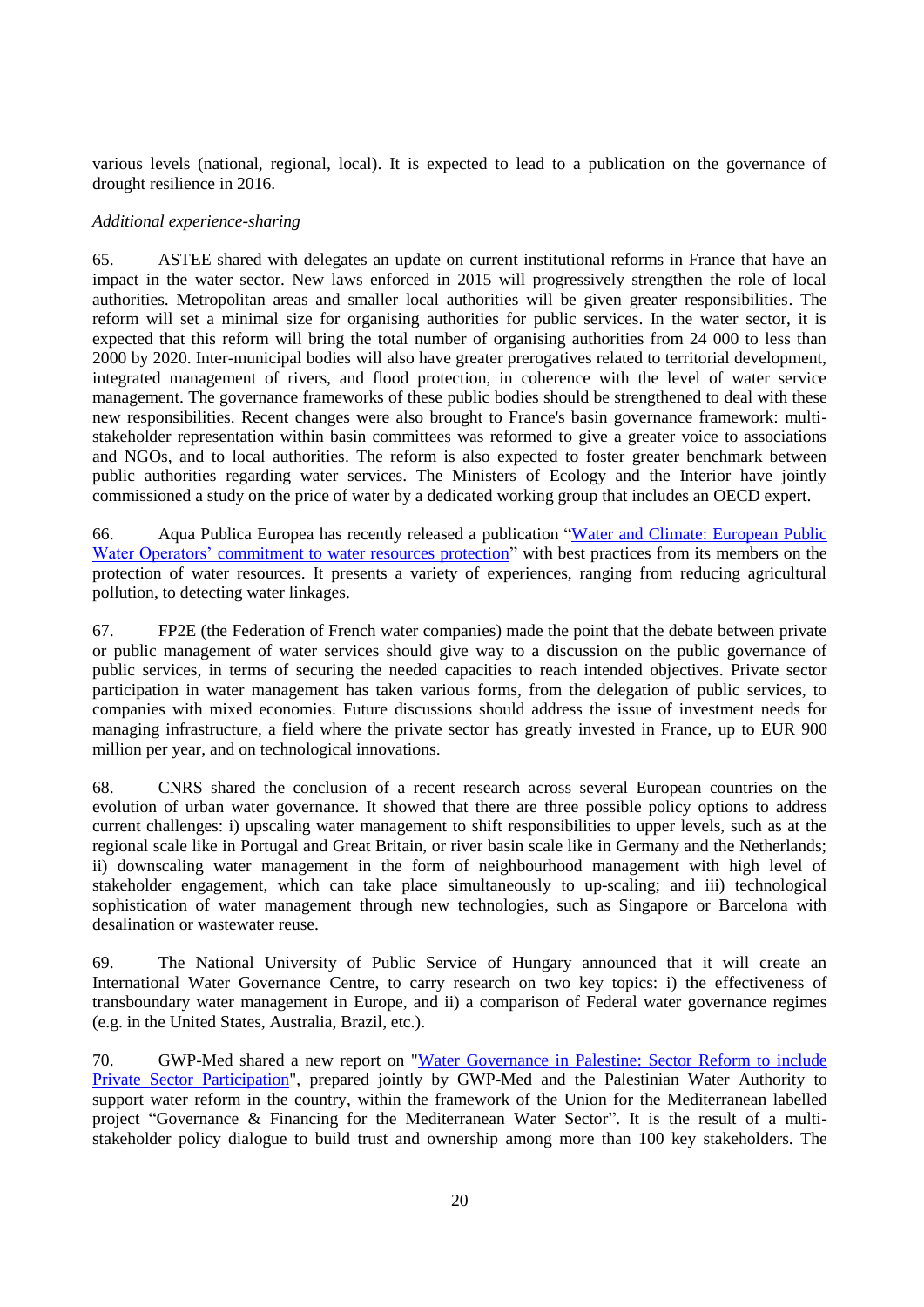report proposes policy recommendations and a plan with proposed actions for enhancing water governance and improving financial sustainability of the sector. GWP -represented by GWP-Med- referred to the [SDG](https://sustainabledevelopment.un.org/partnership/?p=10121%20?)  [Preparedness Facility](https://sustainabledevelopment.un.org/partnership/?p=10121%20?) that is currently under preparation by GWP together with its regions. Given that GWP fully supports the implementation of the OECD Principles on Water Governance within the framework of the SDGs, there is room for further co-operation with the WGI in this area.

71. UNECE mentioned an upcoming report, ["Policy Guidance Note on the Benefits of](http://www.unece.org/env/water/publication/ece_mp.wat_47.html)  Transboundary [Water Cooperation: Identification, Assessment and Communication"](http://www.unece.org/env/water/publication/ece_mp.wat_47.html), covering several transboundary river basins to assess inter-sectoral linkages, trade-offs, and benefits. The report also covers governance issues related to the regulatory framework, and interactions between actors and policies. It was launched on 17-19 November in Budapest.

72. The University of Dundee hosts a UNESCO Centre for Water which looks at the importance of scale in water governance, and how policy-makers in Scotland have been very keen on focusing on catchments in river basin planning. The Centre focuses on analysing legal frameworks for the provision of water and sanitation services and water resources management. The upcoming work of WGI on indicators will be highly valuable for this research.

## <span id="page-20-0"></span>*Outcomes on water governance of recent major events*

## <span id="page-20-1"></span>*25th Stockholm World Water Week*

73. SIWI shared the outcomes of the  $25<sup>th</sup>$  [World Water Week](http://www.worldwaterweek.org/) held in Stockholm on 22-28 August and which gathered over 3500 participants from 120 countries. Many workshops linked governance discussions to issues of financing and infrastructure development. A specific workshop focused on rethinking governance: the objective was to look at how past failures could be turned into positive outcomes when properly analysed. It also addressed the issue of equity through innovative governance such as targeting indigenous people, and the topic of the water-energy-food nexus. The implication of water as a human right on governance was also discussed during the launch of the manual "Human rights" [based approach to integrated water resources management"](http://www.siwi.org/wp-content/uploads/2015/08/HRBA-VC-announcement-24-7-2015.pdf). The Week also celebrated the  $10<sup>th</sup>$  anniversary of the collaboration between SIWI and the [UNDP Water Governance Facility](http://watergovernance.org/fr/about-us/) with a jubilee publication that compiles experiences on infrastructure-technology-governance.

## <span id="page-20-2"></span>*2 nd International Forum of Water Regulators*

74. IWA presented the  $2<sup>nd</sup>$  [International Water Regulators Forum](http://www.iwa-network.org/iwrf) held in London on 7-8 September and jointly organised with the UK Environment Agency. The Forum fostered experience-sharing, skill transfers and the creation of new partnerships, in particular between regulators and other key stakeholders. The 1<sup>st</sup> [Forum](http://www.iwa-network.org/downloads/1444403474-Presentations%20of%20the%20First%20International%20Water%20Regulators%20Forum%202014%20in%20Lisbon.zip) (Lisbon, 2014) concluded with the [Lisbon Charter](http://www.iwa-network.org/blog2/improving-water-services-through-innovations-in-regulation-) that sets international guiding principles on water public policies and regulations, an outline to the rights, duties and responsibilities of stakeholders; and a basis for sound institutional development. It also built on key messages from the OECD report "Stakeholder Engagement [for Inclusive Water Governance"](http://www.oecd.org/environment/stakeholder-engagement-for-inclusive-water-governance-9789264231122-en.htm), and was endorsed by the IWA board of directors. The  $2<sup>\overline{nd}</sup>$  Forum focused on the implementation of the Lisbon Charter, as well as the OECD Principles on Water Governance. Participants worked in thematic groups to prepare working papers around five main topics: i) integration across regulatory boundaries; ii) beyond compliance monitoring and reporting; iii) enabling innovation for better service delivery; iv) stakeholder participation for better regulation (with OECD); and v) regulatory tools for sustainable financing. The Forum's key message emphasises that the diversity of countries and regulatory frameworks calls for various policy solutions. Nevertheless, regulators can share lessons learnt and good practices to better understand the common challenges they are facing. The 3<sup>rd</sup> Forum will be held during the next [IWA World Water Congress](http://www.iwa-network.org/event/world-water-congress-exhibition-2016/) in Brisbane, jointly with the Water Directorate of the Northern Territory Department of Land Resources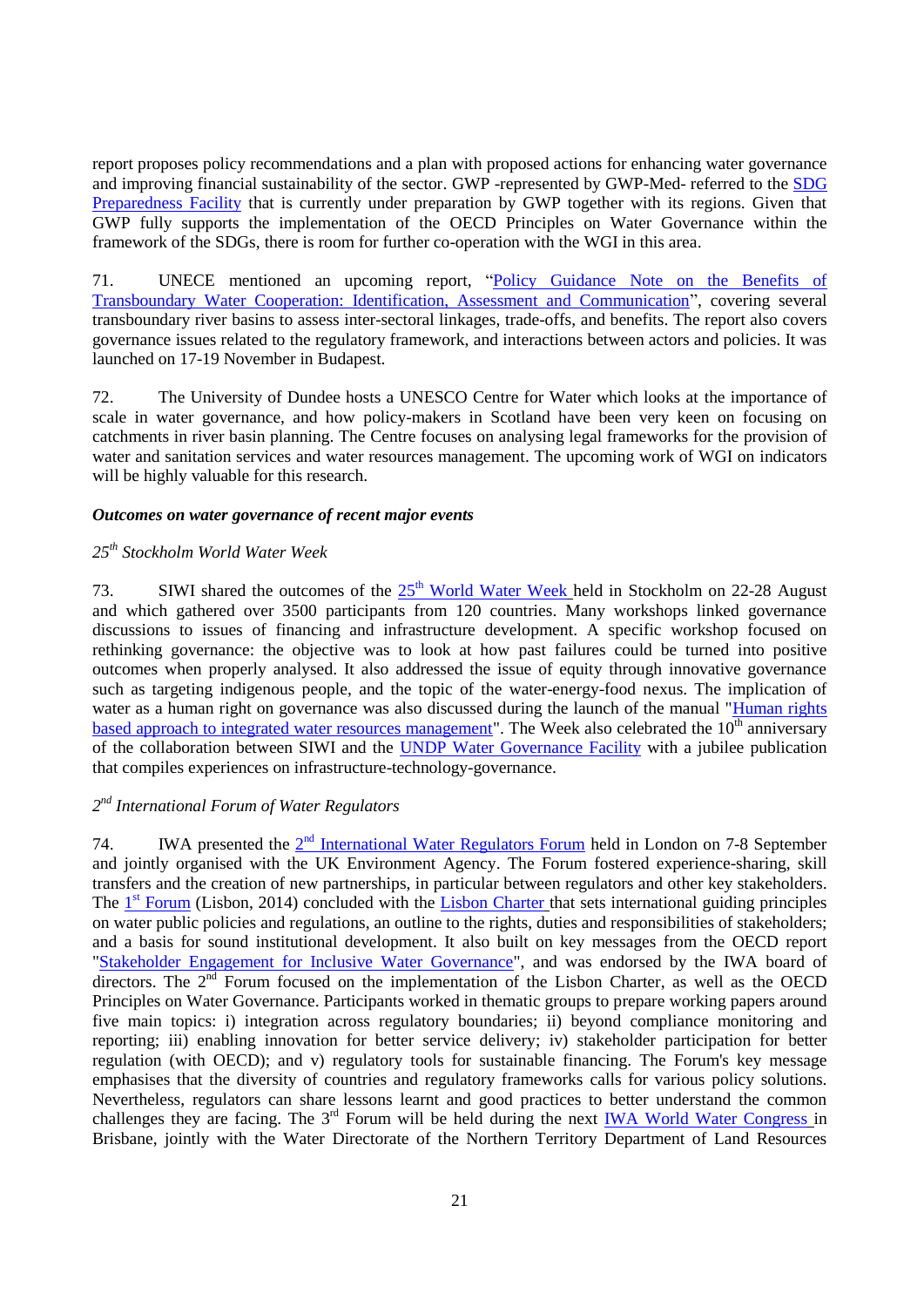Management. It will serve as a basis for an IWA Global Outlook on the strengths and gaps in water and sanitation service regulation. It will address the enabling regulatory environment for more resilient systems, the role of regulators in long-term planning and the regulation for basins and cities of the future.

## <span id="page-21-0"></span>*2015 OSCE Economic & Environmental Forum on Water Governance*

75. The OSCE held the concluding session of its  $23<sup>rd</sup>$  [Economic and Environmental Forum](http://www.osce.org/event/23rd_eef_2015) on 14-16 September in Prague. This Forum takes place yearly, tackles a key topic of concern for security and is organised around three sessions in different locations. The first session discussed the basic concepts and introduced the early messages of the principles of water governance and the links between water challenges and social and political stability. The second session discussed water governance in the context of disaster risk reduction, such as the benefits of transboundary co-operation in the context of floods, as well as stakeholder participation. The last session took stock of the policy recommendations raised in the other sessions to discuss what can OSCE's role be in this area. The  $3<sup>rd</sup>$  meeting was also the opportunity to present the final set Principles on Water Governance as well as to review participating States' implementation of their commitments in the field of water governance and management. Following the Forum, a call has now been launched for the adoption of a ministerial council decision on water governance with a draft under negotiation.

### <span id="page-21-1"></span>*"5+5 Water Action Plan in the Western Mediterranean" workshop*

76. Spain presented the outcomes of a recent workshop regarding the Action Plan of the  $5+5$  Water [Strategy](http://www.emwis.org/thematicdirs/events/2014/02/5-5-water-strategy-western-mediterranean.-1sr-workshop) in the Western Mediterranean that took place on 10 September in Madrid. The objective was to establish criteria to support the effective implementation of the Action Plan. The workshop addressed the synergies between water and environment and defined the different types of projects that can be developed under the Strategy: sustainable projects, regional projects, national projects that can also be up-scaled at regional level, and demonstrative projects. Examples of projects are a Mediterranean water knowledge platform, a study on hydrological consequences of climate change in the western Mediterranean, or a comparative analysis of water reuse in the region. Overall, more than 20 projects have been suggested. The draft Action Plan is expected to be endorsed at Ministerial level during the second half of 2016.

## <span id="page-21-2"></span>*1 st International conference on Redrafting Water Governance*

77. APDA shared key messages from the  $1<sup>st</sup>$  international conference on Redrafting Water [Governance](http://elainegregorio.wix.com/h2ogovernance) held on 8-9 October 2015 in Lisbon, Portugal. The event aimed to i) discuss governance alternatives to deal with the complexity and human dimension of the water sector; ii) suggest a paradigm shift towards integrated water management at all appropriate levels; iii) promote innovative thinking to leverage human capital in imaginative ways; and iv) incorporate new structures and platforms to foster learning in the water sector between academics and practitioners. The conference was an opportunity to discuss, among other issues, the institutional, administrative and legal instruments in water governance; innovative governance solutions at several levels, and the OECD Principles on Water Governance. It concluded with a call for water governance to be more widely discussed in academic research, and in university programmes. Some papers prepared for the conference have been published in a special issue of the ["Utilities Policy"](http://www.journals.elsevier.com/utilities-policy/call-for-papers/special-issue-on-redrafting-water-governance/) peer-reviewed journal, including a dedicated article on the OECD Principles on Water Governance.

## <span id="page-21-3"></span>*EURO-INBO 2015*

78. The [latest meeting](http://www.inbo-news.org/inbo/agenda/article/europe-inbo-2015) of the [EURO-INBO](http://www.inbo-news.org/tag/europe-inbo?lang=en) took place on 23-24 October in Thessalonica, Greece, in the presence of the Environment Minister of the new Greek government. The meeting had four main themes: i) the measures of adaptation to the effects of climate change; ii) water governance in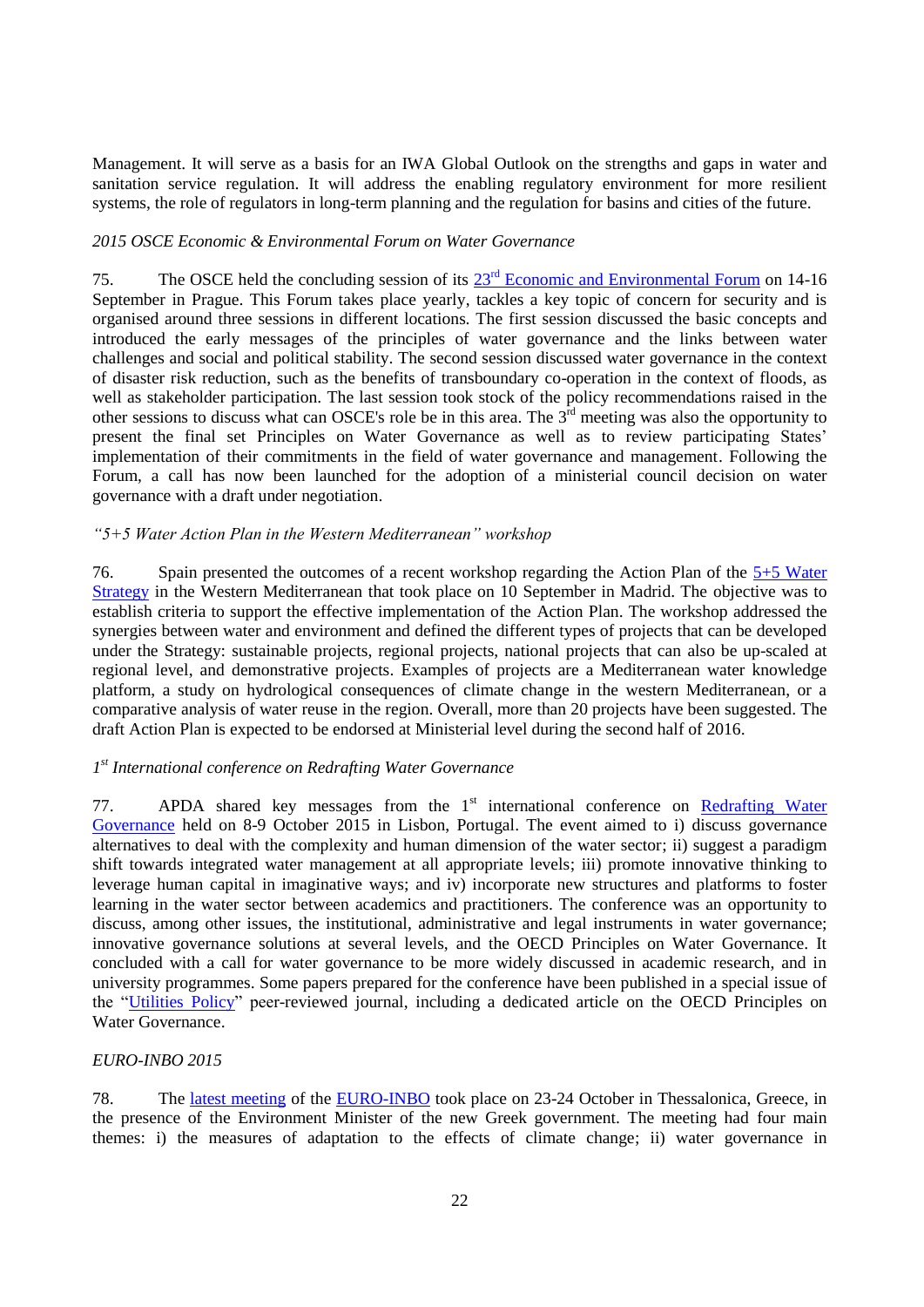transboundary basins; iii) financing of water policy and economic analysis; and iv) local processes for the application of EU Directives related to water. A special workshop also discussed diffuse pollution management. In all, 193 participants from 32 countries attended the meeting and adopted, at its closing, a [Declaration of Thessalonica](http://www.inbo-news.org/events/21-24-octobre-2015-thessalonique/declaration-de-thessalonique/?lang=en) that will be presented to the strategic co-ordination group of the European Commission. The next meetings will be held in Lourdes, France (2016) and Dublin, Ireland (2017). The meeting was also the occasion to address the peer-review mechanism of the WFD whereby basin management plans in one country are audited by a basin organisation from another country. Such procedures currently involve 14 river basins. The EURO-INBO group also discussed the setting-up of a joint platform between INBO, UNECE and UNESCO to test adaptation measures to climate change in basins, particularly transboundary ones; the OECD Principles on Water Governance and the SDGs. INBO is also involved in the preparation of COP21 and has prepared a [Paris Pact](http://www.riob.org/inbo/international-initiatives/article/water-and-adaptation-to-the) for the adaptation to climate change in basins, which has gathered more than 90 signatures from major stakeholders. WGI members were invited to sign the Pact, which set out to: i) reinforce capacity development and knowledge; ii) adapt basin management planning to climate change; iii) reinforce governance; and iv) ensure adequate financing.

#### <span id="page-22-0"></span>*Towards an International (UN) Year for Water and Women*

79. The Butterfly Effect informed delegates that 2017 could be named International Year on Water and Women. It would mark the 25<sup>th</sup> anniversary of the [Dublin Principles,](http://www.wmo.int/pages/prog/hwrp/documents/english/icwedece.html) which states that "women play a central part in the provision, management and safeguarding of water". The pivotal role of women as providers and users of water has seldom been reflected in institutional arrangements for the development and management of water resources. Accepting and implementing this principle requires policies to address women's specific needs and to empower women to participate at all levels in water resources programmes, including decision-making and implementation. This proposed International Year would also be timely regarding the implementation of the SDGs n°5 and 6 (on equity and water), and would provide an opportunity for mainstreaming gender strategies in the work of major international institutions such as AMCOW, ADB, GWP and OECD, as well as at operational level. It would also provide a follow-up to recent events related to gender and water, such as conferences in [Duschanbe](http://www.womenforwater.org/docs/outcome_documents_eng.pdf) (2013), [East London](http://southernafrica.iwmi.cgiar.org/wp-content/uploads/sites/5/2014/12/Report-on-the-Gender-Water-and-Development-Conference.pdf) (2014) and [Zaragoza](http://www.un.org/waterforlifedecade/waterandsustainabledevelopment2015/) (2015), and as an input to the 8<sup>th</sup> World Water Forum. It would bring visible attention to involve women in the implementation of the SDGs on water management and governance, and spur the creation of a global fund for water and women. Moving forward, WGI members are invited to support the process by promoting the International Year in their ministries and their UN country missions, and by assisting in implementing the Principle on Water Governance n°10 on stakeholder engagement.

#### <span id="page-22-1"></span>*Other events and updates*

80. PF2E welcomed initiatives taken by international organisations like OECD and IWA to discuss water governance. Most recently, a specific session on governance and regulation was organised as part of the FP2E General Assembly and shed light on how regulatory functions are organised in France.

81. The Water Youth Network recalled that a session on youth engagement was held during the World Water Week, with senior stakeholders eager to involve youth organisations.

82. Transparency International pointed out that the nexus between governance, infrastructure and financing is critical considering the level of corruption in the contracting business. The European Union is promoting a project on the application of integrity pacts developed by Transparency International to help reduce corruption in construction. The 2015 Work Plan of the B20 Anticorruption Task Force includes a focus on best practice in procurement in large/significant infrastructure projects.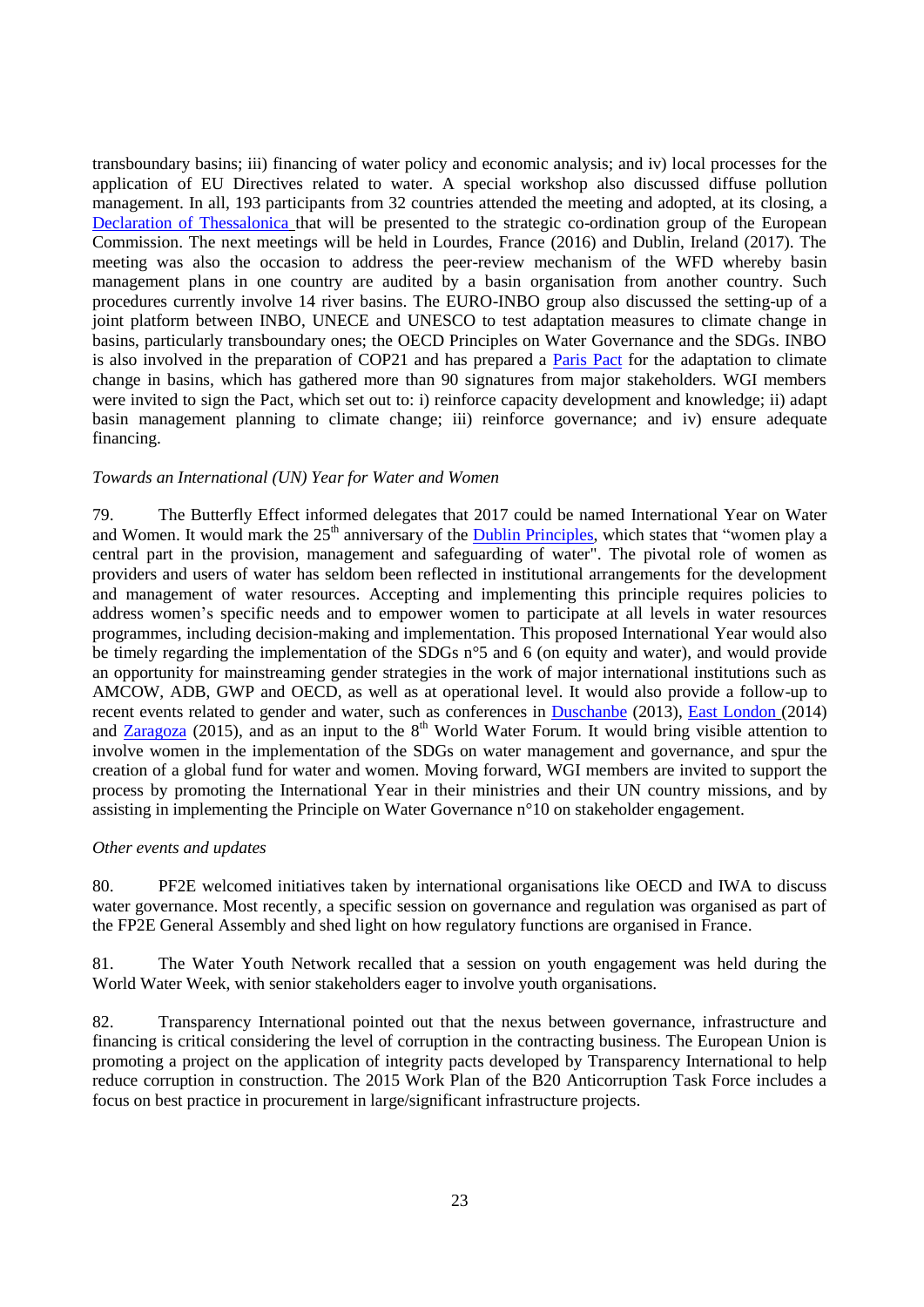83. Peter Gammeltoft underlined that water governance needs civil society's support to be successful. Thus, water managers should learn to take customers' views into account in order to build robust water policies.

84. The UN Decade Programme on Advocacy and Communication mentioned its last conference held in January 2015 in Zaragoza on the topic of water and sustainable development. The event focused on the "what", the "how" and the "who" needed to implement the SDGs as part of a social learning process to understand how each stakeholder foresees its role. A report ["Water and Sustainable Development: From](http://www.un.org/waterforlifedecade/pdf/WaterandSD_Vision_to_Action-2.pdf)  vision to action - [Means and tools for Implementation and the role of different actors"](http://www.un.org/waterforlifedecade/pdf/WaterandSD_Vision_to_Action-2.pdf) was prepared following the conference on the means of implementation that was presented at the UN General Assembly.

85. Israel hosted the WATEC conference on 13-15 October in Tel Aviv, which focuses on water technologies. The Hebrew version of the OECD Principles on Water Governance was presented and should pave the way for further co-operation on water with the WGI.

86. Green Cross International pointed out 2 recent governance developments regarding the entry into force of the UN Water Courses Convention and the global opening of the UNECE Water Convention on the Protection and Use of Transboundary Watercourses and International Lakes.

87. The Chair informed delegates about recent developments in the Netherlands regarding governance and financing in the water sector. The Netherlands [Water Bank](https://www.nwbbank.com/home-en.html) has issued in 2014 a green water bond of EUR 1 billion, which sold in a few hours, showing that international financers are highly interested in this type of bonds.

88. GWP-Med held a workshop during the World Water Week in Stockholm on "Improving water governance for achieving financial sustainability in the Mediterranean" organised within the joint GWP-Med/OECD project *"*Governance & Financing for the Mediterranean Water Sector" and financially supported by Sida. The OECD Principles on Water Governance were presented, whereas lively discussions covered issues of governance, transparency, inclusiveness, stakeholder engagement and sustainable financing.<sup>4</sup>

89. The [2016 ASTEE Congress](http://www.astee.org/evenement/95eme-congres-de-lastee-territoires-en-transition-mettre-lintelligence-numerique-au-coeur-des-services-publics/) will take place in June and a session will be organised jointly with OECD to discuss how the Principles on Water Governance and the SDGs can be applied in France.

90. Hungary invited delegates to attend the  $7<sup>th</sup>$  session of the meeting of the parties to the UNECE [Convention on the Protection and Use of Transboundary Watercourses and International Lakes](http://www.unece.org/index.php?id=37064#/) held in Budapest on 17-19 November 2015. Three hundred participants and 80 countries have already confirmed participation at ministerial level. The meeting will be opened by the President of Hungary, and will be held, for the first time, under the global opening of the Convention.

## <span id="page-23-0"></span>*WGI Future: Strategy and programme of work 2016-2018*

## <span id="page-23-1"></span>*Key highlights from the Strategic Paper*

 $\overline{a}$ 

91. The OECD Secretariat reminded delegates that the first period of the WGI was from March 2013 to the 7<sup>th</sup> World Water Forum. A satisfaction survey was carried out across the 110+ WGI members and gathered a 70% response rate, which signaled a strong sense of ownership and commitment. Preliminary results were presented at the 5<sup>th</sup> WGI meeting, and were published in a [synthesis paper.](http://www.oecd.org/gov/regional-policy/WGI-Survey-synthesis.pdf) A SWOT analysis

<sup>&</sup>lt;sup>4</sup> More information is available at: [www.gwpmed.org/governanceandfinancing](http://www.gwpmed.org/governanceandfinancing)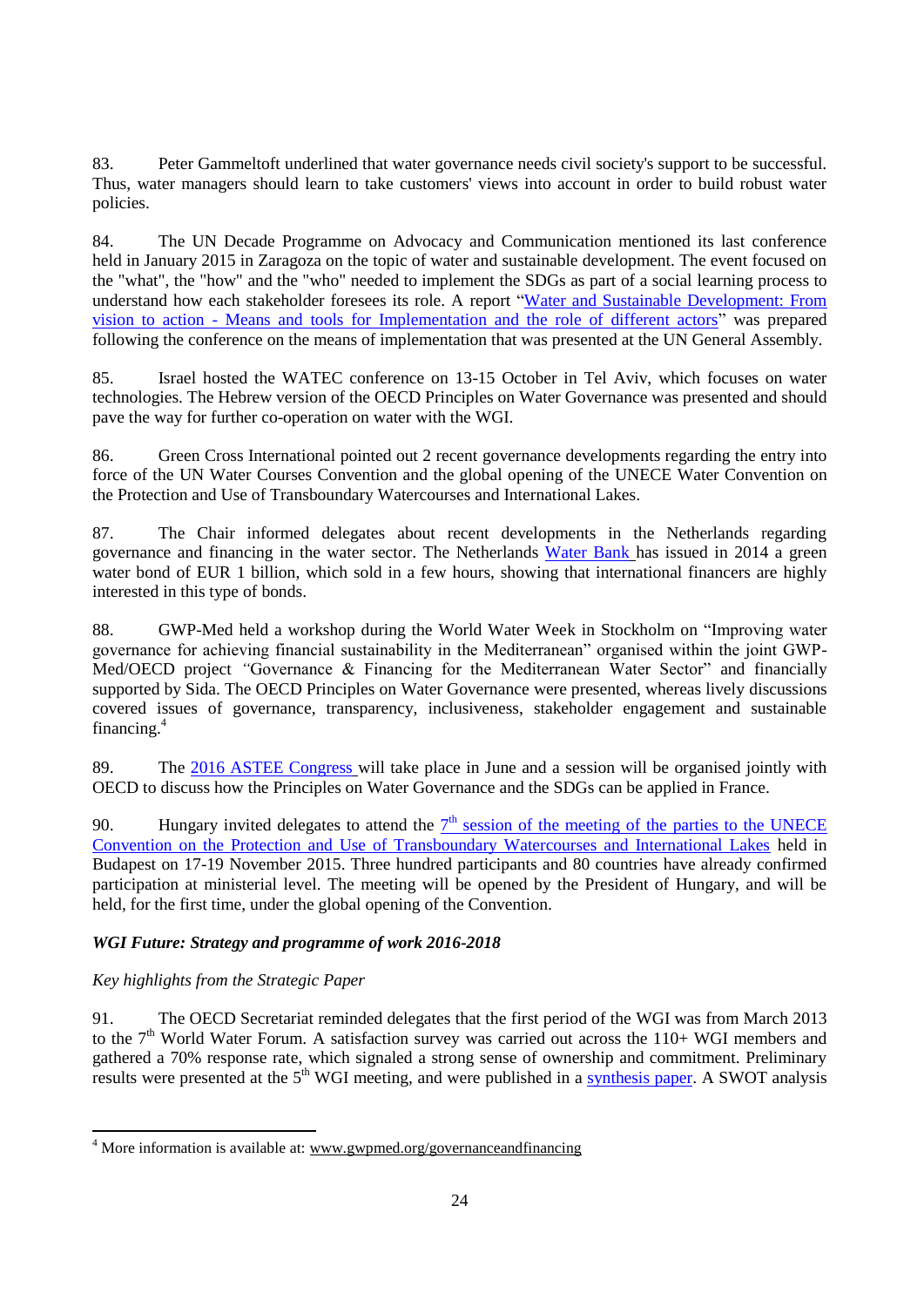was carried out during a one-day brainstorming retreat of the Steering Committee to develop a draft Strategic Paper. Four key messages ought to be conveyed regarding past achievements and ways forward:

- The WGI can be proud: 100% of survey respondents are satisfied with the WGI and all of them want to continue the activities. The WGI has proven successful in putting stakeholder engagement into practice, alongside policy-makers to design and implement water policies. There is a broad acknowledgement that the WGI has become a unique forum for discussions on water governance. Before the launch of the WGI, an [Inventory](http://www.oecd.org/gov/regional-policy/Inventory.pdf) of existing initiatives and platforms dealing with water governance was prepared and showed the need for such a network, and was supported by a broad pledge at the  $6<sup>th</sup>$  World Water Forum.
- The WGI has delivered: The WGI's five objectives set in 2013 were completed through several national dialogues; peer-review of analytical work; contribution to the Principles on Water Governance thanks to thematic discussions in working groups and written feedback; contribution to the global water agenda (e.g. Budapest Water Summit, IWA World Water Congress, UN-Water Conference in Zaragoza,  $7<sup>th</sup>$  World Water Forum) which have anchored the WGI globally.
- The WGI can still do better: The SWOT analysis flagged specific areas for improvement, related to membership gaps (e.g. local governments, property developers, missing OECD Members, non-OECD countries, etc.); the performance of selected working groups and the format of meeting among others.
- The WGI should move forward: Several OECD Members and other stakeholders call upon the WGI to move to implementation and action on the Principles, which may imply a new structure and four main activities: i) collecting and scaling-up good practices on the Principles, from basin to national levels, towards a Best Practice Database on water governance ii) developing water governance indicators through extensive discussions; iii) disseminating and communicating the Principles and iv) linking to the global agenda, especially the SDGs, and the World Water Forum. This new programme of work will also require implementation means (champion institutions, inkind contribution, and fundraising) as well as the renewal of all memberships to the WGI.

## *Group discussion*

92. IRSTEA shared interest to further work on the Principles to transform them into practical actions and potential strategies to support policy-makers on implementation in a multi-level context. Joint research on operational projects or strategies on operationalising the Principles could thus be developed, and would need funders, either within or outside the WGI (e.g. European Commission).

93. Peter Gammeltoft thanked the Secretariat for its dedication in making the WGI a success, along with the Chair and Steering Committee. Collecting good practices and developing indicators are effective ways forward and should be supported by a sound communication strategy. City mayors can help as water governance is an important issue at the local level. The water sector lacks strong lobbies, and engaging mayors, promoters, and urban managers can help tackle water challenges (i.e. policy coherence, the waterenergy nexus, resource efficiency).

94. Turkey has followed the activities of the WGI closely. While acknowledging that the results from the satisfaction survey are encouraging, Turkey mentioned that they do not reflect the views of *all* the OECD members. While expressing concerns on the "Draft Strategic Paper on the achievements and ways forward for OECD-WGI (2016-2018)" and its annexes, Turkey offered to convey written comments from the related Ministries and institutions to the Secretariat, including on the suggested Observatory on water governance, which may be a difficult and complex process to put into practice. A call to be reasonable and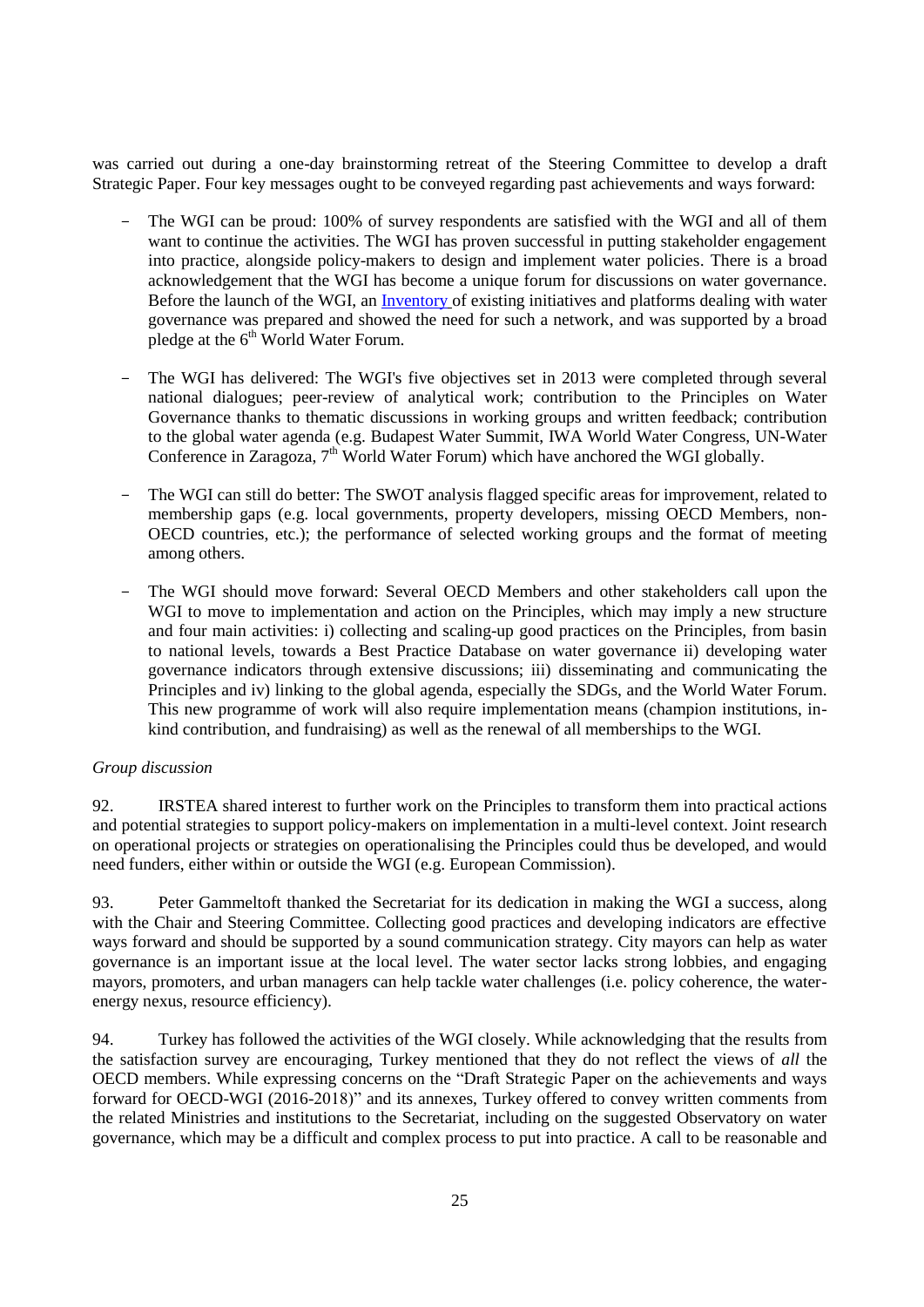realistic was made and it was reminded that water governance was ranked lowest in the overall list of priorities for the Regional Development Policy Committee (RDPC). Turkey indicated a preference to keep the WGI as an *informal* platform where views and ideas of various participants are exchanged. Furthermore, it was mentioned that although there are 24 (out of 34) member countries in the WGI, the issue of how to engage further OECD membership should be addressed. Turkey would like to see the WGI to focus on best practices and national experiences and mainly to provide a platform to exchange views and ideas where interested countries and other stakeholders can draw lessons for their own national water issues.

95. Deltares shared the on-going effort in the Netherlands to disseminate the Principles. Several Dutch institutes are developing an assessment methodology for the Principles, which is being pilot-tested on the Dutch national flood programme. The methodology is structured around four steps: i) analysing the context and the scope of the process (who will contribute, which governance practices should be assessed, etc.); ii) assessing the Principles according to a particular case, looking at the outcomes and the effectiveness of governance practices, and the enabling/constraining conditions to implementing the Principles; iii) validating the assessment by external and independent experts; iv) drawing lessons from the results on what can be improved in the governance practice).

96. The Dutch Association of Water Authorities is developing an international co-operation programme that will include the Principles as a cornerstone for joint international work up to 2019. Future international co-operation, which will focus on nine non-OECD countries, will provide opportunities to communicate and share the Principles.

97. Ian Barker congratulated the WGI on helping to make governance an international "currency" when discussing water issues. Future work on water governance indicators should be done cautiously because measuring water governance can reveal poor performance and create tensions. Therefore, when indicators show lesser performance, they should be coupled with best practice as tools to remedy existing problems and improve performance.

98. Spain is committed to continue contributing to the next phase of the WGI and suggested that it better engages with agricultural actors, who represent important water users and create large pressure on water bodies. They should be active actors in building good water governance.

99. The WBCSD informed delegates that the Principles were discussed during the 2015 General Assembly and it was agreed that they would be integrated into their programme of work. The WGI budget deficit for the next biennium should be a concern for all members and call for a common fundraising strategy.

100. Sorbonne University suggested that beyond policy-makers, the dissemination efforts should also target high and medium-level managers, such as through training sessions in OECD and non-OECD countries.

101. The Netherlands was satisfied to see that the survey results were taken into account in the new programme of work. Moving forward, the WGI should make sure to link the development of indicators to the SDG framework and the draft OECD Council Recommendation on Water under development, to create synergies. The Dutch Ministry of Infrastructure and the Environment has also been involved in Deltares initiative that had proven valuable as a self-assessment exercise to access best practice and discuss sensitivities in water governance.

102. UNECE flagged some parallels between the OECD Principles and existing instruments, such as the Principles for [Effective Joint Bodies for Transboundary](http://www.unece.org/fileadmin/DAM/env/documents/2015/WAT/06Jun_24-25_IWRM_Geneva/Informal_doc_2_Principles-of-joint-bodies_final_ENG.pdf) Co-operation (regarding OECD Principle n°2),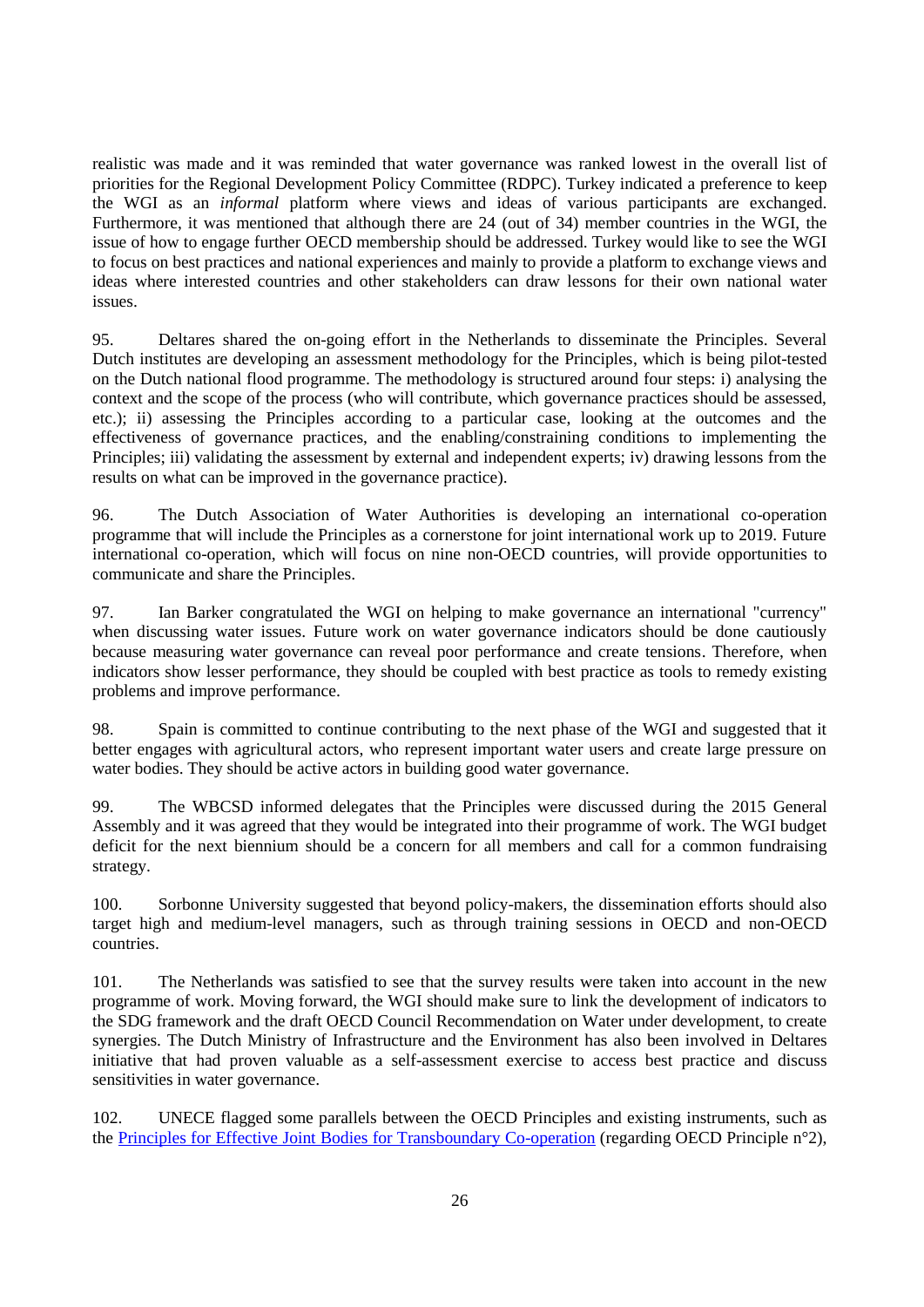and [Scorecards](http://www.unece.org/env/water/pwh_work/equitable_access.html) on the Protocol on Water and Health (regarding OECD Principle n°6). When the water governance indicators are further advanced, they could be useful to assess transboundary co-operation, in line with the SDG targets on IWRM that refers to transboundary co-operation.<sup>5</sup>

103. Mexico has been a long supporter of the WGI as an exemplary platform of co-operation. The National Water Commission (CONAGUA) is working to implement the OECD Principles, at national and sub-national levels. In addition, thanks to its involvement in the WGI, Mexico was the first country to tap into the EUR 5 million Netherlands' fund on disaster risk remediation, which allows experience sharing between the two countries. This is a valuable example of how the WGI, in addition to being a technical platform, can foster networking to the benefit of member countries of the OECD.

104. AgroParisTech has started disseminating the OECD Principles among the academic community and is interested in translating the Principles into practical projects.

105. The Portuguese Water Partnership congratulated the WGI for its achievements, despite being a peculiar platform within the OECD structure. The network has helped enrich global thinking and improve policies closely with stakeholders. Such an experience could be reiterated in other policy areas. The development of water governance indicators should carefully consider that some social aspects of governance are difficult to assess quantitatively, as being highly local and contextual. Indicators should therefore be flexible, as some issues and values cannot easily be quantified.

106. Korea explained that the Ministry of Environment is interested in implementing the OECD Principles and indicators to the national water management system. In particular, Korea is developing a second national management plan for 2025 that should include good practices on watershed management and ecological services focusing on good water governance. Several indicators will be developed by Korea to monitor progress and could potentially build on the OECD water governance indicators.

## <span id="page-26-0"></span>*Brainstorming in working groups on the strategic programme and deliverables*

107. Members gathered in five small breakout groups facilitated by the Steering Committee to discuss the proposed programme of work and ways forward, including contribution to the overall priorities, communication and outreach efforts. Through nine participatory exercises, prepared by the OECD Secretariat and SUEZ, the working sessions aimed to: i) collect feedback and reactions of members on the overall programme of work; ii) identify members' interest in and concrete contributions to the proposed working groups on best practices and indicators; and iii) map members' suggestions for improving communication and outreach on the WGI activities.

## <span id="page-26-1"></span>*Outcomes of the break-out discussions*

108. Group n°1, moderated by the OECD and INBO, raised the need to address the trade-offs between the inter-governmental process of OECD and the practitioner-based approach of WGI, and to clarify that the WGI is an *informal* group without any decision-making power. The importance of making the most of members' knowledge was identified as a key opportunity for the future. When discussing the most important contributions of WGI to their work, participants ranked first experience-sharing and second the inputs to the global water agenda. When discussing their contribution to the WGI, they pointed to sharing practical experience and case studies, and disseminating the outputs. Regarding the up-coming milestones, participants recommended to be selective and strategic, to develop a real-time mapping of relevant events,

<sup>&</sup>lt;sup>5</sup> Written comments received from Turkey on the draft version of these Highlights pointed out that Turkey cannot subscribe to this statement and considers it is up to the countries to establish SDG indicators on transboundary watercourses.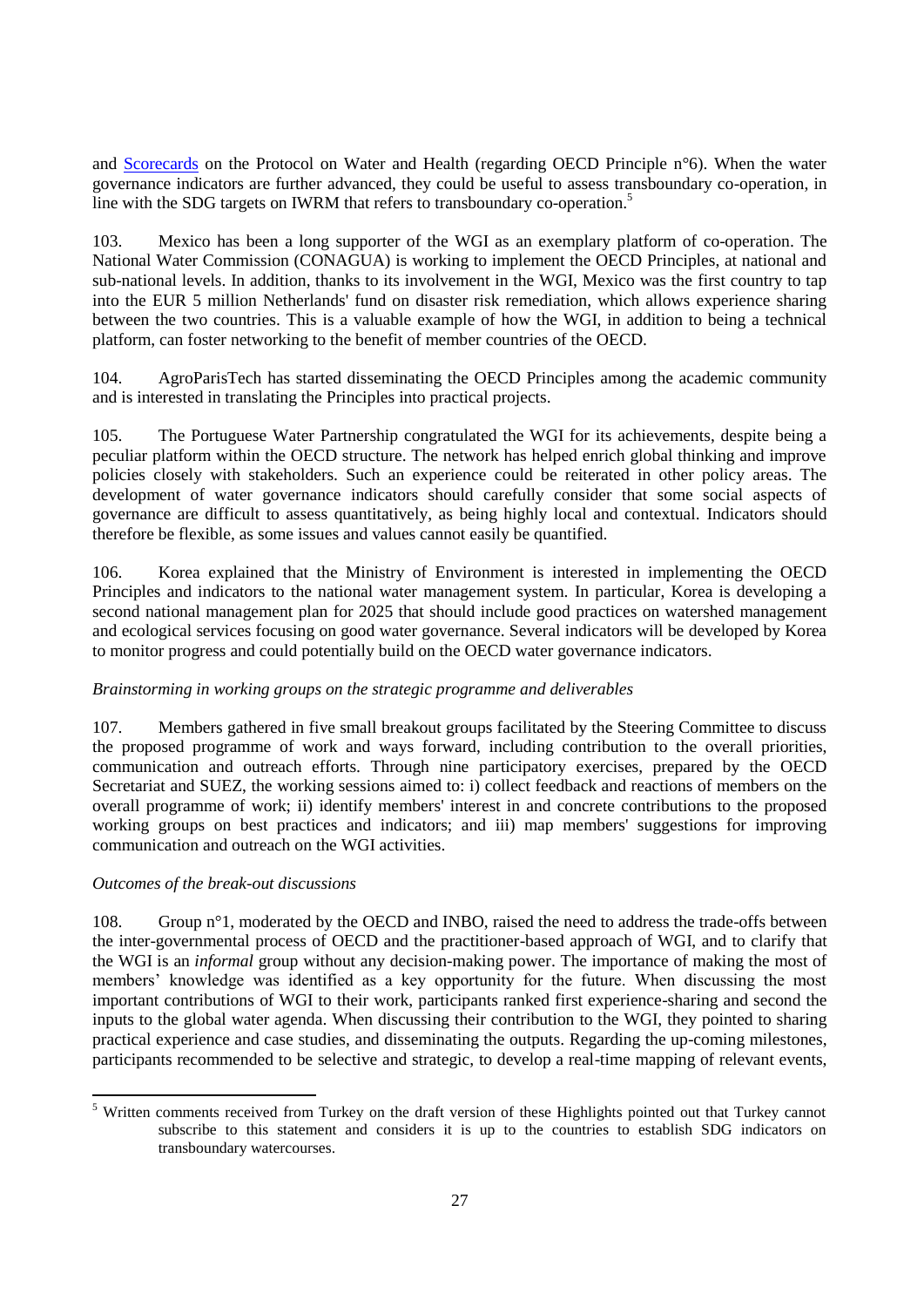and to invite the leaders of key events to WGI meetings. The two proposed working groups (best practices and indicators) are both of interest to the participants, whom recommended clarifying the practical aspects of members' contributions in order to find the best possible approach for each working group's priorities. The water governance indicators and the "Water Governance at a Glance" publication were ranked as the most anticipated outcomes of the next programme of work, while the contribution to the  $7<sup>th</sup>$  World Water Forum's Implementation Roadmap was ranked last. To bridge membership gaps, participants suggested to rely mostly on umbrella organisations and networks, and to focus efforts especially on reaching out to subnational actors. Moving forward, the communication strategy of WGI should improve how information flows between members.

109. Group n°2, moderated by ASTEE and WIN, highlighted the unique nature and strength of the WGI as a platform that brings together various stakeholders to discuss common issues. It also pointed out the weakness that some sectors are not represented in the network, as well as the risk of confusion if a distinction is not made between water *resources* and water *services* governance. The participants ranked experience sharing and bench-learning as the most important contributions of WGI to their work, and explained that sharing policy/practical experience and academic expertise was their main inputs to WGI activities. It was pointed out that the milestone calendar of WGI should include events at local level and outside the water box. Participants were interested in both working groups, explaining that it would be hard to contribute to one without contributing to the other. Concerning the suggested outputs, the participants showed lower interest for the  $7<sup>th</sup>$  World Water Forum implementation roadmap. Participants recommended broadening the WGI's membership in-between plenary meetings, through regular joint projects and events. WGI members who can help in this endeavour should be clearly identified and help tailor the communication approach to each category of actors and their interests. In addition, communication coordinators could be named to help deliver WGI messages.

110. Group n°3 was moderated by the Chair of the WGI and Transparency International and highlighted the timely opportunity for the WGI to closely link its work to the SDG framework. Participants pointed out on the one hand to experience-sharing and the contribution to the global water agenda as the critical value added of WGI for their work, and on the other hand to result dissemination and policy experience-sharing as the most important inputs they provided to WGI's activities. Milestone events in the coming three years should include thematic events such as the international anti-corruption conferences. To contribute to the proposed working groups, participants are mostly willing to share good practices and success stories, as well as to disseminate WGI outputs within their own networks. They are mostly interested in the Best Practice Database and the set of indicators on water governance. The group pointed to critical sectors missing within the WGI, including financers, energy producers and contractors. Business and water stewardships should also be more involved, such as through the [CEO Water Mandate.](http://ceowatermandate.org/) The WGI's communication strategy should include a strong media component and could tap into the UN-Water communication approach.

111. Group n°4 was moderated by SUEZ and the OECD. The participants identified two critical opportunities to be seized: the use of digital tools (e.g. webinars, web platforms) to bridge membership gaps, and the link with climate change discussions (e.g. COP21). They also pointed to the risk of being overly ambitious with the level of technicality when developing the water governance indicators. As in the other groups, participants pointed to experience-sharing and the contribution to the global water agenda as the primary value added of the WGI to their work. Conversely, sharing policy and practical experience was their most important contribution to WGI activities. The group suggested that major events such as Habitat III and the High-level Platform on the SDGs be added to the list of milestones, as well as events involving public administrations to raise awareness about the WGI. Both suggested working groups are of interest to the group, with a specific attention to the indicator framework and the development of the Best Practice Database on water governance. The membership gaps within the WGI could be addressed through OECD events at national and regional levels, and umbrella organisations that bring different industries together.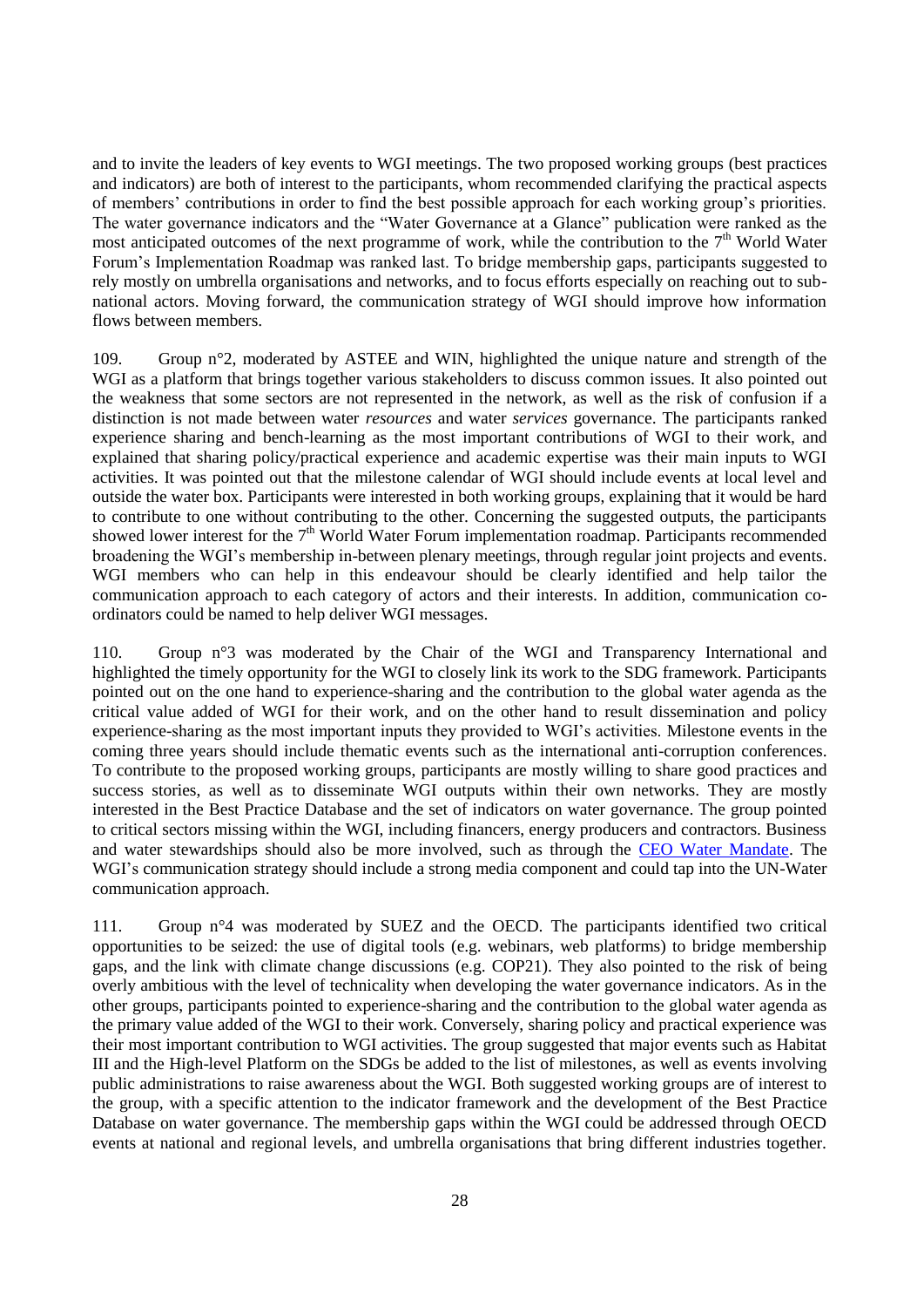Understanding actors' specific interests and challenges could help tailor WGI's messages to match their priorities. WGI members should commit to communicate on the WGI using their websites, newsletters, workshops, etc. The WGI's communication strategy should be structured around basic materials that could be tailored to different audiences. A mentorship process could also be created whereby WGI members could mentor other institutions to improve their water governance practices. Finally, members should more actively support the Secretariat in representing the WGI during events.

112. Group n°5, moderated by SIWI and the OECD, applauded some of the strengths of WGI, such as its gender balance and its ability to address different topics within the water sector. The group also mentioned the opportunity of growing urbanisation as a lever to engage local authorities and mayors into water governance discussions and to broaden the stakeholder base. Participants also noted that most WGI documents are only available in English, which restrict their dissemination in some regions. They also stressed that some discussions have become political, which is a signal that the WGI is addressing important issues. Participants ranked experience sharing and bench-learning as the most important contributions of WGI to their work. Conversely, sharing practical experience and disseminating the WGI results were their most important contributions to the network. In addition, some participants helped provide a humanitarian perspective to the work of WGI. The list of key milestones for the WGI's next programme of work could include closed-door meetings (e.g. EU Water directors meeting) to advocate the uptake of the Principles. The WGI could also target regional meetings and academic workshops. It could be the responsibility of the Steering Committee to flag priority events. The group discussion showed that participants are slightly more interested in the working group on best practices, than on the indicators. They suggested contributing with their respective on-going activities, initiatives and projects. The Best Practice Database on Water Governance raised strong interest but needs the appropriate resources to be deployed. The membership gaps could be bridged by engaging more closely with training centres on water, UN agencies, regional economic commissions, and development banks. This could also help put the Principles into practice, offer concrete technical support and create incentives (e.g. funding opportunities). Informative workshops at different levels and in different regions (e.g. CODIA meetings in Latin America) could also help raise awareness on the WGI. Finally, the WGI could develop easy-to-use tools to communicate its messages (presentation video, membership logos, etc.)

## *Group discussion in plenary*

113. The Butterfly Effect suggested that the WGI's budget also reflect in-kind contribution and support to activities to be more in line with the realities of how much the network costs. It would be interesting to explore digital avenues for bringing in CSOs and less-represented actors that cannot afford the expenses to attend WGI meetings.

114. Deltares underlined that the dissemination of the Principles should be a collective responsibility of all members. It was suggested to explore the possibility of having local antennas of the WGI where stakeholders within a country could meet to increase the influence of the network.

115. The WBCSD advised to reorganise activities alongside the amount of resources they require. It would also help identify possible limitations and be realistic. Regarding the membership gaps, these cannot be bridged only by bringing more people around the table. The emphasis should be to reach out to umbrella organisations for the meetings to be manageable.

116. The Australian National University encouraged WGI members to liaise with government officials at OECD to help raise the profile of and implement the Principles. This would be in line with the Chair's call to WGI members to liaise with their capitals regarding the draft OECD Council Recommendation on Water.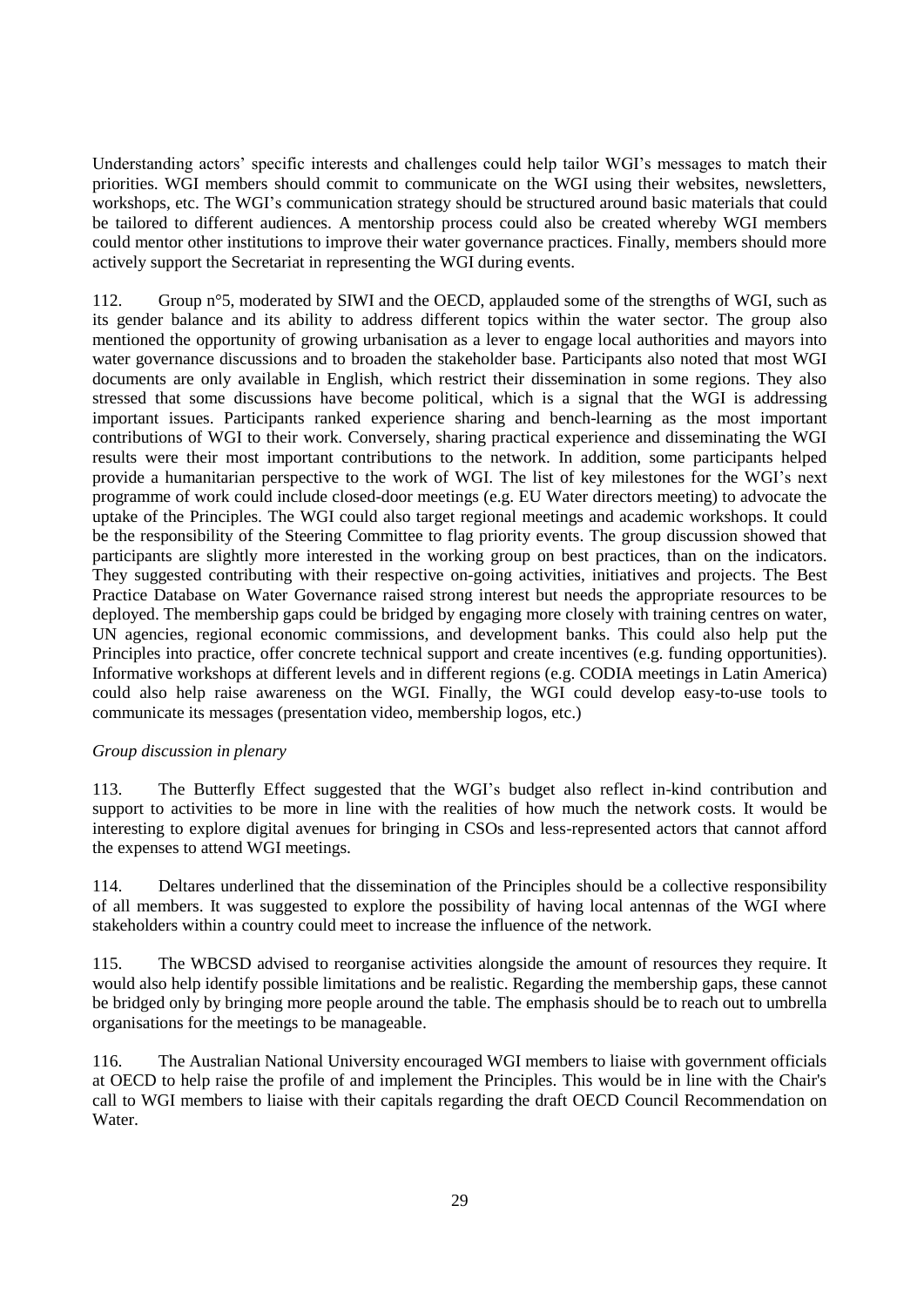117. Peter Gammeltoft made the point that the WGI should remain focused on being an experts' network. The WGI should also invest in disseminating this expertise.

118. SIWI called for setting clear priorities to move forward and stay realistic. The WGI should be careful to develop few but strategic partnerships that could bring value. The WGI also needs a fundraising strategy to support its future and scale-up its work, which should encourage each member to raise funds under the WGI umbrella.

119. The Chair announced that UNESCO-IHP is stepping down from the Steering Committee for the next biennium, while remaining a WGI member and prominent co-founder of the network. The Secretariat will send a call for contribution to members, based on the Terms of Reference when approved.

#### <span id="page-29-0"></span>*Water governance in practice: participatory modelling and simulation*

120. The objectives of the workshop organised by a team of experts from IRSTEA were to: i) engage WGI delegates in a series of practical exercises on water governance to dig deeper into the role of stakeholders in water management and policies at different scales; ii) explore new water governance regimes through modelling and simulation; and iii) discover a range of techniques based on the ["Wat-A-](http://www.irstea.fr/en/wat-game-methodological-kit-catchment-area-management)[Game"](http://www.irstea.fr/en/wat-game-methodological-kit-catchment-area-management) toolkit and the ["CoOPLAaGE"](https://docs.google.com/presentation/d/1nO4Rv-dBYCBZIk7o3c4wiIfTUwCM1pirnLyNicl7DJM/edit?pli=1) set "Coupling innovative tools for sharing change in socioenvironmental systems". The latter is an innovative participation strategy and toolbox developed by IRSTEA and designed to support all stakeholders' groups, from citizens to policy-makers, in discussing and engaging in change strategies in socio-environmental systems.

121. The workshop was structured around the different steps of a common project cycle, with the objective to explore how participation could be strengthened at each stage: i) identification of a social/environmental issue (i.e. situation assessment and modelling, stakeholder analysis, data collection); ii) solution development (i.e. operational planning, decision-making process, strategy, solution testing); iii) solution implementation (i.e. engineering implementation, monitoring); and iv) expansion (i.e. final evaluation, scaling-up, dissemination). The IRSTEA approach considers participatory modelling as the backbone of participatory water governance. It is the process by which all actors design together the relevant models (i.e. actionable representations) of their situation, options, responses, plans, which they can use to explore, formalise and engage in adaptation. To put this principle into practice, WGI members gathered in small groups on 3 activities:

- *Wat-A-Game*: This toolbox was used to discuss water management and governance processes that associate policy-makers, practitioners and the public. Delegates worked on the basis of an abstract case study for which they were assigned the role of a key stakeholder (ranging from director of a river basin organisations to mayor of a city). Delegates had to react to real operations and different scenarios (whether under normal climate or during a drought) to explore and discuss roles, responsibilities and trade-offs across water uses. Delegates were able to discuss the economic, social and environmental impact of each of their actions, as well as to explore new social rules and policies through dialogue between various stakeholder groups.
- *Cooplan*: Delegates used this tool to discuss and build integrated, coherent and feasible water management strategies. They brainstormed on the implementation of water-efficiency project proposals to estimate the required resources, expected impacts, etc. All project proposals were then included in a collective matrix to discuss the overall coherence, feasibility, and efficiency.
- *PrePar*: Delegates were asked to plan a participatory process around a water project in order to discuss how this process should be organised, with/by/for whom, with which method, in order to get a water management plan designed, agreed upon, and implemented.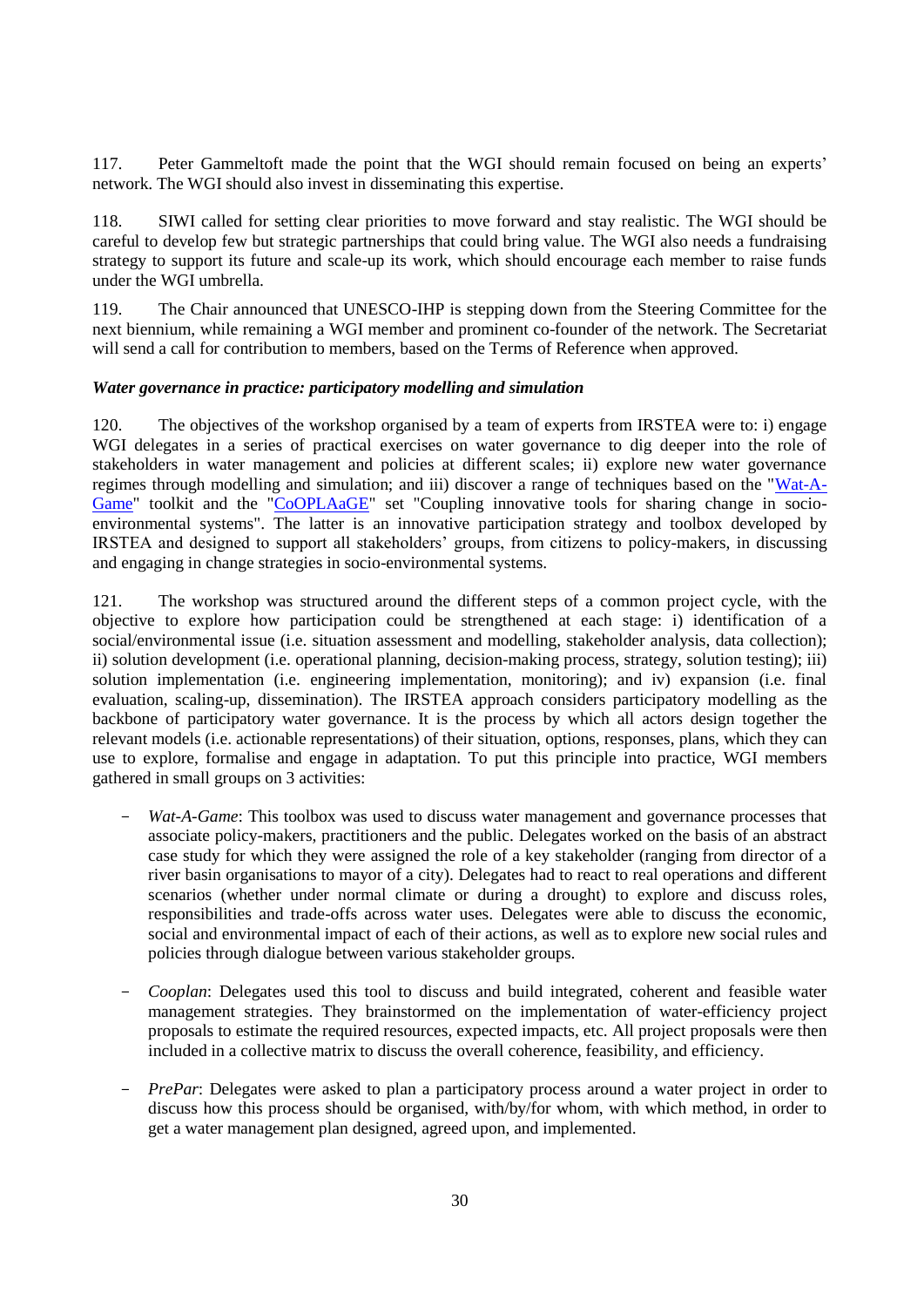122. Delegates reported back in plenary to share feedback, perspectives and the needs identified during the activities. This exercise was an experimental one for WGI as a whole, and for many of its members. IRSTEA's methodologies proved realistic, eye-opening and an enriching learning experience. Some delegates regretted the lack of time to dig deeper into the large variety of methods and tools presented, especially for the "PrePar" tool which raised some questions about the possibility and necessity to organise early engagement processes in a rigorous planning framework. Other questions were raised regarding the practical application of these methods, especially in terms of schedule and various audiences (e.g. language issues, etc.). Delegates highlighted the following specific points:

- The integral perspective as well as the tools presented were creative and innovative;
- The "CoOPLAage" approach could include new aspects such as corruption and accountability issues;
- Simulated situations were representative of real-life experiences in terms of frustrations from opposing approaches in the decision-making process, large amounts of complex information, little time, language and linguistic barriers, etc.; and
- The workshop was highly instructive in inviting delegates to explore the point of view of other stakeholders.

123. The workshop concluded with an invitation to repeat the experience with simplified tools and more flexibility in the planning at future WGI meetings. IRSTEA's participatory simulation provides interesting lessons on the practical implications of water governance and the needed tools and methodologies to manage complexities at catchment level.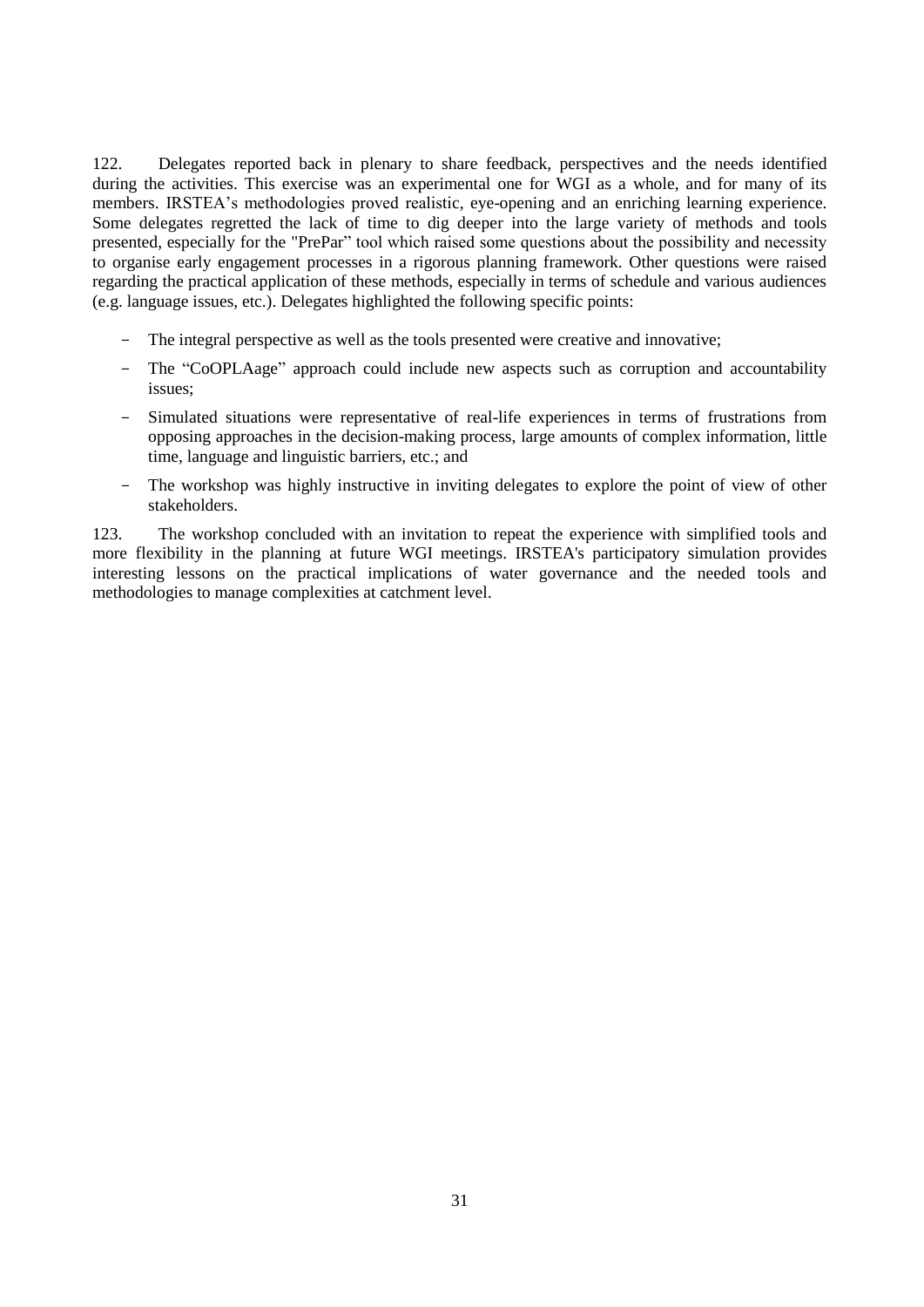# <span id="page-31-0"></span>**ACRONYMS**

| <b>AECID</b>      | Spanish Agency of International Co-operation for Development                       |  |  |
|-------------------|------------------------------------------------------------------------------------|--|--|
| <b>ANA</b>        | National Water Agency (Brazil)                                                     |  |  |
| <b>ASTEE</b>      | Association Scientifique et Technique pour l'eau et l'environnement                |  |  |
| <b>CNRS</b>       | Centre Nationale pour la Recherche Scientifique                                    |  |  |
| <b>CSOs</b>       | Civil Society Organisations                                                        |  |  |
| <b>EDF</b>        | Electricité de France                                                              |  |  |
| EU                | European Union                                                                     |  |  |
| FP2E              | Fédération Professionnelle des Entreprises de l'Eau                                |  |  |
| <b>GLAAS</b>      | UN-Water Global Analysis and Assessment of Sanitation and Drinking-Water           |  |  |
| <b>GWP</b>        | Global Water Partnership                                                           |  |  |
| <b>GWP-Med</b>    | Global Water Partnership - Mediterranean                                           |  |  |
| <b>ICLEI</b>      | International Council for Local Environmental Initiatives                          |  |  |
| <b>INBO</b>       | International Network of Basin Organisations                                       |  |  |
| <b>IRSTEA</b>     | Institut national de Recherche en Sciences et Technologies pour l'Environnement et |  |  |
|                   | l'Agriculture                                                                      |  |  |
| <b>IWA</b>        | <b>International Water Association</b>                                             |  |  |
| <b>IWMI</b>       | International Water Management Institute                                           |  |  |
| <b>IWRA</b>       | <b>International Water Resources Association</b>                                   |  |  |
| <b>IWRM</b>       | <b>Integrated Water Resource Management</b>                                        |  |  |
| <b>LAC</b>        | Latin America and the Caribbean                                                    |  |  |
| <b>MCM</b>        | <b>OECD Ministerial Council Meeting</b>                                            |  |  |
| <b>MDGs</b>       | Millennium Development Goals                                                       |  |  |
| <b>MENA</b>       | Middle East and North Africa                                                       |  |  |
| <b>NGO</b>        | Non-Governmental Organisations                                                     |  |  |
| <b>ODA</b>        | <b>Official Development Assistance</b>                                             |  |  |
| <b>OECD</b>       | Organisation for Economic Co-operation and Development                             |  |  |
| <b>RDPC</b>       | <b>Regional Development Policy Committee</b>                                       |  |  |
| <b>SDG</b>        | Sustainable Development Goal                                                       |  |  |
| <b>SIWI</b>       | Stockholm International Water Institute                                            |  |  |
| <b>SWOT</b>       | Strength-Weakness-Opportunity-Risk (analysis)                                      |  |  |
| <b>UN</b>         | <b>United Nations</b>                                                              |  |  |
| <b>UNDP</b>       | <b>UN Development Programme</b>                                                    |  |  |
| <b>UNECE</b>      | UN Economic Commission for Europe                                                  |  |  |
| <b>UNESCO-IHP</b> | United Nations Educational, Scientific and Cultural Organisation - International   |  |  |
|                   | <b>Hydrological Programme</b>                                                      |  |  |
| <b>UNICEF</b>     | United Nations Children's Fund                                                     |  |  |
| <b>UNSGAB</b>     | UN Secretary General Advisory Board on Water                                       |  |  |
| <b>WASH</b>       | Water-Sanitation-Hygiene                                                           |  |  |
| <b>WBCSD</b>      | World Business Council for Sustainable Development                                 |  |  |
| WGI               | Water Governance Initiative                                                        |  |  |
| <b>WIN</b>        | Water Integrity Network                                                            |  |  |
| <b>WWF</b>        | World Wildlife Fund                                                                |  |  |